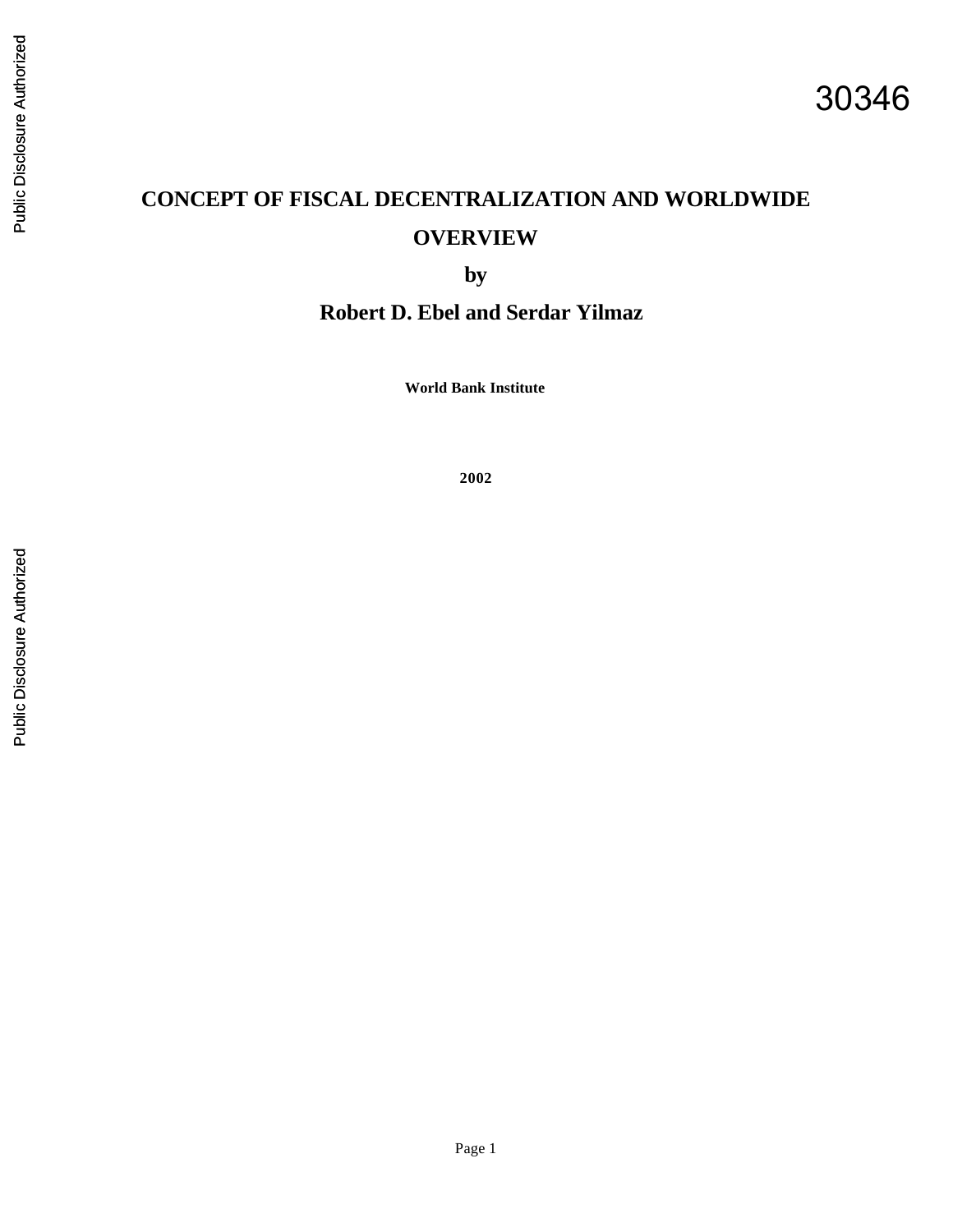# **I. INTRODUCTION**

In the last two decades there has been a worldwide interest in decentralization of government in all parts of the world. The pursuit of decentralization is widespread, as both developed and developing countries attempt to challenge central governments' monopoly of decision-making power. In the western world, decentralization is an effective tool for reorganization of the government in order to provide public services cost effectively in the "post-welfare state" era (Bennett, 1990; Wildasin, 1997). Developing countries are turning to decentralization to escape from the traps of ineffective and inefficient governance, macroeconomic instability, and inadequate economic growth (Bird and Vaillancourt, 1999). Throughout post-communist Central and Eastern Europe, decentralization of the state is the direct result of the transition from socialist system to market economy and democracy (Bird, Ebel, and Wallich, 1995). In Latin America, the origin of decentralization is the political pressure from the people for democratization (Rojas, 1999). In Africa, decentralization has served as a path to national unity (World Bank, 1999).

This diversity in the list of factors that have contributed the interest in decentralization reflects institutional differences across countries. Institutional factors, such as political, social, legal, and economic conditions, are generally important for the analysis of public finance issues, but they are especially important for the analysis of fiscal decentralization. The institutional context of fiscal decentralization entails the overall economic development, the nature of the legal system, ongoing process of economic and political reform, the organization of monetary and financial institutions, and tensions arising from ethnic, religious, or economic differences (Wildasin, 1997). This institutional background determines the design of intergovernmental financial system and ultimately affects the outcome of fiscal decentralization reform process.

During the last two decades, the economic reforms in different parts of the world largely focused on the role of markets and understated the importance of the organization of the public sector in achieving broader objectives such as economic stability, sustainable growth, and provision of basic public services equitably across people and jurisdictions (World Bank, 1999). The key element underlying the interest in fiscal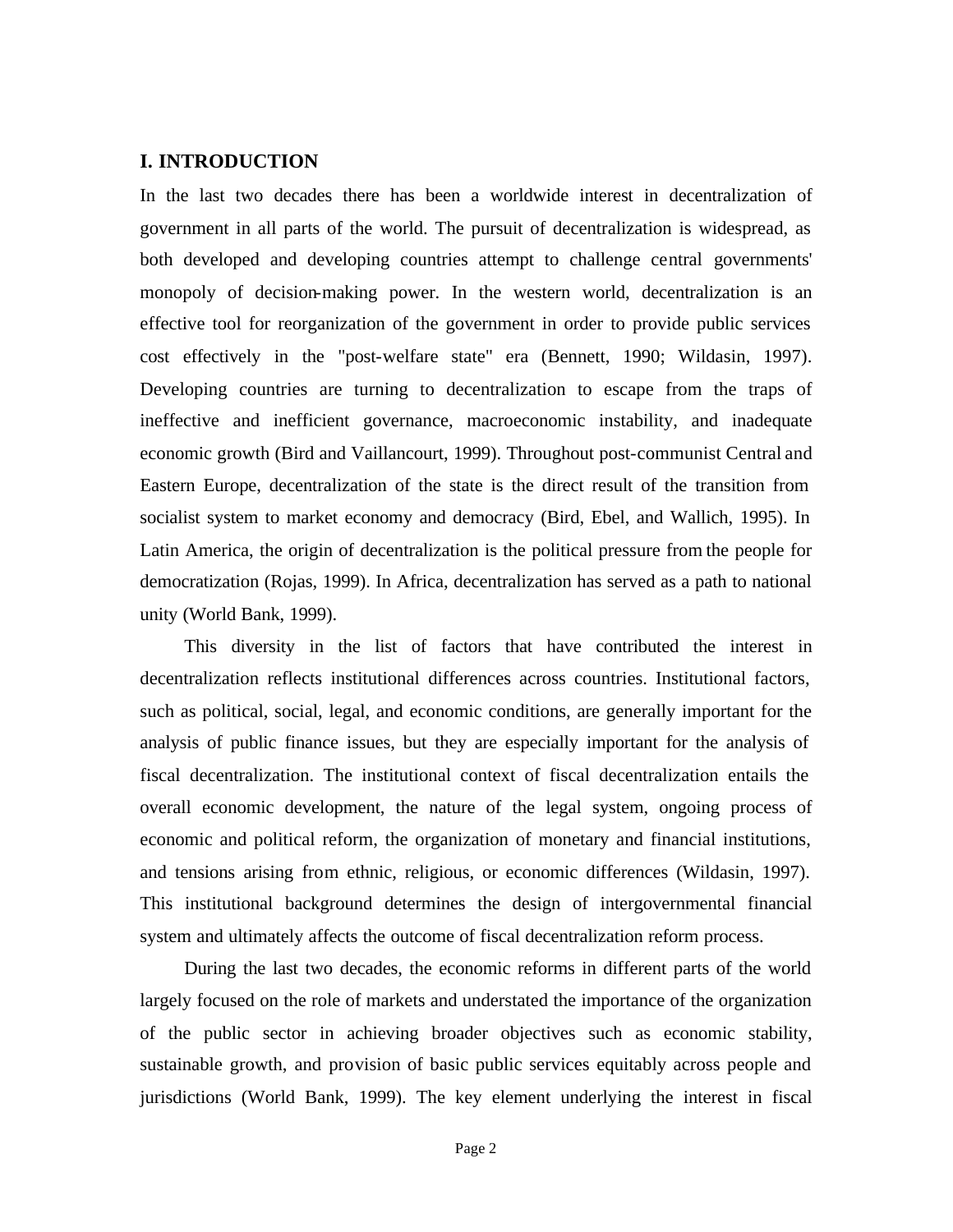decentralization is to achieve these objectives by increasing efficiency, transparency, and accountability in the public sector.

In a fiscally decentralized system, the policies of subnational branches of governments are permitted to differ in order to reflect the preferences of their residents. Furthermore, fiscal decentralization brings government closer to the people and a representative government works best when it is closer to the people (Stigler, 1957). The theoretical argument for fiscal decentralization is formulated as "each public service should be provided by the jurisdiction having control over the minimum geographic area that would internalize benefits and costs of such provision."<sup>1</sup> However, much of the established theoretical literature of fiscal federalism has been based on issues that arose within developed countries, particularly the US and Canada and the definition and implementation of fiscal decentralization differ greatly across developing countries due to differences in economic and political structures. This diversity creates challenges to measure and compare the degree of decentralization across countries and to make generalizations about it.

### *Existing Decentralization Indicators*

Figure 1 shows the population weighted average shares of subnational expenditure and revenue in total public sector for those 28 countries reported in the Government Finance Statistics of the International Monetary Fund (IMF) between 1980 and 1998<sup>2</sup>. The average expenditure and revenue shares of subnational governments in this group of countries has been increasing steadily over time since 1980.<sup>3</sup>

 $<sup>1</sup>$  Oates, 1972.</sup>

<sup>&</sup>lt;sup>2</sup> Argentina, Austria, Bahrain, Belgium, Bolivia, Brazil, Canada, Costa Rica, Denmark, Dominican Republic, Finland, Hungary, Iceland, India, Indonesia, Ireland, Israel, Luxembourg, Mauritius, Mexico, Netherlands, Norway, Romania, South Africa, Spain, Sweden, Thailand, and United States.

<sup>&</sup>lt;sup>3</sup> Revenue figures are for all revenues other than intergovernmental grants.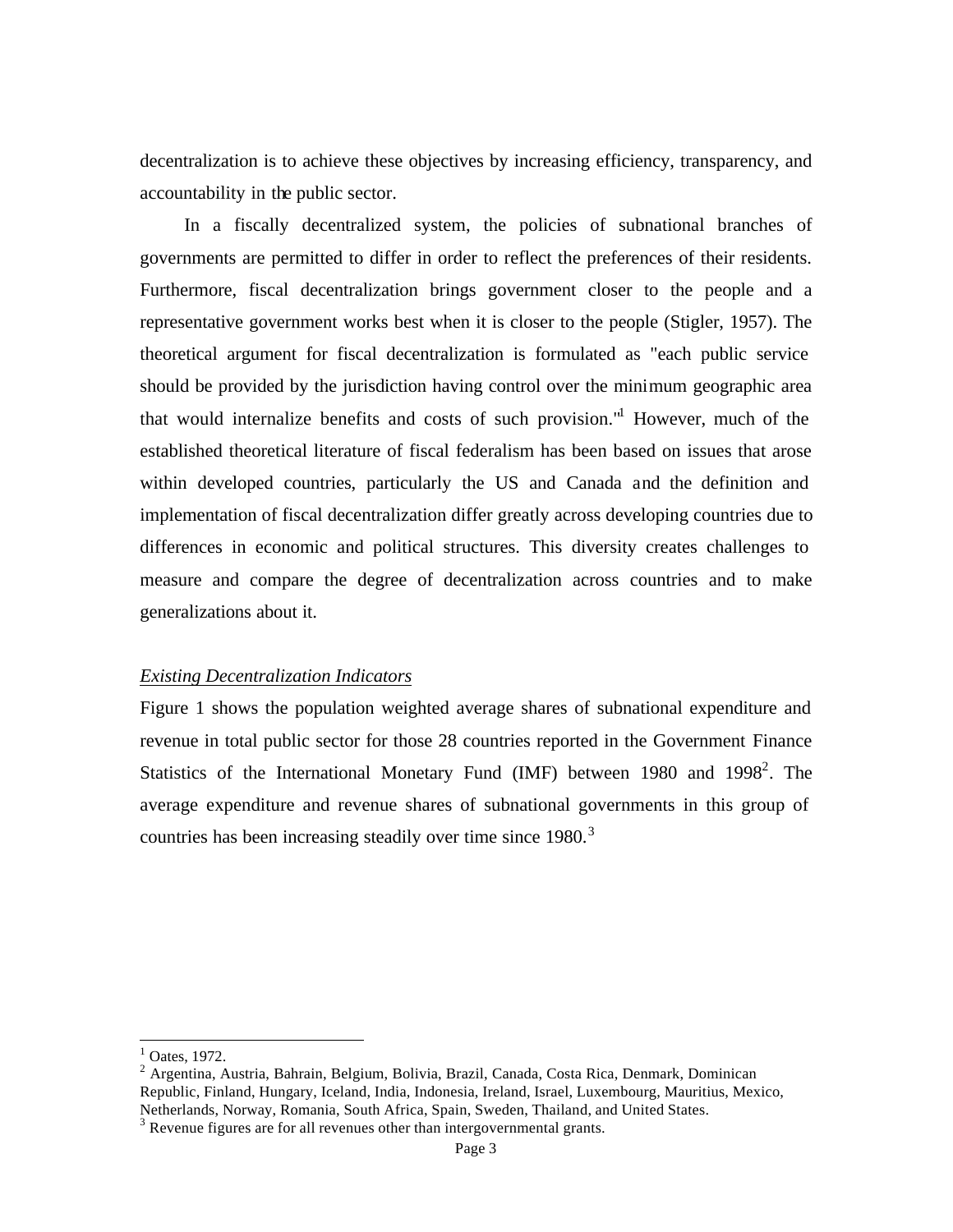

Although, the share of subnational governments in total government spending or revenue gives us an idea about the relative importance of subnational governments in total public sector and its change over time, neither of them is a perfect measure of fiscal decentralization. Fiscal decentralization is about empowering people to participate in and influence the decisions made within their close community (Inter-American development Bank, 1997). In a fiscally decentralized system, where citizens' participation in decisionmaking is encouraged, locally elected governments have the power to pursue the agenda mandated by voters.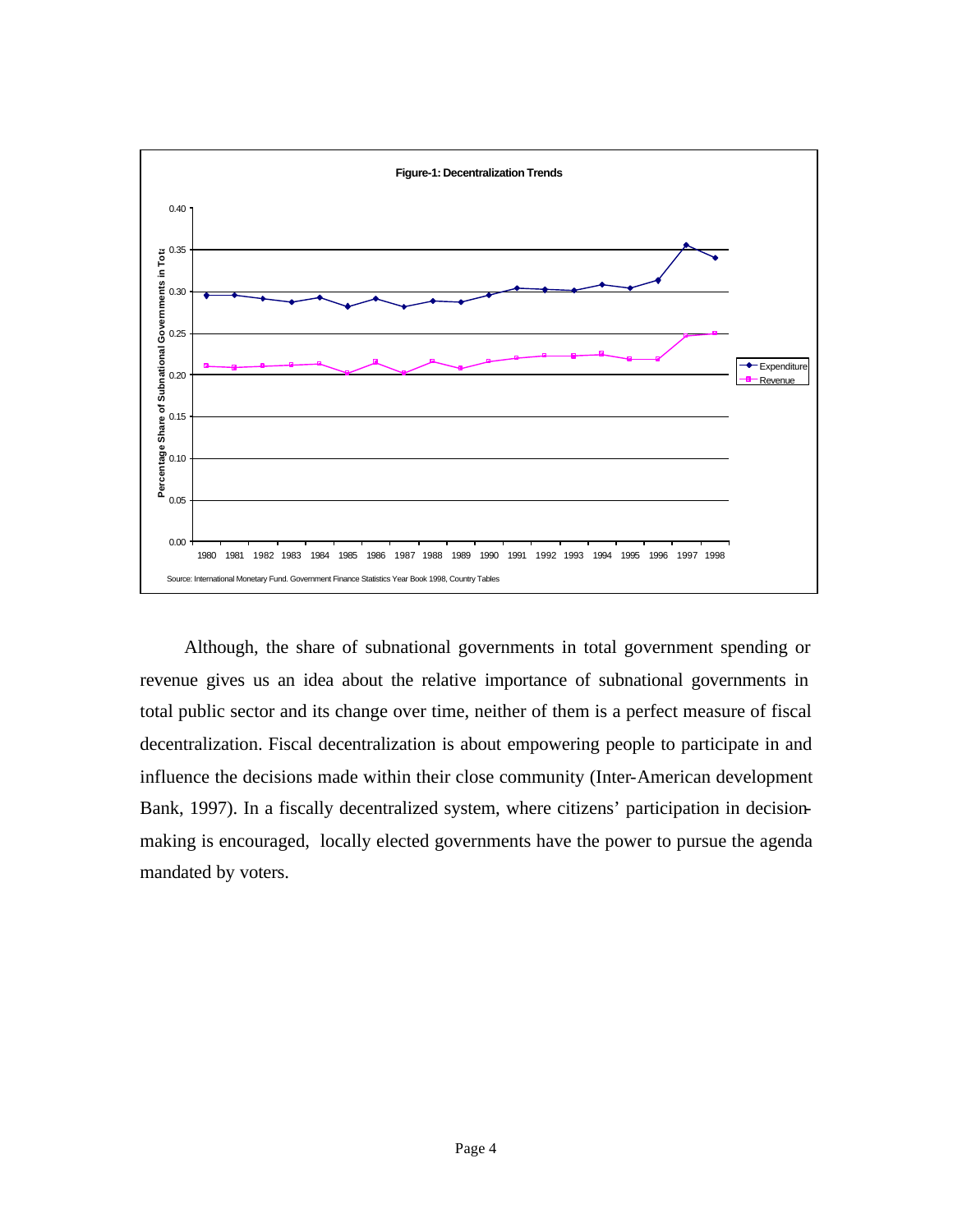

Thus, a measure of fiscal decentralization should reflect the key characteristics of a fiscally decentralized system, such as the existence of elected local council, locally approved budget, local governments' borrowing power, capacity of local governments to collect taxes (Bahl, 1999). In most countries, intergovernmental relations system does not have these characteristics. For example, in Annex-1 these characteristics of an effective decentralization are evaluated for 14 eastern European and central Asian countries and in 12 of them local governments don't have control over their revenues. Furthermore, in all of them they lack the expertise and technological capability to collect taxes.

Comparing the degree of fiscal decentralization across countries is a complex and multifaceted task that requires identification of subnational autonomy and discretion on expenditure and revenue affairs. Although there has been an effort by both multinational (OECD, 1999) and bilateral (Bird and Banta, 1999) organizations to develop a methodology for a comparable statistics on fiscal decentralization across

Source: International Monetary Fund. Government Finance Statistics Year Book 1998, Country Tables.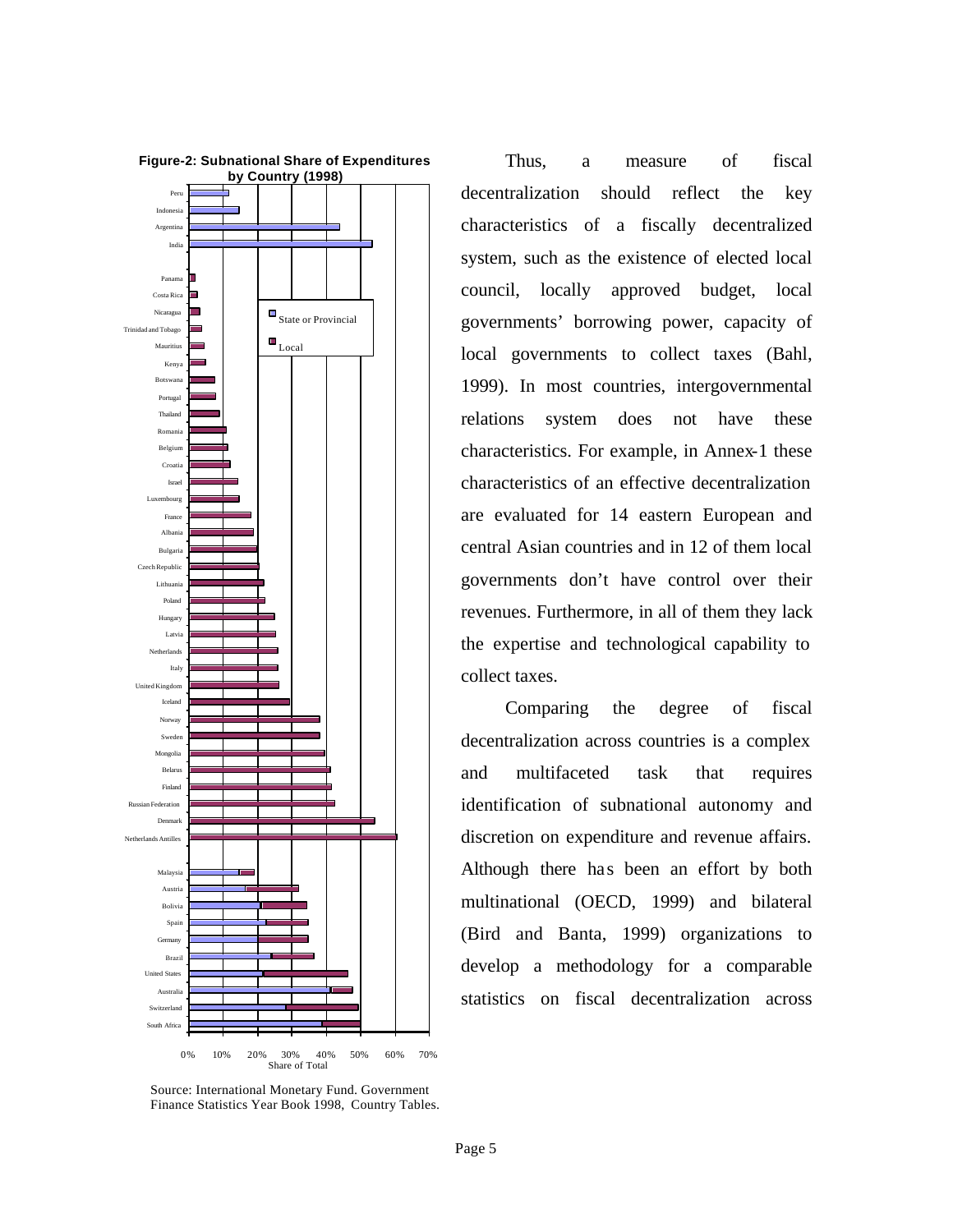countries, there is yet no standardized data set. $4$ 

The Government Finance Statistics (GFS), which has consistent definitions across some countries over time, is the only existing source of data for worldwide cross-country analysis of fiscal decentralization and public finance. Although, GFS is the most widely available internationally comparable data source on subnational finances, it is not an ideal data set for measuring fiscal decentralization. The need to standardize fiscal variables in GFS inevitably leads to a loss of details. For example, although GFS provides a breakdown of expenditures by function and economic type, it is silent about expenditure autonomy. Thus, expenditures that are mandated by the central government appear as subnational expenditure in the GFS. Similarly, on revenue side, the GFS contains information about tax and non-tax revenues, intergovernmental transfers, and other grants, but it does not distinguish whether taxes are collected through shared taxes, piggybacked taxes, and locally determined "own-source" taxes, or what proportion of intergovernmental transfers is conditional as opposed to general purpose transfers.

Although the expenditure share of subnational governments in total government spending is an imperfect measure of fiscal decentralization, in the absence of an appropriate indicator, economists commonly use the percentage share of subnational governments expenditure in total government expenditure as a representative of fiscal decentralization. Figure 2 shows the degree of fiscal decentralization, measured as the percentage share of subnational governments expenditure in total government spending, for those countries reported subnational statistics in 1998. In general, subnational governments (intermediate plus local) in federal countries have executed higher portion of total government spending than their counterparts in unitary countries. In 1998, the average subnational share of expenditures is 38% for federal countries and 22% for unitary countries.

<sup>&</sup>lt;sup>4</sup> There are data sets available about subnational finances only for selected countries, such as Indian Subnational Database of the World Bank.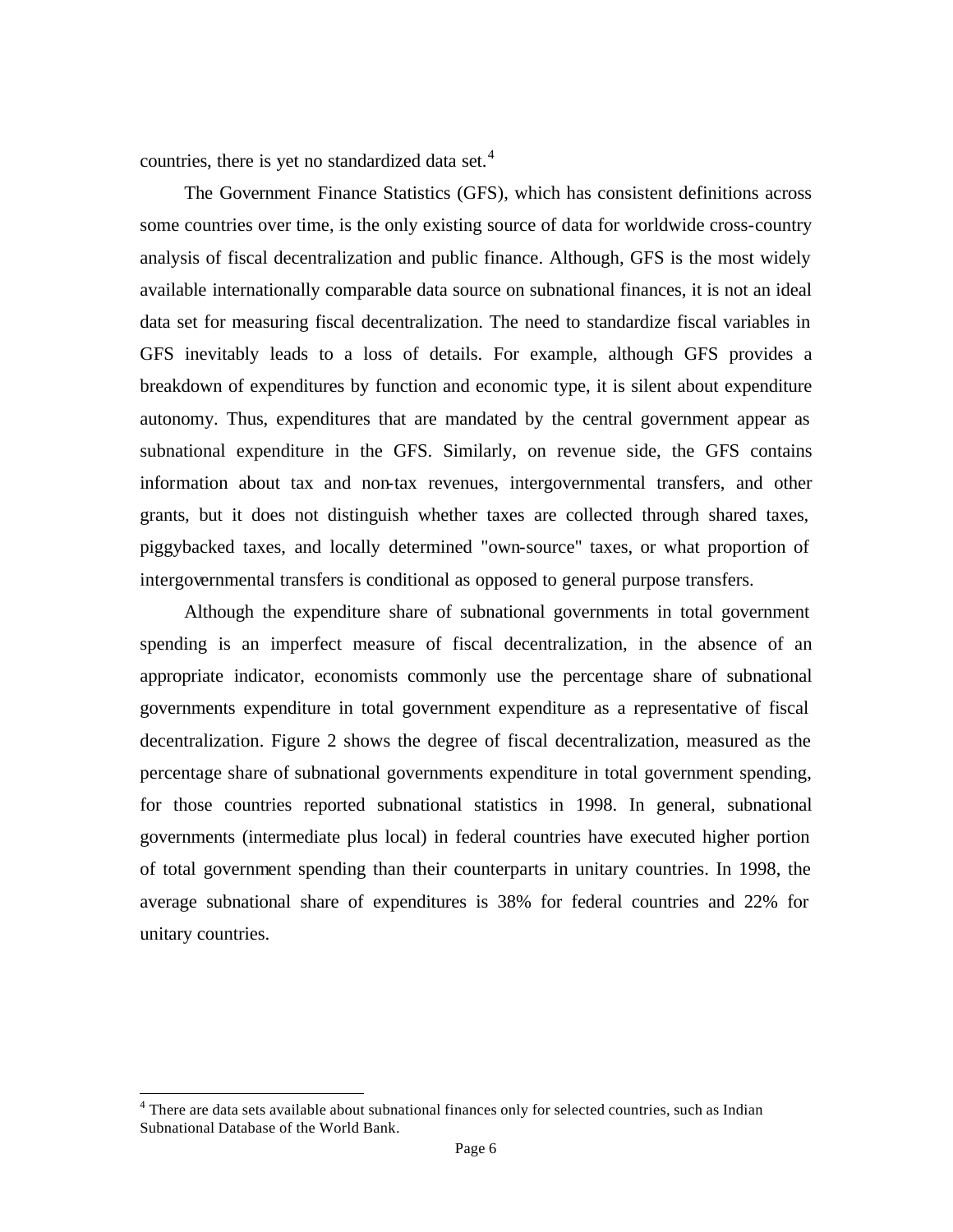#### *Generalizations About Decentralization*

The government structure in any country is unique reflecting the historical, social, and cultural evolution of the society. The differences in the structure of government are a natural consequence of these factors. Despite such differences, the structure of intergovernmental financial system in many countries exhibits certain broad patterns, such as the existence of inadequate "own resources"<sup>5</sup> of subnational governments to finance the expenditure functions, the heterogeneity of subnational governments, and the lack of subnational autonomy to levy taxes that are capable of yielding enough revenue to meet local needs (Bird, 1995).

*First, subnational governments don't have adequate level of "own resources."* The revenues under direct control of local governments invariably less than their expenditures in most countries. Due to lack of data for own source of revenues, Table 1 presents local governments' revenues as a percentage of their expenditures reported in the GFS.<sup>6</sup> The revenues of subnational governments are less than their expenditures in both unitary and federal countries. The vertical imbalance is financed through intergovernmental transfers. However, in many countries, intergovernmental transfer system is not formula based and the central government decide on the amount of transfer on a discretionary basis. Therefore, intergovernmental transfer system in many countries is not transparent and subject to political manipulation, which lead to uncertainties on the part of subnational governments. Such uncertainties discourage fiscal planning and effective budgeting.

<sup>&</sup>lt;sup>5</sup> Bird (2000) defines own revenues as taxes (i) that are assessed by subnational governments, (ii) for which subnational governments set the rate, and (iii) the revenues accrue to the local government. A revenue may be "own source" even if the tax base is centrally defined and the proceeds are centrally collected.

<sup>&</sup>lt;sup>6</sup> Since these figures are from the GFS, they are subject to constraints discussed above. For example, the revenue figures include shared taxes and other taxes which their rate and base are determined by central government. However, regardless of local governments' control over revenue resources, Table 1 shows that subnational revenues are less than their expenditures.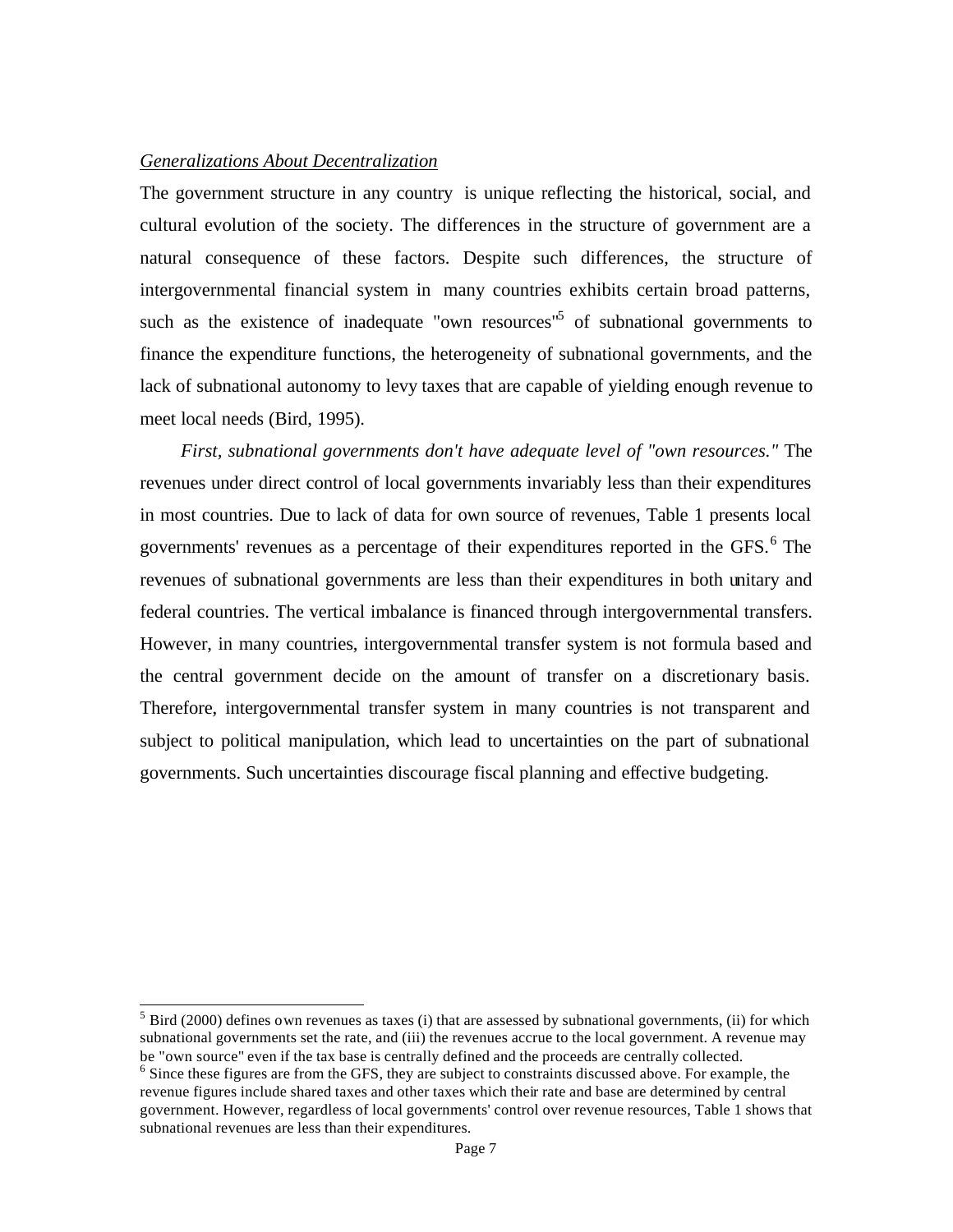| <b>Unitary Countries</b>  | 1995   | 1996   | 1997   | 1998   |
|---------------------------|--------|--------|--------|--------|
| Albania                   | 5.64%  | 6.85%  | 3.69%  | 4.05%  |
| Azerbaijan                | 73.97% | 68.65% | 66.78% | 58.30% |
| <b>Belarus</b>            | 73.18% | 70.63% | 77.73% | 81.69% |
| <b>Bulgaria</b>           | 57.27% | 66.19% | 65.35% | 61.08% |
| Croatia                   | 98.11% | 93.62% | 93.83% | 89.18% |
| Czech Republic            | 72.26% | 60.28% | 72.74% | 75.80% |
| Denmark                   | 57.10% | 57.50% | 58.55% | 59.25% |
| Estonia                   | 65.95% | 66.97% | 73.10% | 72.04% |
| Iceland                   | 87.26% | 84.64% | 84.29% | 85.31% |
| Kazakhstan                | N/A    | N/A    | 78.76% | 71.68% |
| Latvia                    | 75.53% | 77.93% | 73.82% | 72.08% |
| Lithuania                 | 73.82% | 72.22% | 71.71% | 80.65% |
| <b>Mauritius</b>          | 39.51% | 39.91% | 40.68% | 42.52% |
| Moldova                   | 72.74% | 60.50% | 58.66% | 62.49% |
| Mongolia                  | 58.46% | 56.92% | 60.10% | 57.32% |
| Norway                    | 60.96% | 62.10% | 61.30% | 59.71% |
| Poland                    | 71.52% | 66.49% | 66.21% | 64.83% |
| Slovak Republic           | N/A    | 89.65% | 79.75% | 73.69% |
| Slovenia                  | 77.31% | 82.83% | 81.88% | 80.60% |
| United Kingdom            | 27.47% | 27.31% | 27.91% | 29.33% |
| <b>Federal Countries*</b> |        |        |        |        |
| Australia                 | 85.73% | 83.28% | 81.92% | 81.80% |
| Austria                   | 82.74% | 85.31% | 87.28% | 83.89% |
| <b>Bolivia</b>            | 85.64% | 85.93% | 85.85% | 85.76% |
| México                    | 97.37% | 97.72% | 99.98% | N/A    |
| Switzerland               | 81.35% | 81.91% | 81.96% | 82.02% |
| <b>United States</b>      | 62.43% | 63.51% | 64.32% | 64.51% |

**Table -1: Local Government Revenues as Percent of Total Subnational Expenditures**

\* In federal countries local government is the lowest tier of government.

Note: Intergovernmental transfers are not included in local government revenues.

Source: International Monetary Fund. 1998. Government Finance Statistics Year Book 1998, Country Tables.

*Second, striking variations appear in the size and capacity of subnational governments in all countries.* There are big differences in terms of population, expenditure capacity, and revenue sources across subnational units in almost every country. These horizontal imbalances and fiscal disparities present challenges to fiscal decentralization reforms. Table 2 presents these striking variations across subnational governments' expenditure capacity in a selected group of countries. The coefficient of variation in the last row is an indicator of fast growing economic inequalities across subnational governments in these countries.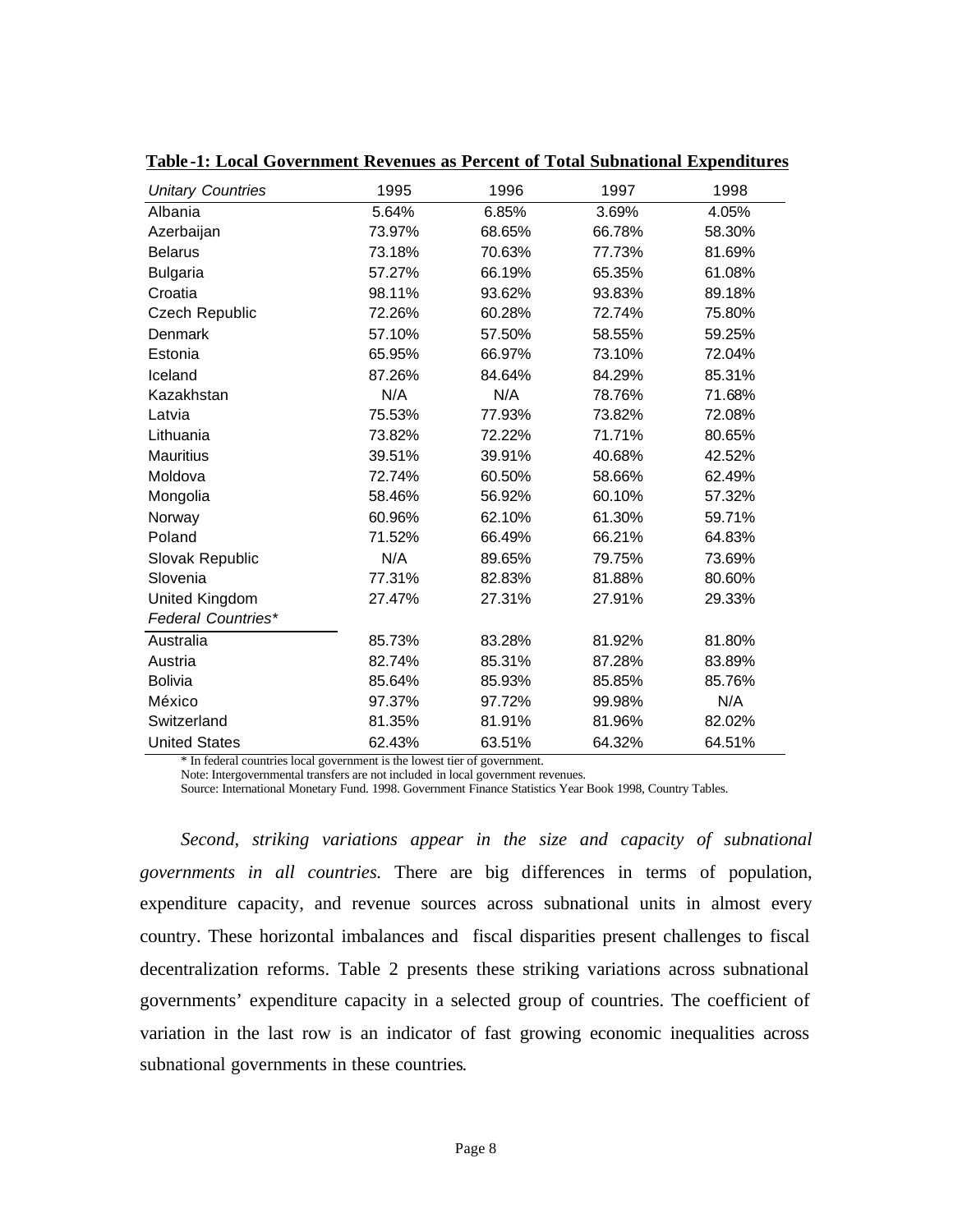|                          | <b>India (97)</b><br>(rupee) | Russia (97)<br>(ruble) | <b>China (97)</b><br>(yuan) | Argentina (94)<br>(pesos) |
|--------------------------|------------------------------|------------------------|-----------------------------|---------------------------|
| Mean                     | 1.946                        | 3,762,600              | 6,857,226                   | 1.410                     |
| Minimum                  | 919                          | 1.336.700              | 3.027.937                   | 616                       |
| Maximum                  | 3.407                        | 30,543,500             | 27,413,257                  | 4,665                     |
| Coefficient of Variation | 0.39                         | 1 17                   | 0.77                        | 0.62                      |

**Table-2: Measures of Horizontal Imbalance: Per Capita Subnational Expenditures**

Source: India: Author's calculations based on data from the Indian Subnational Database, The Statistical Information Management and Analysis System, World Bank; China: Author's calculations based data from Statistical Yearbook of China 1998; Russia: From Martinez-Vazquez and Boex (2001); Argentina: From Rezk (1999).

*Third, subnational revenues are not adequately responsive to changing needs and subnational governments lack the legal authority to levy some taxes that yield enough revenue to meet their needs.* The size and pattern of subnational government taxation varies greatly from country to country (see Table 3). In many countries, subnational governments are authorized to assess and collect taxes, but determining tax bases and rates is the responsibility of the central government. For example, income and property taxes are intended to be the most important sources of revenue for subnational governments. However, since there is no well developed real estate markets, the collection of property tax is problematic in most of the developing countries. In many countries, property values are not updated regularly and the inflationary environment is an important hindrance on subnational governments' ability to generate a substantial revenue from property tax. On the other hand, taxes that expand with economic activity and expenditure needs is exclusively collected by central governments in many countries. Exceptionally, in a number of Latin American countries and India, industry and commerce tax are important sources of revenues for subnational governments (Bird, 1995).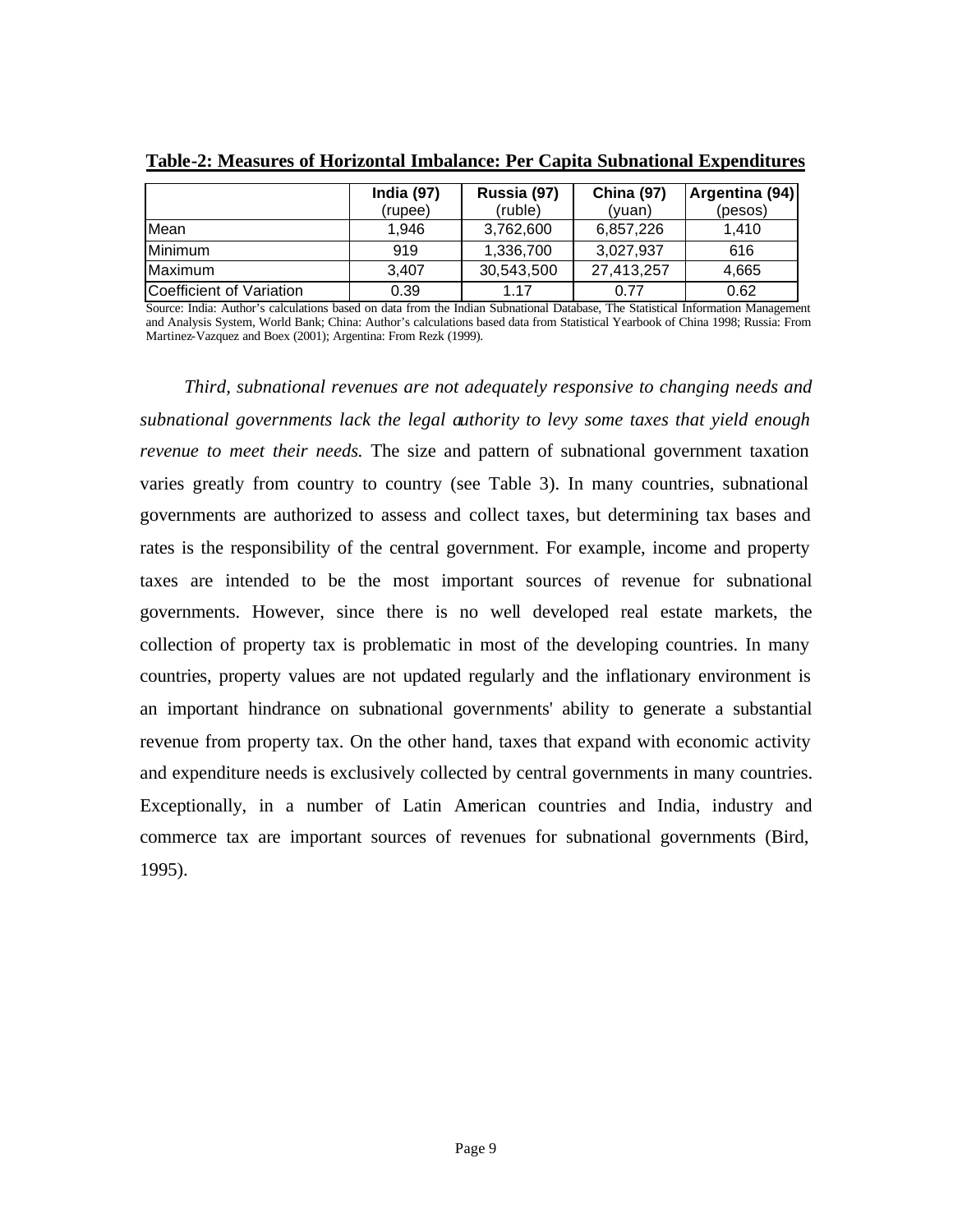|                 |          | 1997              |          | 1998              |          | 1997         |        | 1998         | 1997    |          | 1998                        |       |
|-----------------|----------|-------------------|----------|-------------------|----------|--------------|--------|--------------|---------|----------|-----------------------------|-------|
|                 |          | <b>INCOME TAX</b> |          | <b>INCOME TAX</b> |          | PROPERTY TAX |        | PROPERTY TAX |         |          | CORPORATE TAX CORPORATE TAX |       |
|                 | C        |                   | C        |                   | С        |              | С      |              | С       |          | C                           |       |
| Albania         | 100.00%  | 0.00%             | 100.00%  | 0.00%             | 99.11%   | 0.89%        | 99.66% | 0.34%        | 100.00% | 0.00%    | 100.00%                     | 0.00% |
| <b>Belarus</b>  | $0.00\%$ | 100.00%           | 0.00%    | 100.00%           | 0.00%    | 100.00%      | 0.00%  | 100.00%      | 100.00% | 0.00%    | 100.00%                     | 0.00% |
| <b>Bulgaria</b> | 50.01%   | 49.99%            | 50.29%   | 49.71%            | 0.00%    | 100.00%      | 0.00%  | 100.00%      | 100.00% | 0.00%    | 100.00%                     | 0.00% |
| Croatia         | 61.10%   | 38.90%            | 61.05%   | 38.95%            | 32.46%   | 67.54%       | 33.43% | 66.57%       | 100.00% | 0.00%    | 100.00%                     | 0.00% |
| Czech Rep.      | 37.98%   | 62.02%            | 38.28%   | 61.72%            | 55.68%   | 44.32%       | 60.33% | 39.67%       | 100.00% | 0.00%    | 100.00%                     | 0.00% |
| Denmark         | 44.88%   | 55.12%            | 42.35%   | 57.65%            | 39.38%   | 60.62%       | 44.53% | 55.47%       | 100.00% | 0.00%    | 100.00%                     | 0.00% |
| Estonia         | 44.19%   | 55.81%            | 44.26%   | 55.74%            | 0.00%    | 100.00%      | 0.00%  | 100.00%      | 100.00% | 0.00%    | 100.00%                     | 0.00% |
| Hungary         | 81.27%   | 18.73%            | 79.50%   | 20.50%            | 49.84%   | 50.16%       | 50.00% | 50.00%       | 100.00% | 0.00%    | 100.00%                     | 0.00% |
| Iceland         | 46.92%   | 53.08%            | 45.63%   | 54.37%            | 54.46%   | 45.54%       | 54.64% | 45.36%       | 100.00% | 0.00%    | 100.00%                     | 0.00% |
| Kazakhstan      | 18.06%   | 81.94%            | 15.86%   | 84.14%            | 3.30%    | 96.70%       | 0.98%  | 99.02%       | 100.00% | 0.00%    | 100.00%                     | 0.00% |
| Latvia          | 0.00%    | 100.00%           | $0.00\%$ | 100.00%           | 0.00%    | 100.00%      | 0.23%  | 99.77%       | 100.00% | $0.00\%$ | 100.00%                     | 0.00% |
| Lithuania       | 21.79%   | 78.21%            | 0.00%    | 100.00%           | $0.00\%$ | 100.00%      | 0.00%  | 100.00%      | 100.00% | 0.00%    | 100.00%                     | 0.00% |
| Mauritius       | 100.00%  | 0.00%             | 100.00%  | $0.00\%$          | 85.10%   | 14.90%       | 85.88% | 14.12%       | 100.00% | 0.00%    | 100.00%                     | 0.00% |
| Moldova         | N/A      | N/A               | 0.00%    | 100.00%           | N/A      | N/A          | 1.55%  | 98.45%       | N/A     | N/A      | 100.00%                     | 0.00% |
| Mongolia        | $0.00\%$ | 100.00%           | 0.00%    | 100.00%           | $0.00\%$ | 100.00%      | 0.00%  | 100.00%      | 100.00% | 0.00%    | 100.00%                     | 0.00% |
| Norway          | 40.87%   | 59.13%            | 44.10%   | 55.90%            | 35.17%   | 64.83%       | 40.44% | 59.56%       | 100.00% | 0.00%    | 100.00%                     | 0.00% |
| Poland          | 77.17%   | 22.83%            | 76.55%   | 23.45%            | 0.00%    | 100.00%      | 0.00%  | 100.00%      | 100.00% | 0.00%    | 100.00%                     | 0.00% |
| Slovak Rep.     | 82.91%   | 17.09%            | 84.33%   | 15.67%            | 24.50%   | 75.50%       | 28.68% | 71.32%       | 100.00% | 0.00%    | 100.00%                     | 0.00% |
| Slovenia        | 100.00%  | 0.00%             | 100.00%  | 0.00%             | $0.00\%$ | 100.00%      | 15.53% | 84.47%       | 100.00% | 0.00%    | 100.00%                     | 0.00% |

**Table-3: Tax Revenue Attributable to Each Type of Government**

Source: International Monetary Fund. 1998. Government Finance Statistics Year Book 1998, Country Tables.

# **II. WHY DECENTRALIZATION?**

The best starting-point for a discussion about decentralization-centralization debate is the structural arrangement of government. In the centralist structure decision-making power concentrates in the hands of central government bureaucrats whereas in a decentralized system subnational governments have decision-making power on issues that effect their citizens' life. Although decentralization takes different forms, as discussed in the fourth section, political and economic dimensions of centralization-decentralization debate are inexorably linked to each other. In order to have economic gains to be realized from decentralization, it is necessary to have decentralization of political decision-making authority. This logic suggests that the greater the number of political units to which political authority is decentralized, economic gains are likely to be maximized. This is because large numbers of political units mean more choice to individuals to find a community that provides the level of outputs best suited their tastes (Tiebout, 1956).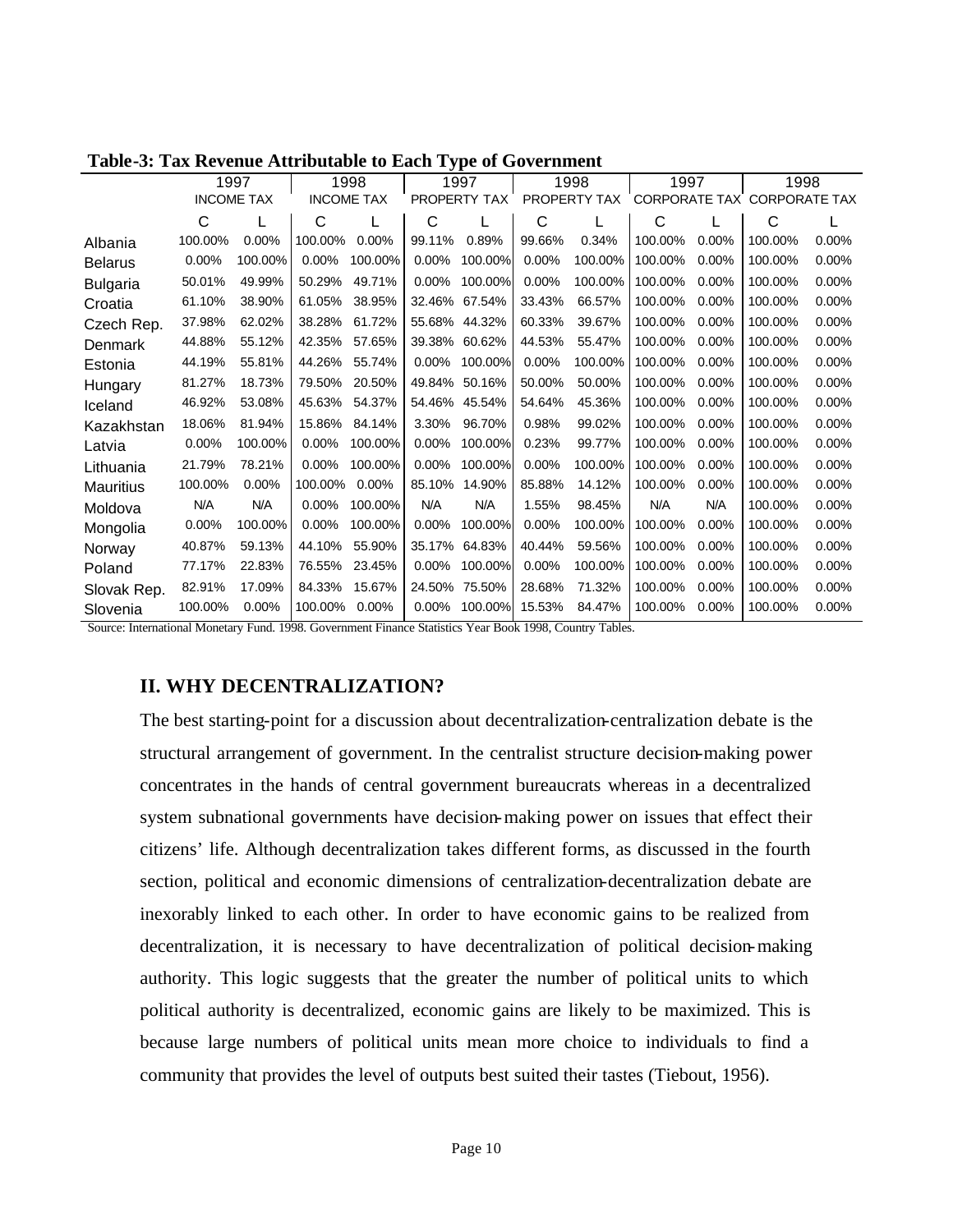Therefore, there are two dimensions of the decentralization of public management system: economic and political. The standard economic dimensions of a public finance policy are macroeconomic stability, equity and efficiency (Musgrave and Musgrave, 1984). The efficiency aspect of the economic dimension is the economists' *raison d'être* for fiscal decentralization. Since individual preferences for public goods differ, in a fiscally decentralized system individuals choose to live in a community that reflect their preference, which in return maximizes social welfare. The economic argument of efficiency stems from the fact that due to closeness to the citizens, local governments are able to meet different views and interests of people and allocate resources more efficiently than a central authority. However, efficiency aspect is not the only one in evaluating economic dimension of fiscal decentralization. Intergovernmental fiscal design has important implications on macroeconomic stability and equity. Before starting discussions on political dimension of fiscal decentralization, we discuss issues related to each aspect of the economic dimension of fiscal decentralization in turn.

### *Efficiency*

The fiscal federalism literature argues that there are efficiency gains from decentralization. According to Stigler (1957) a representative government works best when it is closer to the people. In his seminal work on the theory of public finance, Musgrave (1959) separates the functions of government into three: macroeconomic stabilization, income redistribution, and resource allocation. With respect to resource allocation function, Musgrave (1959) argues that policies of subnational branches of governments should be permitted to differ in order to reflect the preferences of their residents. Carrying Stigler's and Musgrave's arguments further, Oates (1972) formulated the decentralization theorem as "each public service should be provided by the jurisdiction having control over the minimum geographic area that would internalize benefits and costs of such provision."

The decentralization theorem is based on the assumption that central government can only provide goods and services uniformly across jurisdictions. Therefore, according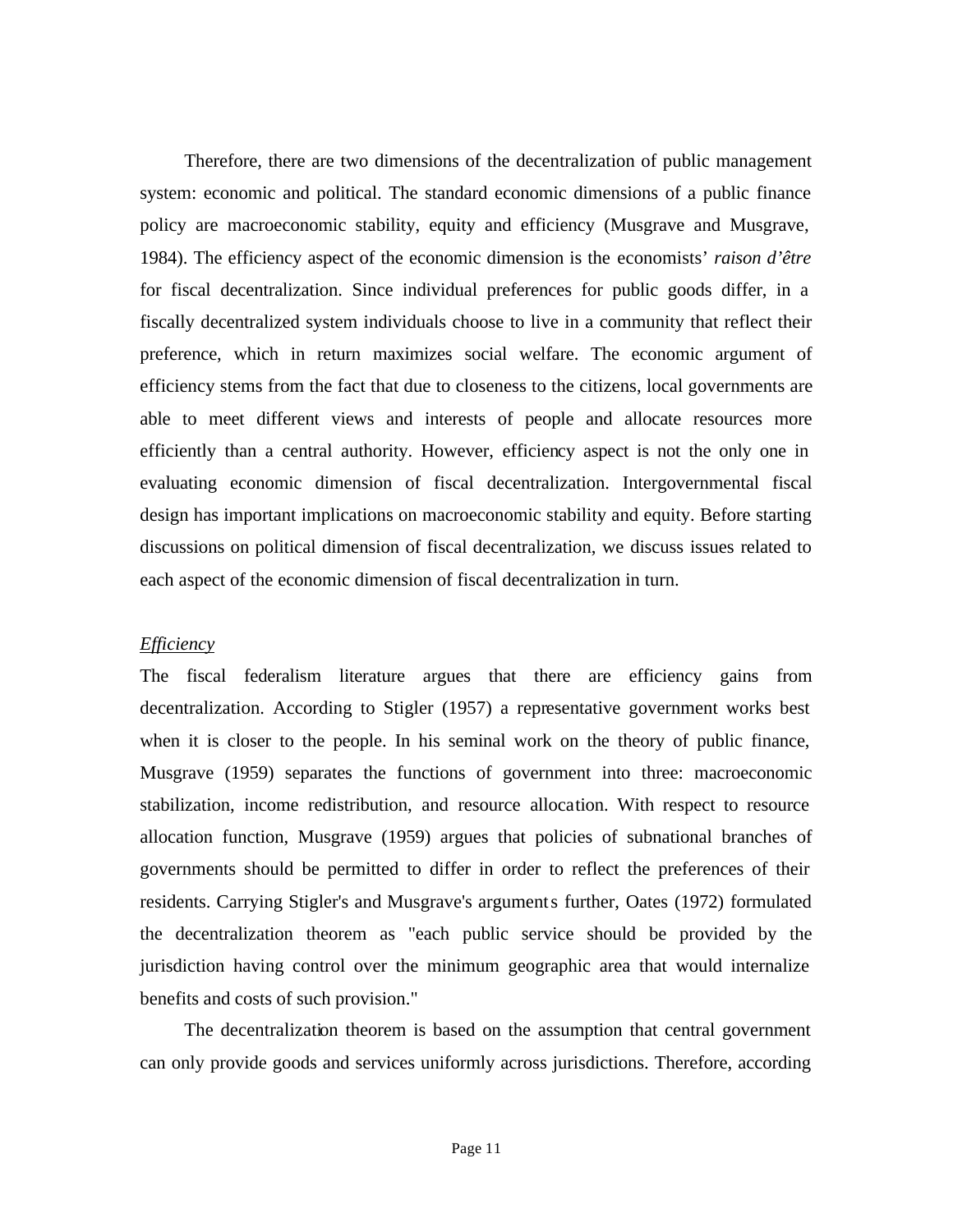to the argument, there are potential efficiency gains from fiscal decentralization. Efficiency gains from decentralization can be allocative and managerial:

# (1) *Efficient Allocation of Resources*

Decentralization will increase efficiency because local governments have better information about their residents' needs than the central government. Decisions about public expenditure that are made by a level of government that is closer and more responsive to a local constituency are more likely to reflect people's choices than decisions made by a remote central government.

# (2) *Competition Among Local Governments*

If public goods are financed by local taxes that reflect costs, people will shop around for the community that best fits their preferences (Tiebout, 1956). In doing so, they will "vote with their feet." Therefore fiscal decentralization will increase competition among the local governments for better use of public resources. Thus, by serving as a constraint on the behavior of the revenue-maximizing government, fiscal decentralization promotes interjurisdictional competition that limits excessive taxing power of the governments (Brennan and Buchanan, 1980).

While there are potential gains from decentralization, the primary reasons for decentralization in most countries have been political, not economic. For example, in Latin America, decentralization has been an integral part of programs to restore and deepen democracy (Rojas, 1999). In other countries, the poor performance of the central governments in achieving macroeconomic stability, sustainable growth, and adequate level of public services has fueled the interest in fiscal decentralization. Countries, such as India,<sup>7</sup> Philippines,<sup>8</sup> Columbia,<sup>9</sup> and Brazil,<sup>10</sup> have started assigning certain functions of public sector to subnational governments in order to offload the burden from central government's shoulder and rely more on lower level governments, which are often underutilized and have untapped revenue potential (Smoke, 1994).

In some developing countries, decentralization reforms are carried out without institutional and legal support mechanisms and appropriate intergovernmental fiscal

 7 Rao, 1999.

<sup>8</sup> Rood, 2000.

<sup>&</sup>lt;sup>9</sup> Bird and Fiszbein, 1999.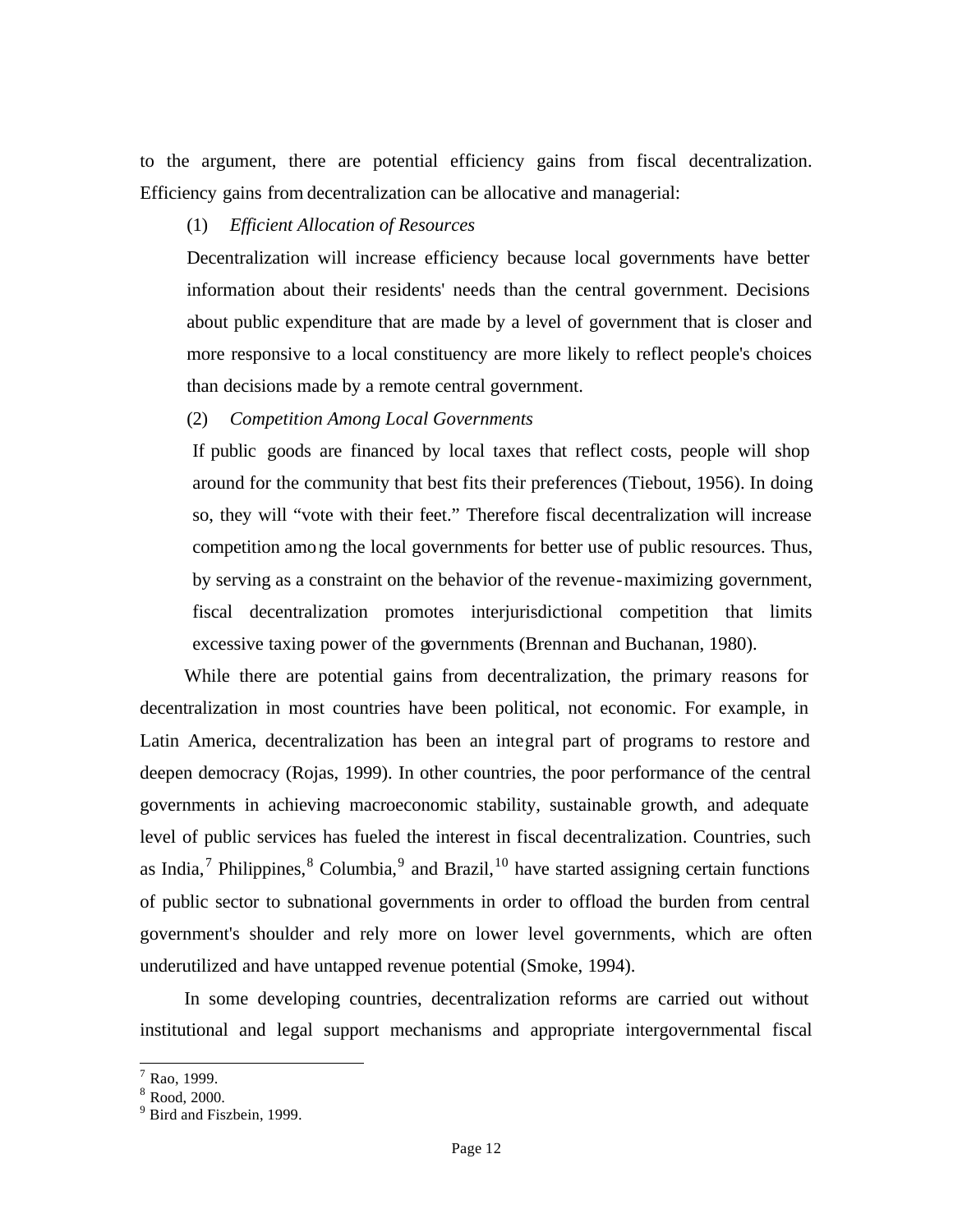arrangements to support decentralized system. In these countries, subnational governments fell short of meeting the expectations and decentralization has been blamed for macroeconomic instability, regional inequalities and inefficiencies in the public sector. $11$ 

Some macroeconomists argue that in a decentralized system, since policymaking becomes a responsibility shared by different levels of government, circumvention of central control over monetary and fiscal policies may have aggravated macroeconomic problems in these countries (Prud'homme, 1995; Tanzi, 1996). According to them, central governments are better equipped in dealing with spillover effects of local spending, inflationary pressures of monetization of local debt and cyclical shocks. To the extent that this line of argument highlights the potential problems arising from decentralization when checks and balances of intergovernmental relations system are not in place, decentralization can make matters worse. A good decentralization policy is not easy to design; clearly, it can be done well or badly (Bird and Vaillancourt, 1999).

#### *Stability*

Empirical research on decentralization and macroeconomic governance gives little a priori support to the concerns that decentralization is inherently destabilizing.<sup>12</sup> Recent studies on the relationship between fiscal federalism and macroeconomic governance find that "decentralized fiscal system offers a greater potential for improved macroeconomic governance than centralized fiscal systems."<sup>13</sup> In fact, highly decentralized federal countries, such as Switzerland, Germany, Austria, and USA, have very stable macroeconomic performance and low rates of inflation (Shah, 1997).

The concern over macroeconomic instability in a decentralized system stems from different factors:

 $10$  Dillinger and Webb, 1999.

<sup>&</sup>lt;sup>11</sup> According to Prud'homme (1995), "Argentina provides a good illustration of the 'fiscal perversity' of subnational governments" and constitutional reform of 1988 in Brazil "significantly reduced the central government's ability to conduct macroeconomic policies."

 $^{12}$  Fiscal decentralization has an impact on different macro indicators, such stability, public sector size, and economic growth. This section discusses the impact of fiscal decentralization on macroeconomic stability, for discussions on public sector size and economic growth see Box 1  $\&$  2.

<sup>&</sup>lt;sup>13</sup> Huther and Shah (1998) examine statutory aspects of central bank operations, such as the terms of office for chief executive officer, the formal policymaking power, limitations on lending to the government and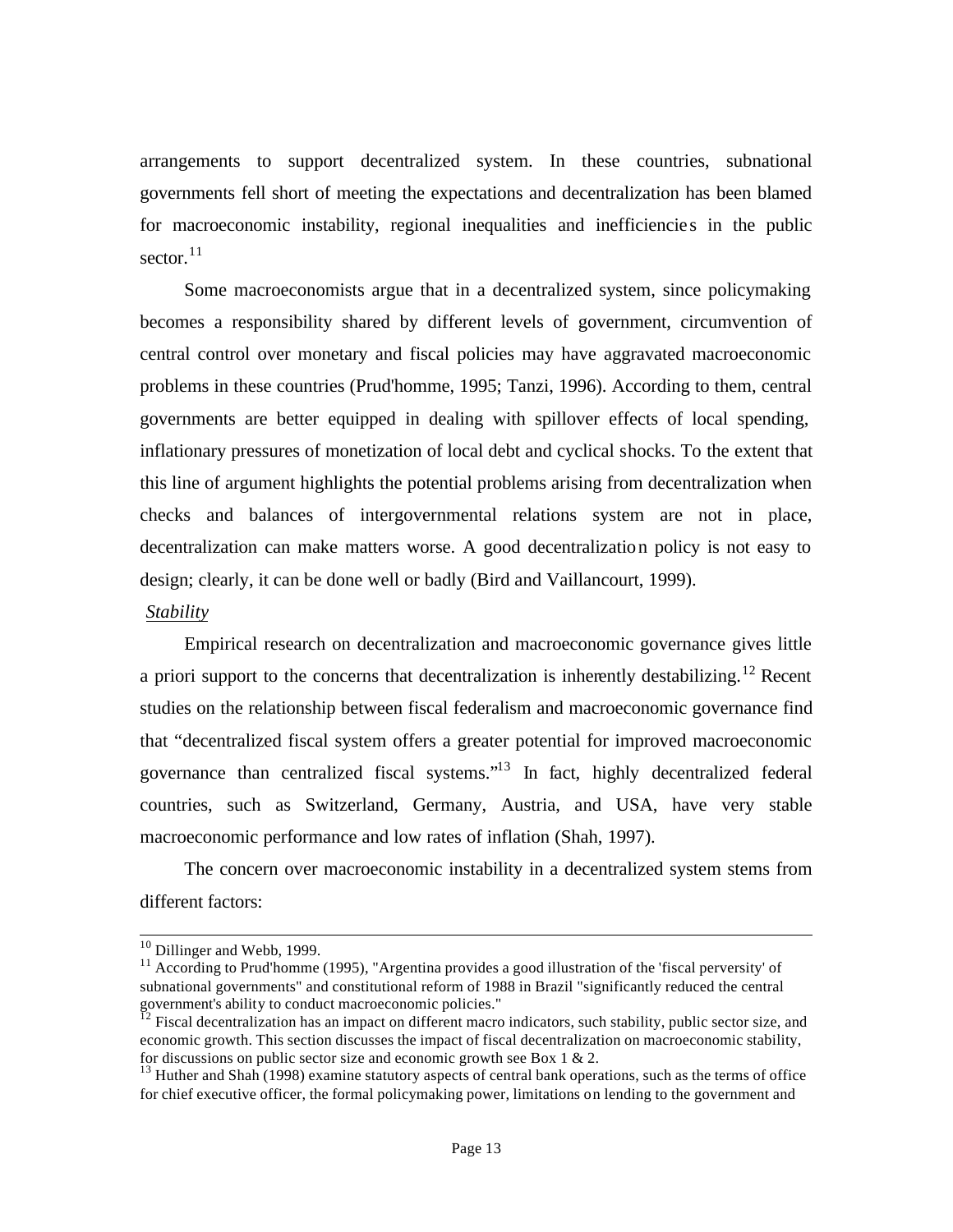- (i) local pursuit of independent demand management policies will be largely ineffective in small, open, local economies;
- (ii) uncoordinated local monetary policies will pose a severe inflation risk;
- (iii) local debt will have national repercussions with an integrated capital market; and
- (iv) economic shocks tend to be correlated across localities (Hemming and Spahn, 1997, p. 112).

In traditional Keynesian theory, fiscal policy is an important tool for manipulation of short-run demand, which affects prices and employment levels. Spahn (1998) argues that Keynesian demand management argument has overemphasized the need for centralized macroeconomic policies. According to him, any national fiscal stimulus would be offset by an exchange-rate change in an open economy. With regard to economic shocks, Gramlich (1977) has argued that may shocks are asymmetric and central policy instruments cannot be customized to address localized effects of economic shocks.

To the extent that local debt has national repercussions suggests time-inconsistency problem. In most countries, due to political concerns central governments cannot credibly commit to enforcing hard-budget constraint. Subnational governments may then overspend, expecting to get more resources from the common pool of national resources, either through additional discretionary transfers or bailouts. These can manifest themselves in the form of higher inflation if bailouts are financed through central bank borrowing.

Countries like Argentina and Brazil have had macroeconomic problems due to subnational debt reflects the fact that the old institutional arrangements no longer function under the decentralized regime (Spahn, 1998). In countries without institutional structures that support mature and stable decentralized system, subnational governments may use their fiscal power irresponsibly causing macroeconomic problems. Therefore, in

other 13 criteria and show that there is a positive correlation between central bank independence and decentralization.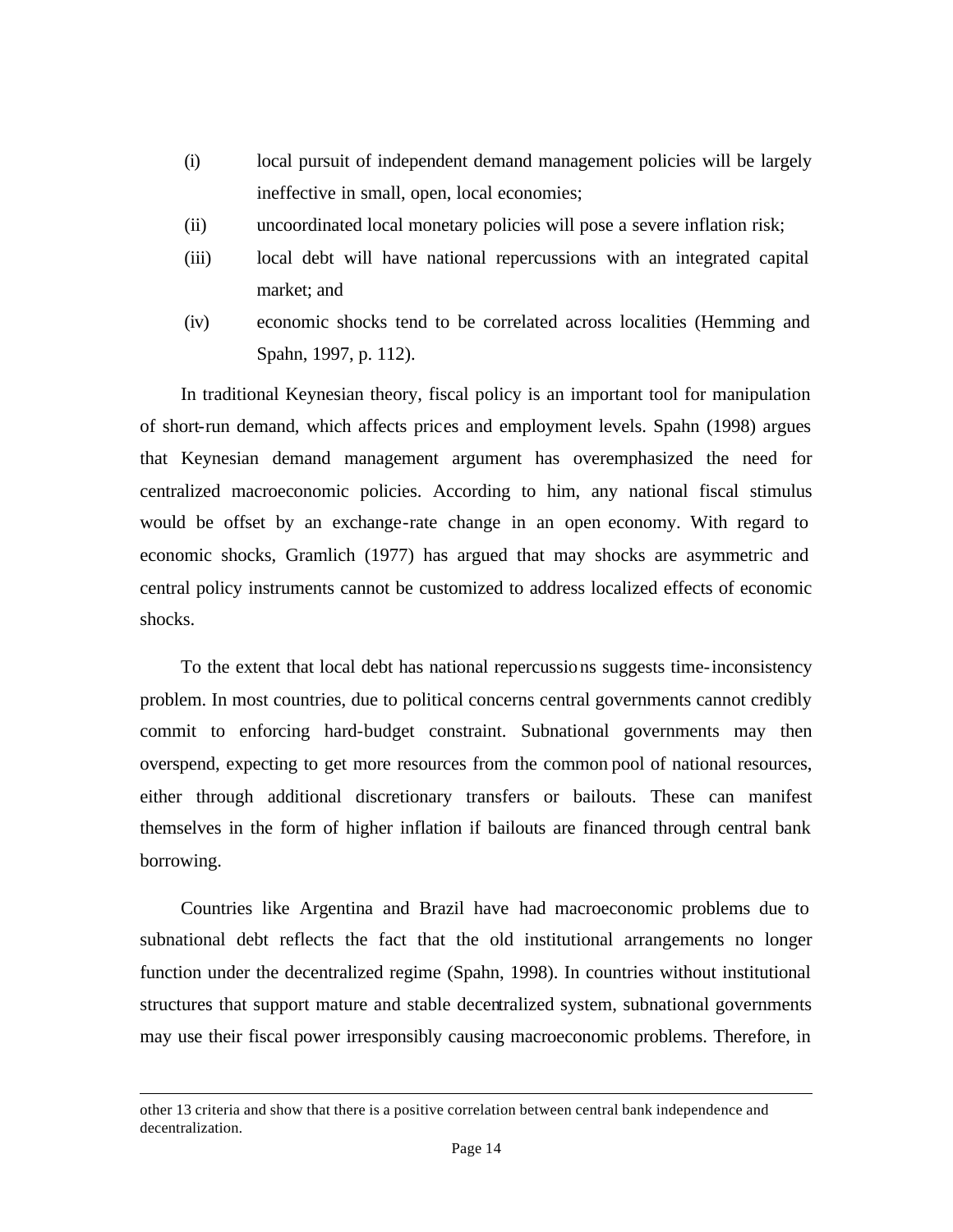countries undergoing decentralization process, institutional reform is required for an effective mechanism of intergovernmental cooperation.

Institutional reforms that minimize adverse incentives and promote transparency, accountability, and predictability should be executed to have an effective fiscal decentralization (Wildasin, 1997; Bird, 2000). In the absence of these characteristics governments would settle their intergovernmental fiscal transactions on ad hoc basis, responding to the fiscal distress of lower-level units with a variety of special loans, grants, negotiated tax-sharing agreements, directed-credit programs, and other emergency bailouts, rather than establishing firm transparent rules which would govern the form and extent of fiscal flows between central and subnational fiscal and financial institutions.<sup>14</sup> Consequently, in order for the decentralization to be effective and successful, the transfer of fiscal power from the center to the localities must be supplemented by institutional arrangements that monitor the system. Such proper arrangements should enforce hardbudget constraints, motivate responsible behavior by the subnational governments, and reduce the possibility of macroeconomic instability.

It is therefore important to recognize that fiscal decentralization does not necessarily lead to macroeconomic instability. In fact, most countries choose to decentralize *because of* macroeconomic distress—that is in response to large central budget deficits central governments are increasingly relying on local governments for service provision. In some countries, decentralization is part of the fiscal adjustment strategy of the central government—pushing expenditure responsibilities downward without designing an intergovernmental financial system that allocates revenue sources to subnational governments. In the absence of appropriate rules that regulate intergovernmental relations, forcing local governments to provide adequate level of services and maintaining a sustainable decentralized system is a difficult task: when appropriate rules are not in place, the institutions of political control and accountability are not mature, and administrative professionalism and control mechanisms are not developed, fiscal decentralization aggravates macroeconomic problems.

<sup>14</sup> *Op. cit*. Wildasin (1998).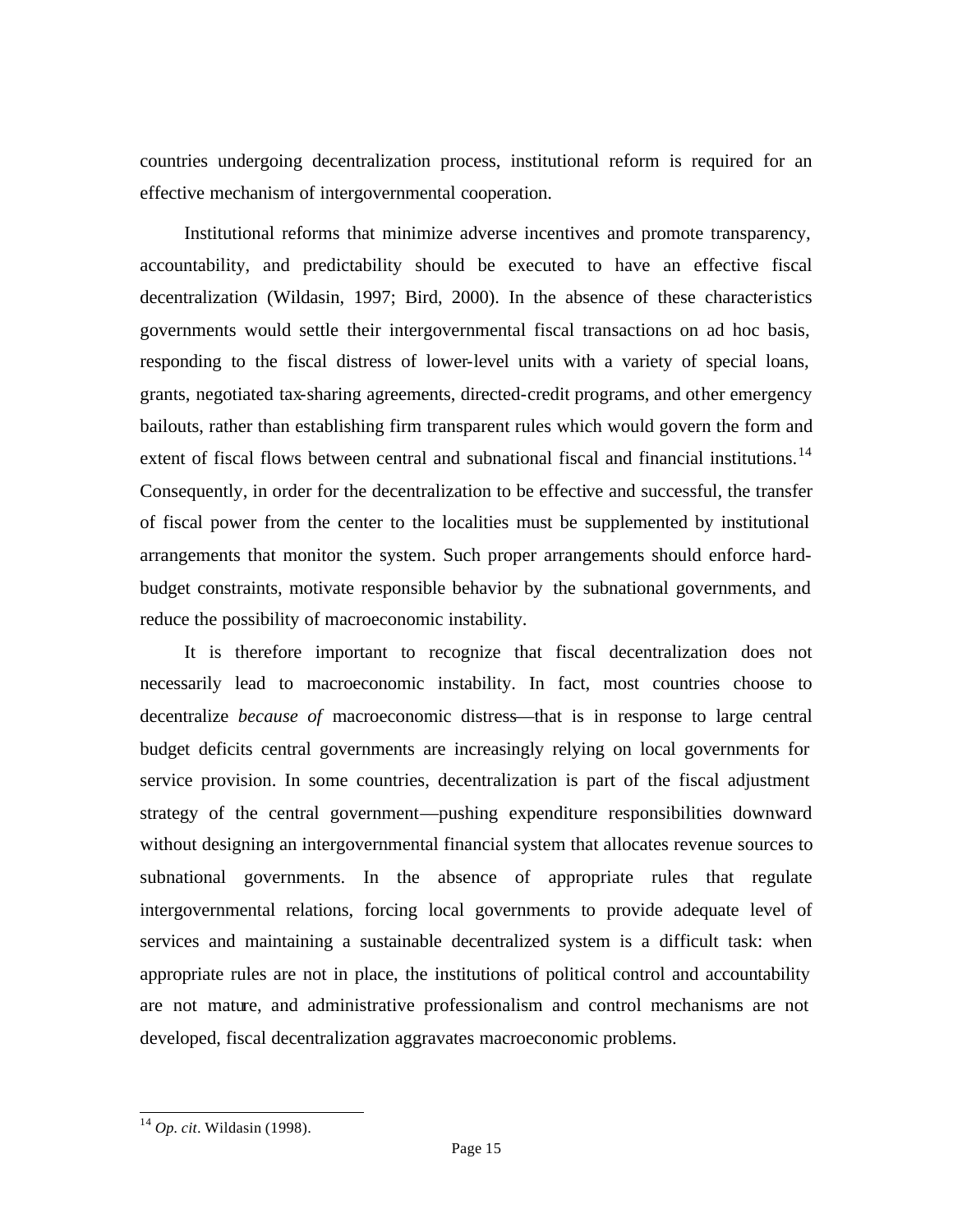# **Box -1: Empirical Studies on the Impact of Fiscal Decentralization on Public Sector Size**

If greater decentralization increases number of alternative fiscal jurisdictions, any attempt to increase tax rates in one jurisdiction would result in migration of its residents to another jurisdiction (Tiebout, 1956). In Tiebout's analysis, taxpayers migrate to alternative jurisdictions in order to avoid higher taxes and interjurisdictional competition limit excessive taxing power of the governments. Along with the lines of Tiebout, Brennan and Buchanan (1980) developed the "Leviathan" hypothesis, which argues that fiscal decentralization serves as a constraint on the behavior of the revenue-maximizing government. The "Leviathan" hypothesis predicts that the overall size of the public sector should vary inversely with fiscal decentralization; fiscal decentralization increases competition among local governments, which ultimately limits the size of the public sector. Empirical studies have tested the relationship between fiscal decentralization and public sector size and reported conflicting results.

| <b>Study</b>                | <b>Unit of Analysis</b>  | <b>Findings</b>             |
|-----------------------------|--------------------------|-----------------------------|
| <b>Oates</b> (1985)         | Cross-country comparison | No significant relationship |
| <b>Nelson</b> (1986)        | <b>United States</b>     | No significant relationship |
| <b>Marlow</b> (1988)        | <b>United States</b>     | Strong negative correlation |
| Grossman (1989)             | <b>United States</b>     | Strong negative correlation |
| Joulfaian and Marlow (1990) | <b>United States</b>     | Strong negative correlation |
| Grossman and West (1994)    | Canada                   | Strong negative correlation |
| <b>Ehdaie</b> (1994)        | Cross-country comparison | Strong negative correlation |

## **Studies Testing "Leviathan" Hypothesis**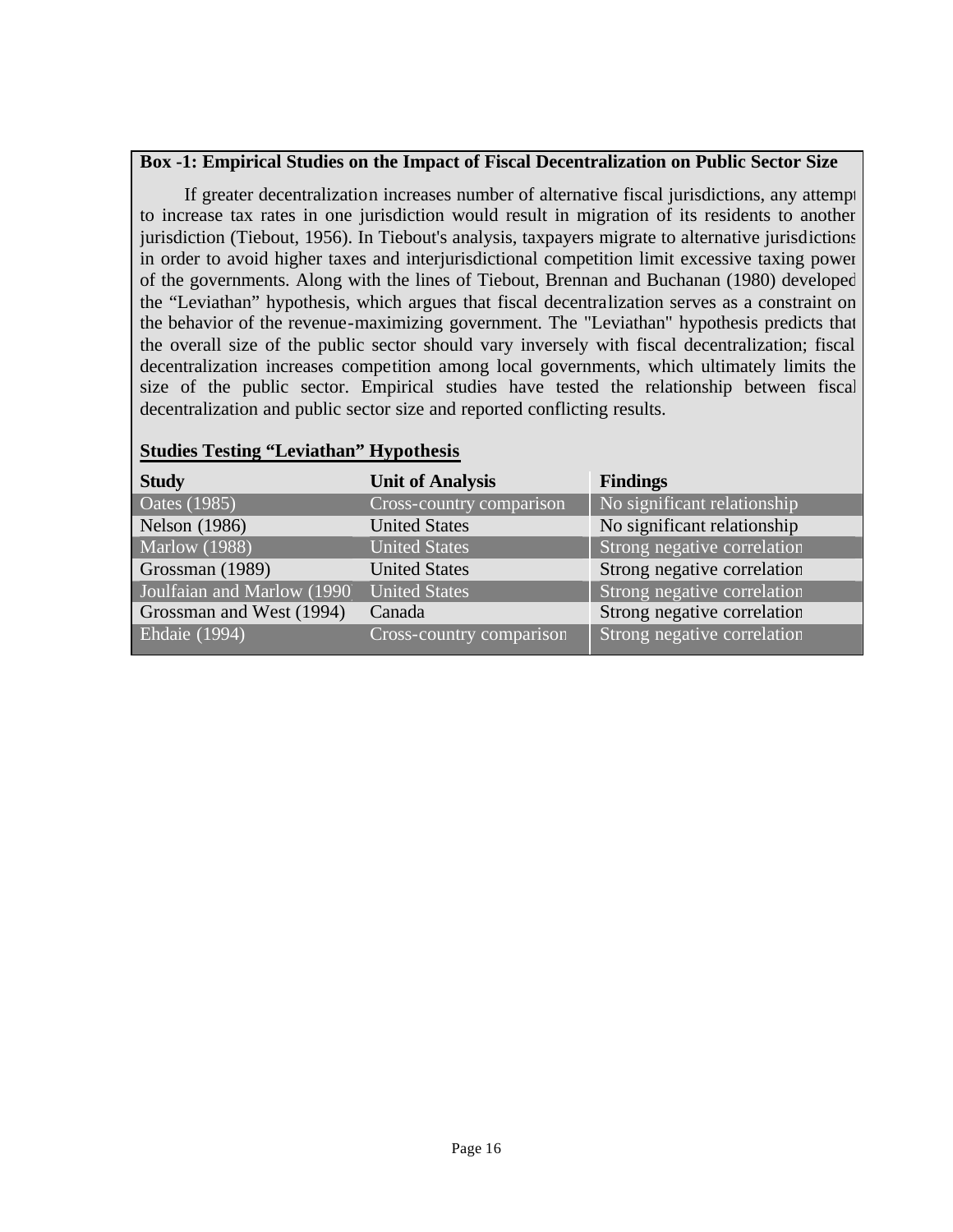# **Box -2: Empirical Studies on the Impact of Fiscal Decentralization on Economic Growth**

Little research has been done on the impact of fiscal decentralization on economic growth. Until recently the debate over the merits of fiscal decentralization had been on theoretical grounds of efficiency gains and the empirical studies that have analyzed the impact of fiscal decentralization on economic growth have only appeared recently. Interestingly, these studies generally find that fiscal decentralization is associated with slower economic growth.

|  |  |  |  | <b>Studies on The Impact of Fiscal Decentralization on Economic Growth</b> |  |  |
|--|--|--|--|----------------------------------------------------------------------------|--|--|
|--|--|--|--|----------------------------------------------------------------------------|--|--|

| <b>Study</b>                | <b>Unit of Analysis</b>  | <b>Findings</b> |          |
|-----------------------------|--------------------------|-----------------|----------|
| Davoodi and Zou (1998)      | Cross-country comparison | Significant     | negative |
| Xie, Zou and Davoodi (1999) | <b>United States</b>     | Significant     | negative |
| Zhang and Zou (1998)        | China                    | Significant     | negative |

Serious methodological issues confront efforts such empirical studies. First, there is no consensus about specification of an empirical model for growth studies. The literature on economic growth suggests that growth is a complex phenomenon with multi-dimensions (Levine and Renelt, 1992). Growth studies are usually criticized on the grounds of a possible model misspecification (Martinez-Vazquez and McNab, 1997). Second, the fiscal decentralization variable used in these studies does not represent the multidimensionality of the issue. Without controlling for subnational governments' autonomy over expenditure and revenue decisions and whether subnational officials are democratically elected, the expenditure share of subnational governments as a fiscal decentralization variable means very little in representing the level of decentralization. Third, regression coefficients may very well be the product of spurious correlation. In regression analysis models, the causeand-effect relationship runs directly from explanatory variables to the dependent variable. However, if both dependent and independent variables are determined simultaneously, the distinction between dependent and explanatory variables becomes dubious. If there is no unidirectional cause-and-effect relationship, the dependent variable is determined by explanatory variables, and some of the explanatory variables are, in turn, determined by output. Given that there has been extensive research on the role of economic on growth on fiscal decentralization (Oates, 1985; Pommerehne, 1977; Kee, 1977; Bahl and Nath, 1986) and very little research on the causation line from fiscal decentralization to economic growth, it is highly suspected that the regression coefficients reported on these studies is a mere reflection of spurious correlation. Therefore, the theoretical underpinnings of the relationship between fiscal decentralization and economic growth still need to be further developed.

# *Equity*

Equity aspect of a public finance policy concerns with the redistribution of income to achieve a socially just outcome. In its classical definition, redistribution typically implies a transfer of funds to low-income households to achieve more equal distribution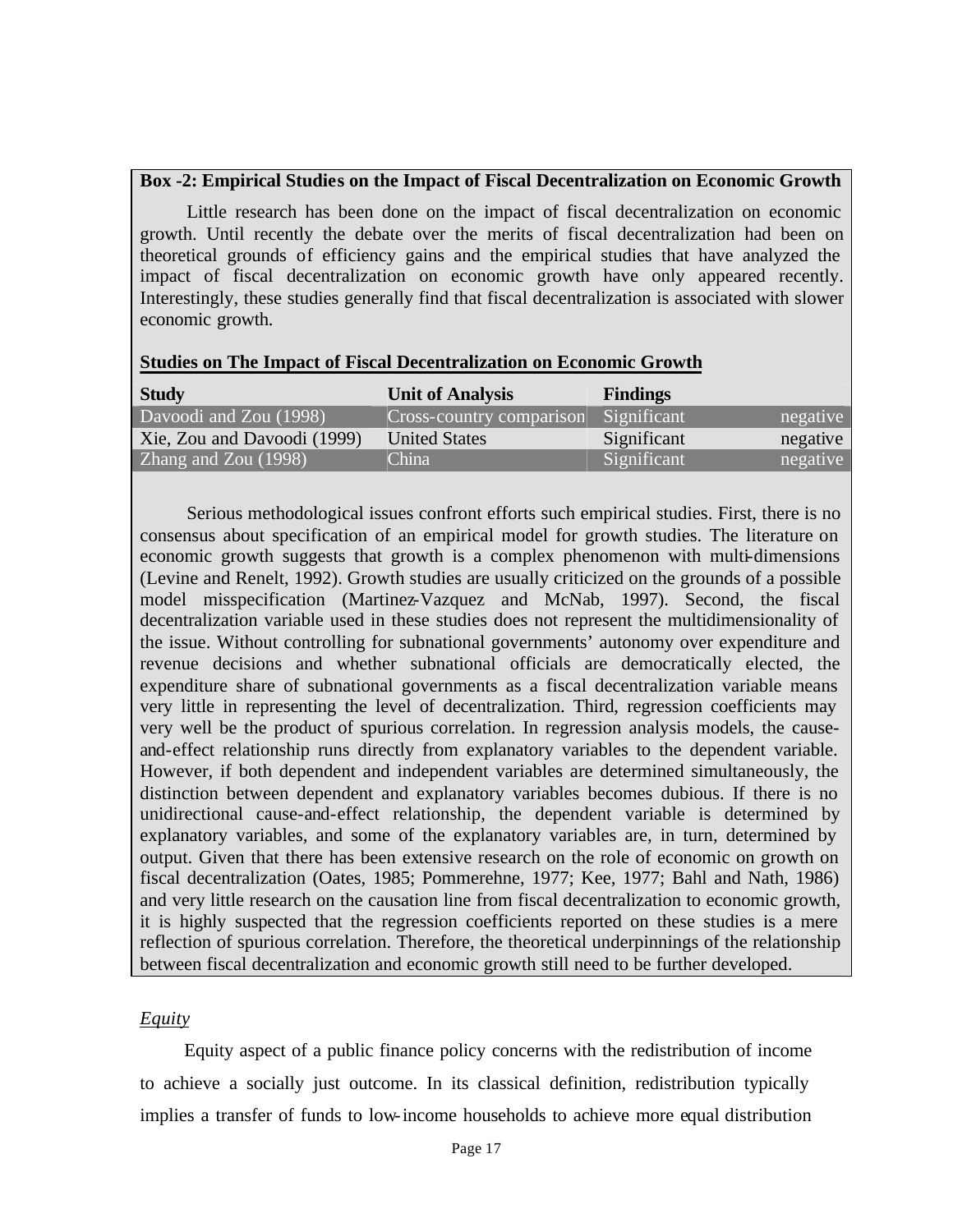of income. In decentralization context, the issue of redistribution has two dimensions: horizontal and within-locality equity. Horizontal equity refers to the extent which subnational governments have the capacity to deliver an equivalent level of services. There are two major factors contributing horizontal inequalities: taxes bases vary significantly from region to region and regional characteristics affect the cost of service provision. In addressing horizontal inequalities redistribution policies are designed to provide more resources to poorer regions. Equalization grant, discussed in the fifth section, is the commonly used tool to correct for horizontal inequalities in most fiscally decentralized systems.

However, providing more resources to poor regions addresses only one aspect of the equity problem. Success in redistribution policies requires special attention to withinlocality equity. In designing redistributive policies subnational governments need to be supported by the central government. Otherwise, subnational governments cannot effectively carry out redistributive policies. The potential mobility of households places real constraints on the capacity of decentralized governments to employ redistributive policies. If a local government were to undertake an aggressive program to redistribute income, it would create compelling incentives for low-income people to immigrate into the jurisdiction and for high-income people to move elsewhere. Nevertheless, there is certainly scope for local governments in engaging fight against poverty. In fact, some even argue that local governments are more concerned with poverty and by the nature of their business their actions have redistributive impacts. For example, Pauley (1973) makes the point about greater concern for poverty in a locality than the poor in other places. Furthermore, Sewell (1996) argues that the regulatory power of subnational governments, such as land use, rent controls, user charges, has profound distributional implications.

#### *Political Dimension of Fiscal Decentralization*

Institutions of accountability and participation are the key to the success of decentralized decision making. In decentralized systems, local governments' proximity to their constituents will enable them to respond better to local needs and efficiently match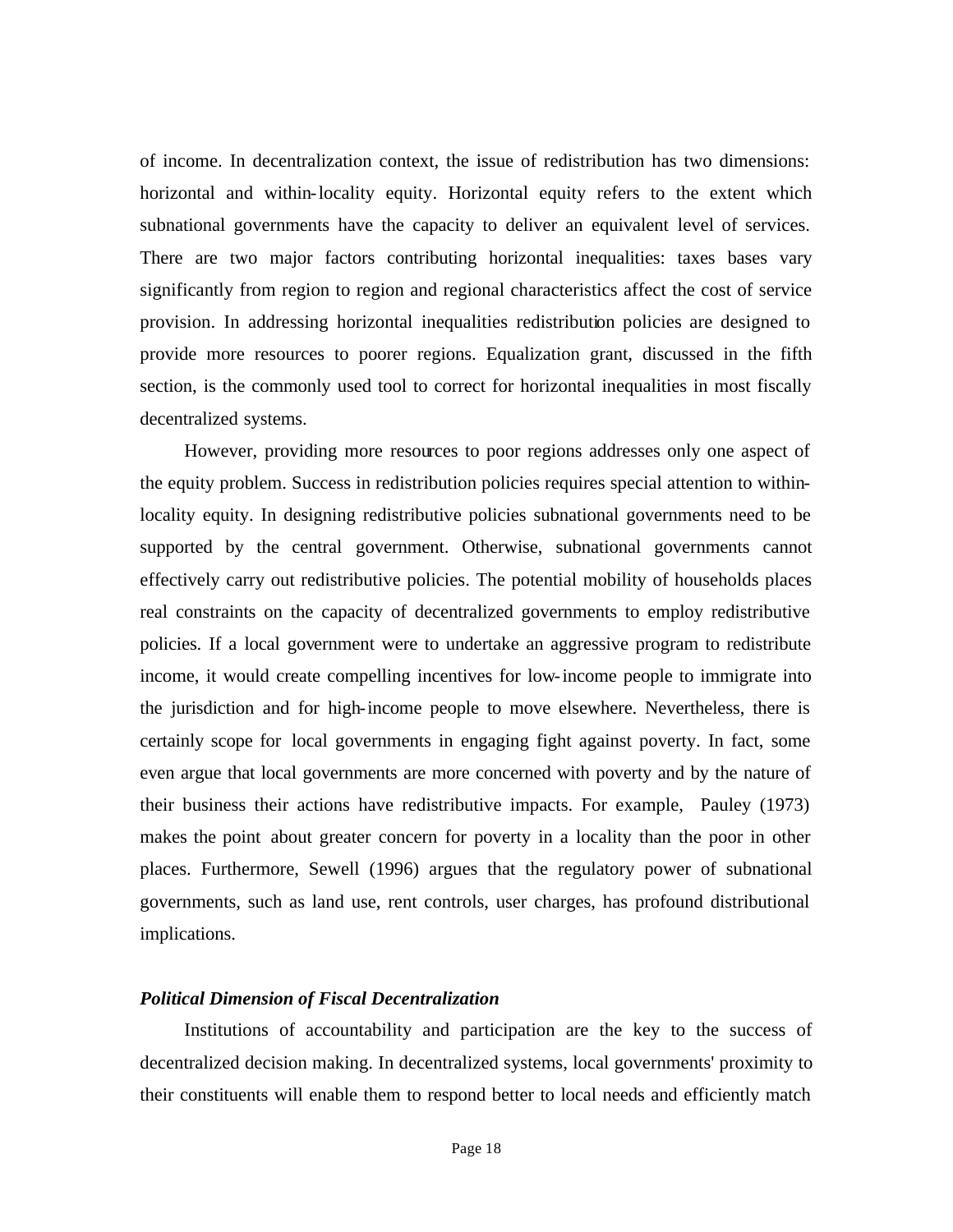public spending to private needs. This entails establishing institutions and mechanisms for citizens voice and exit. Regular elections, local referendums, permanent councils and other institutional structures are some of the easily identifiable and effective tools that may improve the ability of local governments to identify and act on citizen preferences in a decentralized setting.

Issue and project-specific mechanisms for enhancing the flow of information between decision-makers and the public can often be implemented more quickly and easily locally than centrally. It should be recognized that in many countries local governments use a wide variety of techniques in determining people's preferences and having them involved in decision-making and application process. For example, a survey of water supply users in Baku, Azerbaijan revealed that users are willing to pay more for better quality of services (World Bank, 1995). In Bangalore and several other Indian districts, local governments use report cards to evaluate effectiveness of service delivery. In Colombia, municipalities have formed public-private councils to obtain technical assistance from the private sector.

Together with shortening the distance between people and elected representatives and widening the scope for greater transparency about how and where money is spent locally, decentralization makes accountability a more tangible issue. Therefore, the debate about decentralization of government should not be limited only to considerations of economic factors and efficiency. Political accountability of elected officials to voters ensures that government services are responsive to people's needs. If officials are not responsive, the citizen has the choice of either voting out the offending officials and/or migrating to other jurisdictions (to "vote with one's feet").

In democratic societies, public servants are responsible to elected officials and the latter are in turn responsible to the public that elected them in the first place. In this process, political accountability should increase the pressure for more transparent local governance that is more responsive to people's needs. The democratic local governance initiatives currently under way in many countries hold much promise for developing effective systems of public accountability that will ensure that public resources are used efficiently and services are delivered effectively. Studies have shown that citizens'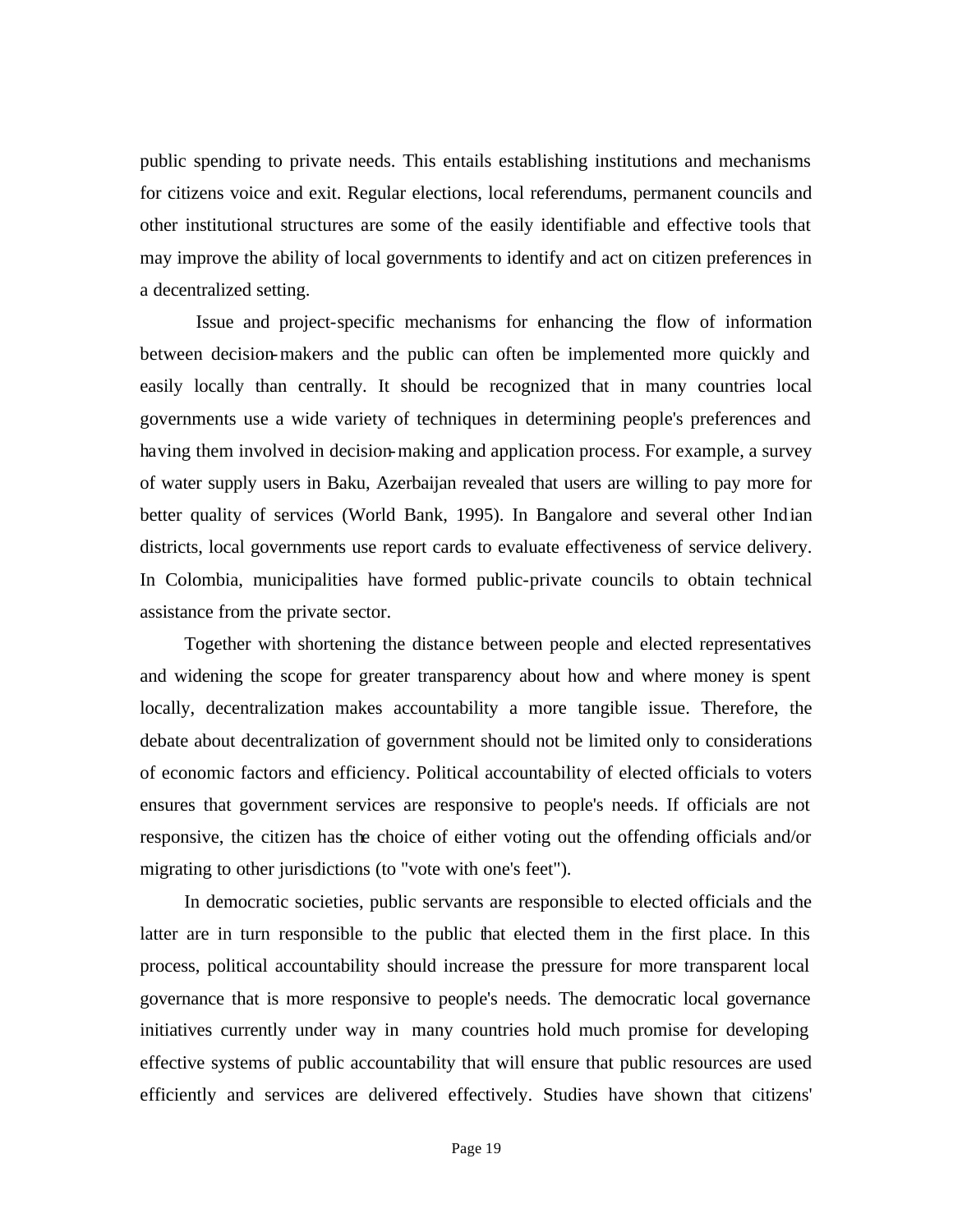participation and control over government's actions can increase the quality of public management system and that participation of citizens in decision-making process can lead to some identifiable improvements in the allocation of resources (Putnam, 1993; Fiszbein, 1997; Huther and Shah, 1998; Inter-American Development Bank, 1997).

# **III. DIFFERENCES IN THE DEGREE OF DECENTRALIZATION**

It is likely that the average divergence of individual preferences from the tax and service package adopted by the community through its government will be less in small communities of relatively like-minded individuals than it will be in larger, more heterogeneous areas. Therefore, the differences in the degree of decentralization across nations are in part explained by different size variables, such as population (Oates, 1972; Pommerehne, 1977; Bahl and Nath, 1986), land area (Oates, 1972), and GDP (Pommerehne, 1977). Figures 3 and 4 present the variation in expenditure and revenue shares of subnational governments across regions. As presented in figures 3 and 4, highincome countries are relatively more decentralized than others. Subnational governments in sub-Saharan African countries have the lowest level of expenditure and revenue shares compared to other regions of the world. As shown in figures 3 and 4, high income OECD countries have the highest degree of decentralization.



Note: Simple average of most recent observations in available countries. Numbers in parenthesis indicate number of countries represented. Source: International Monetary Fund. Government Finance Statistics Year Book 1998, Country Tables.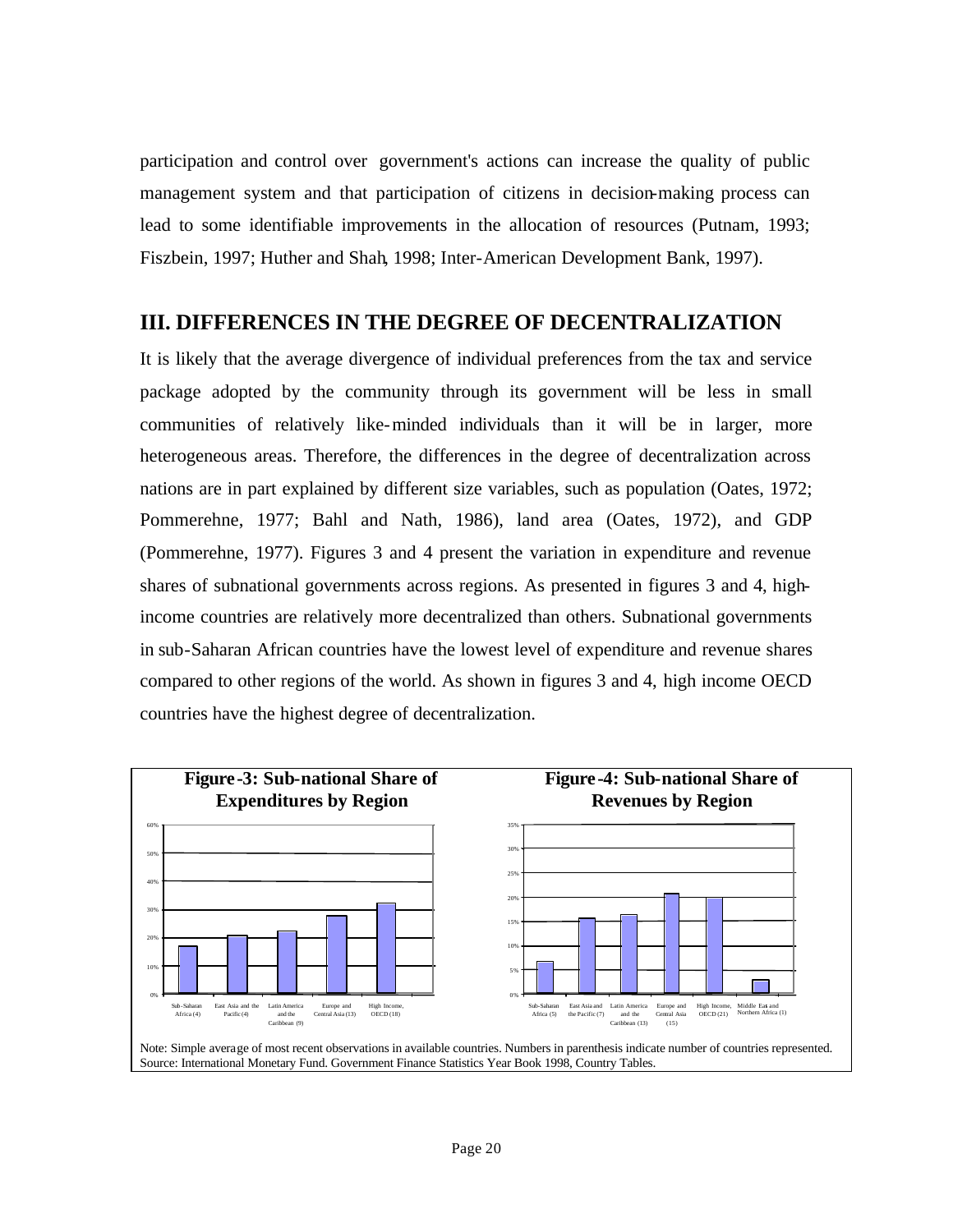Figures 5, 6, and 7 present the association between country size and decentralization for federal and unitary countries separately.<sup>15</sup> The regression line in Figure 5 suggests that GDP per capita is positively associated with higher decentralization in both groups. The positive association is stronger for unitary countries. The steeper regression line for unitary countries implies that the increase in income levels has a stronger effect on subnational governments' expenditure levels in unitary countries than it has in federal countries. Also, the higher value of  $\mathbb{R}^2$  for this group of countries indicates that regression analysis has a stronger explanatory power than federal countries. Overall, the positive association of decentralization and GDP per capita suggests that an increase in income increases expenditure levels for subnational governments in both groups.

Figure 6 presents the association between population and fiscal decentralization for the same group of countries. It appears that population is positively associated with higher level of subnational governments spending in both groups also. Unlike GDP per capita, the positive association of population and decentralization is stronger for federal countries than unitary countries. The stronger association of population with fiscal decentralization in federal countries is consistent with the argument that as country size gets bigger, subnational governments are expected to play an important role in delivering public services.

Figure 7 shows the relationship between the third size variable and decentralization. The positive slope of regression line suggests that land area is positively associated with higher decentralization. The magnitude of the impact of land area on fiscal decentralization is stronger for unitary countries than federal countries.

The estimation results suggest that size variables have a reasonable level of explanatory power in analyzing the differences in the degree of decentralization across countries. Among the size variables, GDP per capita and population have the strongest effect on the level of decentralization in unitary and federal countries, respectively.

 $15$  The figures for subnational governments' expenditure share are from GFS used in Figure 1 and the size variables are from World Development Indicators of the World Bank.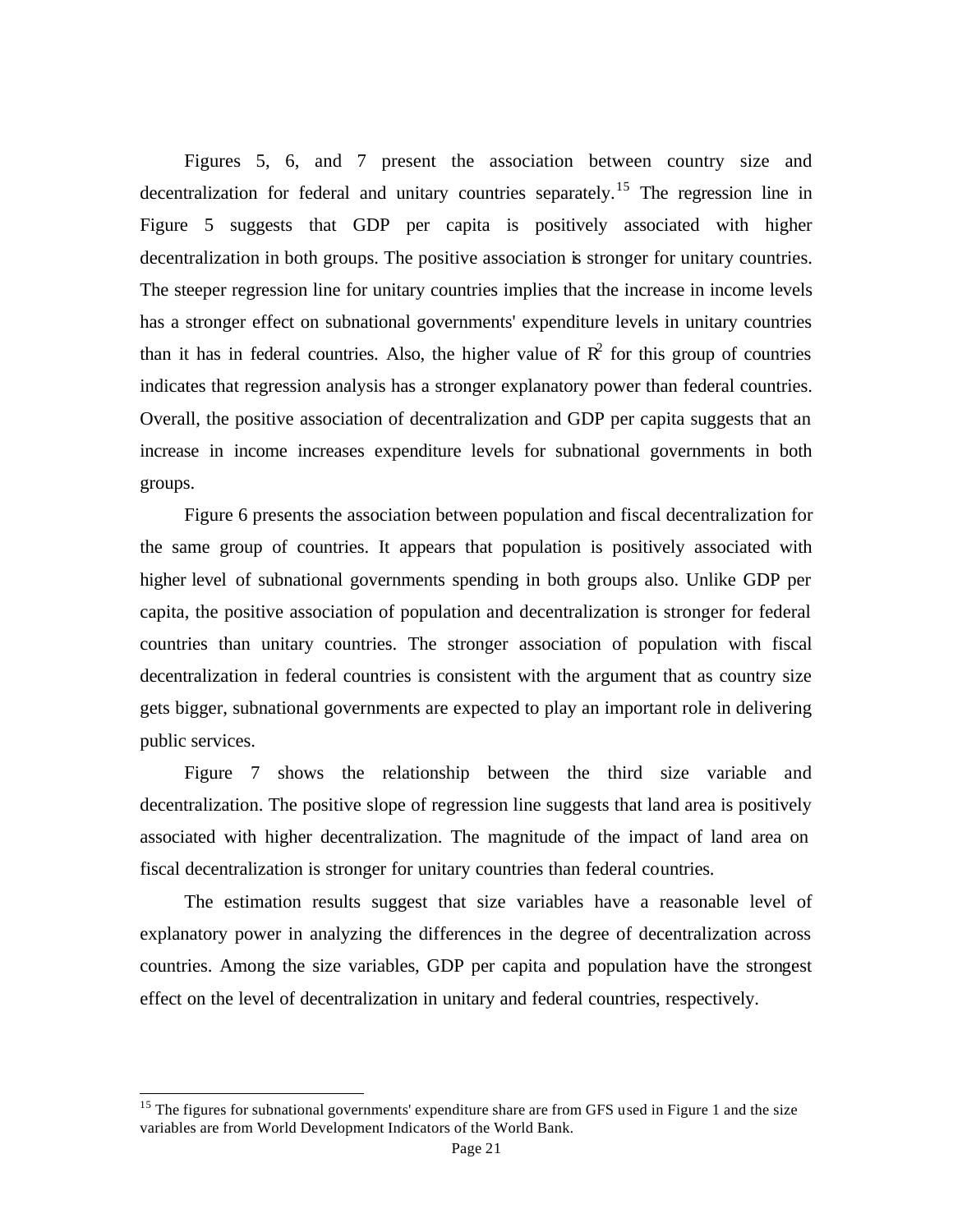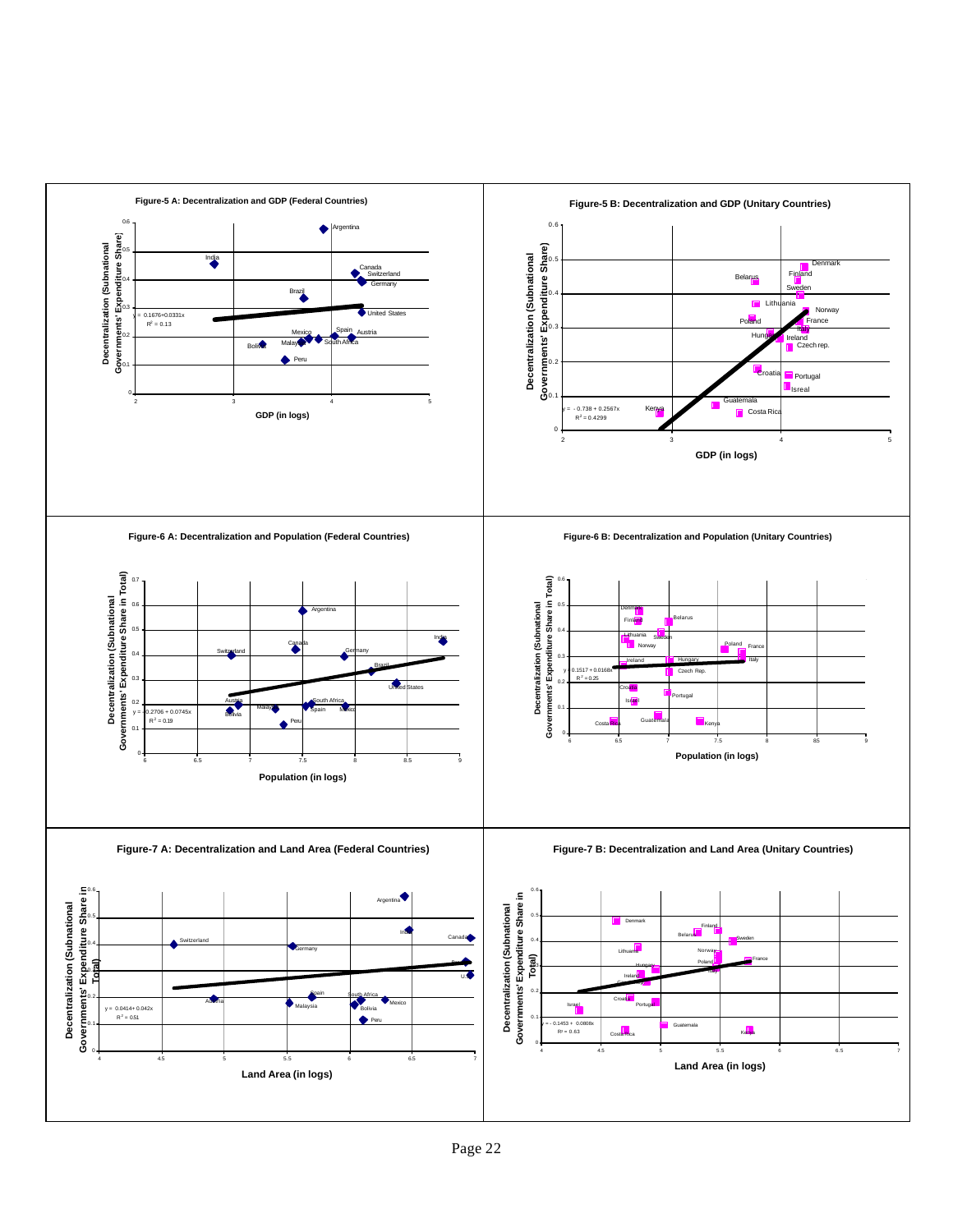# **IV. HOW TO DECENTRALIZE?**

The transfer of authority and responsibility over public functions from the central government to subordinate or quasi-independent government organizations covers a broad range of topics (World Bank, 1999). There is no prescribed set of rules governing the decentralization process that apply to all countries. Decentralization takes different forms in different countries, depending on the objectives driving the change in structure of government.

In general, decentralization of public policy making power is transfer of legal and political authority for planning projects, making decisions and management of public functions from the central government and its agencies to subnational governments. Taking advantage of their capacity to tailor services to the needs and preferences of communities, subnational governments are in a good position to provide public services whose benefits are localized. Devolution of resources and decision-making power is expected to result in improvement in the life quality of the population. Power can be transferred on three fronts: political, administrative, and fiscal. Although each type of decentralization has different characteristics, system outcomes, and policy implications, the expected impact in each of them is an improvement in the life quality of the population (see Figure 8). Ideally, this is the case for a good decentralization practice that is people oriented.

While distinguishing among different types of decentralization is useful for highlighting its many dimensions, it is impossible to disentangle the inter-linkages between these three concepts. Political decentralization aims to give citizens and their elected representatives more power in public decision-making. The concept implies transfer of policy and legislative power to citizens and their democratically elected representatives at the local level. Political decentralization is often associated with pluralistic politics and representative government. If necessary, it requires constitutional or statutory reforms, development of pluralistic political parties, strengthening of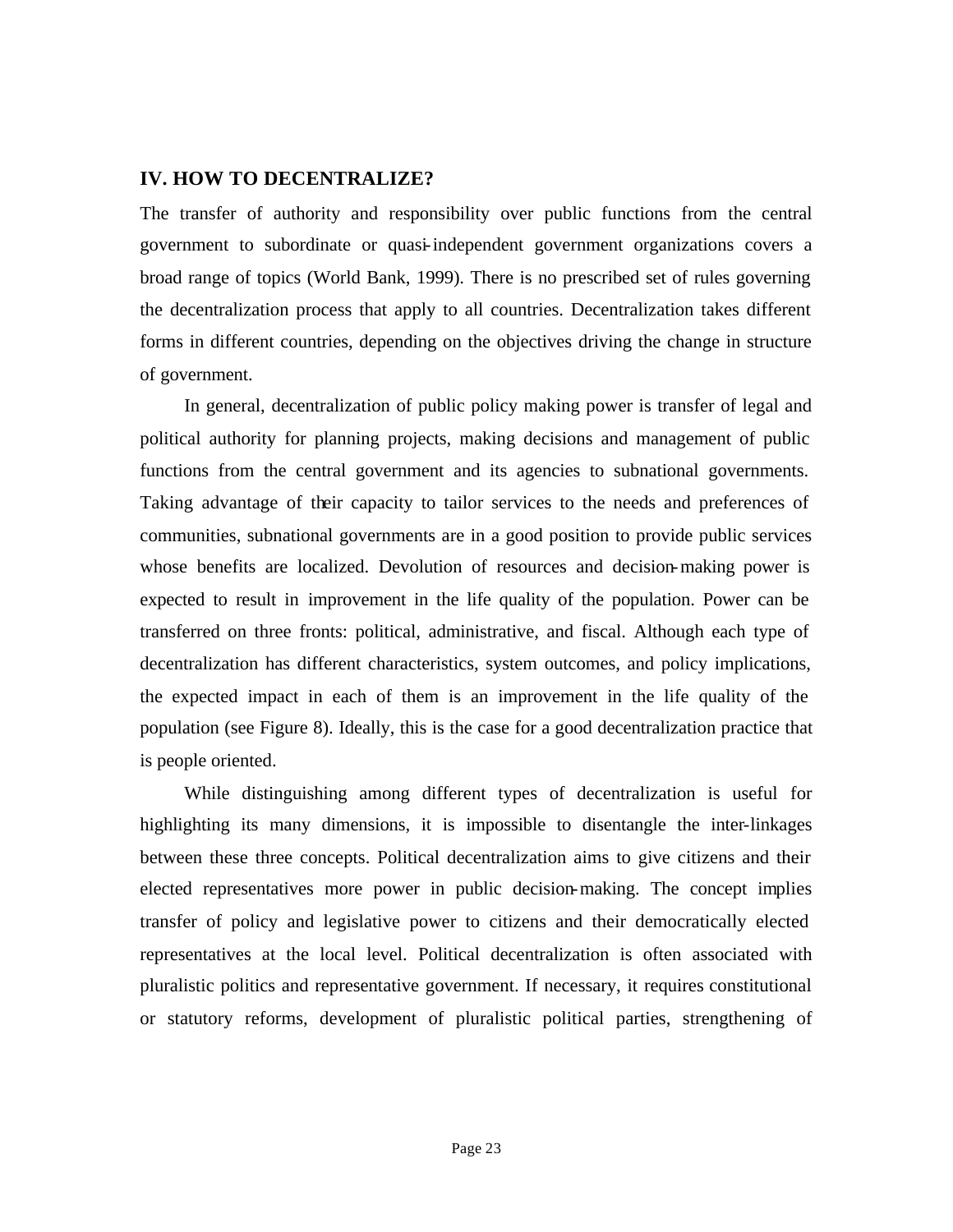legislatures, and creation of local political units and encouragement of effective public interest groups.<sup>16</sup>

Administrative decentralization seeks to redistribute authority, responsibility, and financial resources among different levels of government (Rondinelli, 1999). Administrative decentralization can be done in two different ways: functional and areal distribution of power (Rondinelli, 1981). Functional distribution is the transfer of authority to specialized organizations that operate across jurisdictions. An example of functional distribution is creation of field offices within national ministries dealing with health care, education, and transportation issues. Areal distribution of power aims to transfer of responsibility for public functions to institutions within specified geographical and political boundaries. Usually, areal distribution of power is to a subnational government - a province, district, or municipality.

In administrative distribution of power, an essential distinction with important implications on intergovernmental relations system is the form of decentralization: deconcentration, delegation, and devolution.

- 1. *Deconcentration* involves the shifting of responsibilities from central government agencies located in the capital city to regional offices. Rondinelli (1981) defines deconcentration as local administrations in which all subordinate levels of government within a country are agents of the central authority either appointed by or are responsible directly to central government. This is the least extensive type of administrative decentralization.
- 2. *Delegation* refers to the transfer of public policy making and administrative authority and/or responsibility for carefully spelled out tasks to institutions and organizations that are either independent or under central government's indirect control. Typically, delegation of functions is by the central ministries to semiautonomous organizations not wholly controlled by the central government but legally accountable to it, such as state owned enterprises, public utilities, and regional planning and economic development authorities.

<sup>16</sup> *Op. cit.* Rondinelli (1999).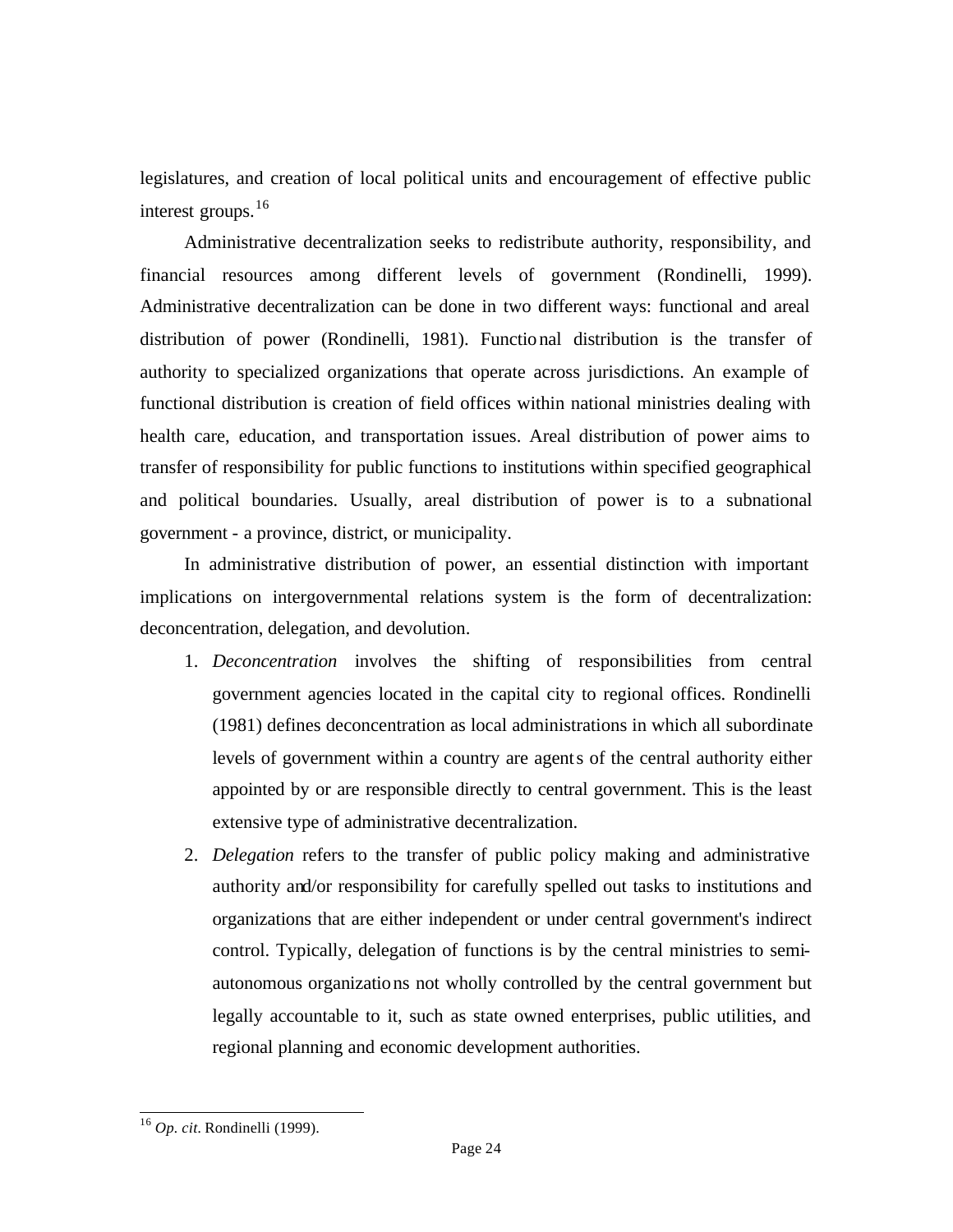3. *Devolution* is the most extreme form of decentralization where independently established subnational governments are given the responsibility for delivery of a set of public services along with the authority to impose taxes and fees to finance services. In a devolved system, subnational governments have independent authority to raise their own revenues and to make investment decisions. It is devolution of administrative power that underlies decentralization of power on political fronts.

Devolution is usually synonymous to fiscal decentralization where subnationa l governments have clear expenditure assignments, substantial budget autonomy, and legally recognized geographical boundaries within which they perform public functions. Although the varieties of fiscal decentralization may exist, corresponding to the degree of independent decision making exercised at the subnational level, the general description of the term fiscal decentralization encompasses the political, economic, and institutional underpinnings of intergovernmental fiscal relations, and ranges from examining the efficiency of public institutions and developing sustainable infrastructure finance, to rationalizing fiscal transfer mechanisms and supporting the social safety net (Ebel and Hotra, 1997).

Therefore, a carefully designed fiscal decentralization policy should not only enhance local autonomy where subnational governments are allowed to act independently within their own sphere of competence in designing revenue and expenditure policies but also promote political accountability, economic efficiency and transparency.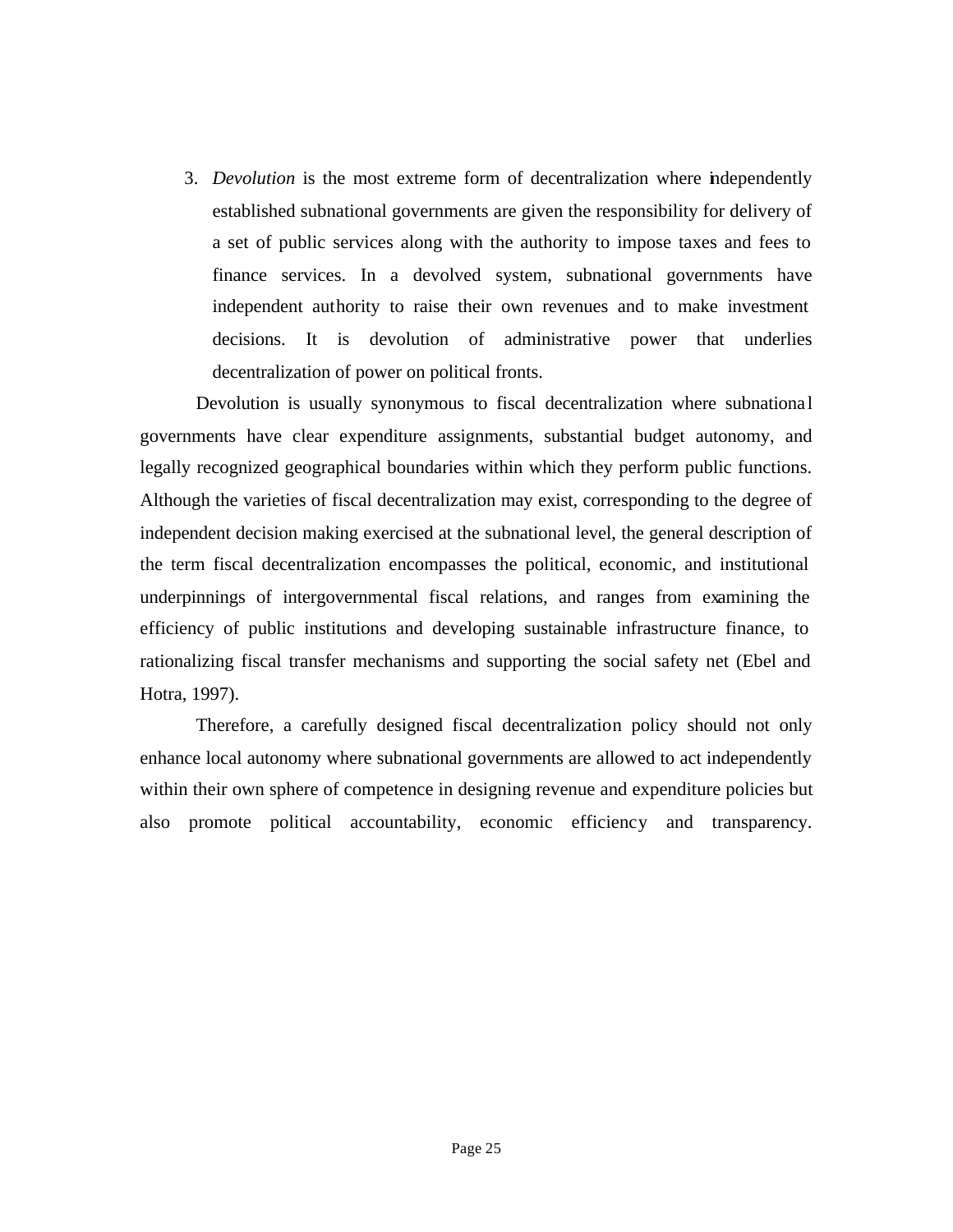# Figure- 8: Decentralization on Three Fronts



Source : Adapted from Parker, Andrew N. 1995,"Decentralization: The Way Forward for Rural Development?" Policy Research Working Paper 1475. The World Bank, Washington, D.C.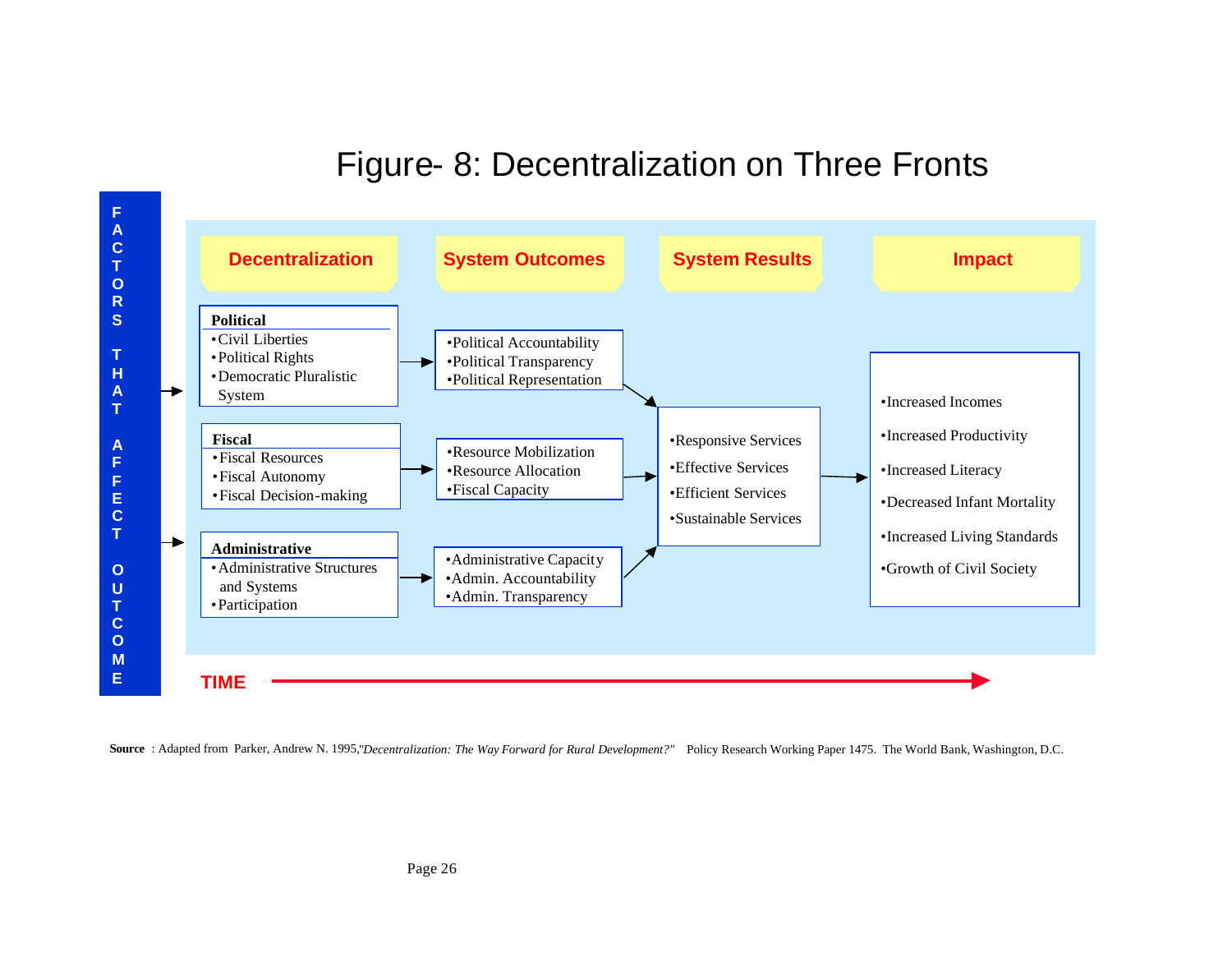There is no easy answer to the question of how to design a decentralization strategy to promote transparency, accountability, and efficiency in intergovernmental financial system. Ideally the intergovernmental fiscal system should function leaving little room for ambiguity and negotiations among different levels of government. Therefore, an important component of a decentralization strategy is designing a legal and regulatory framework that would provide guidance to different levels of government in sorting out the roles and responsibilities.

In the process of decentralization, the constitution should enshrine the broad principles on which decentralization is to operate, including rights and responsibilities of all levels of government, the description, and role of key institutions at central and local levels, and the basis on which detailed rules may be established or changed (Ford, 1999). The specific parameters of the intergovernmental fiscal system and the institutional details of the local government structure must be defined in the laws governing relations across governments. Ford (1999) lists the issues that the legal framework of reform efforts should address as:

- Classification of local governments within tiers established under the constitution;
- Broad organization structures and their roles and responsibilities;
- Terms of office, operating powers, procedures, and limitations of the political leadership, as distinct from the civil service;
- The degree of autonomy of personnel policies and administration of local governments;
- The taxing and fiscal administration authority of local governments;
- The borrowing authority and capacities of local governments;
- The distribution of budgeting, expenditure management, accounting, auditing, and reporting requirements;
- Service provision and delivery authority;
- The mechanisms for citizen participation and voice.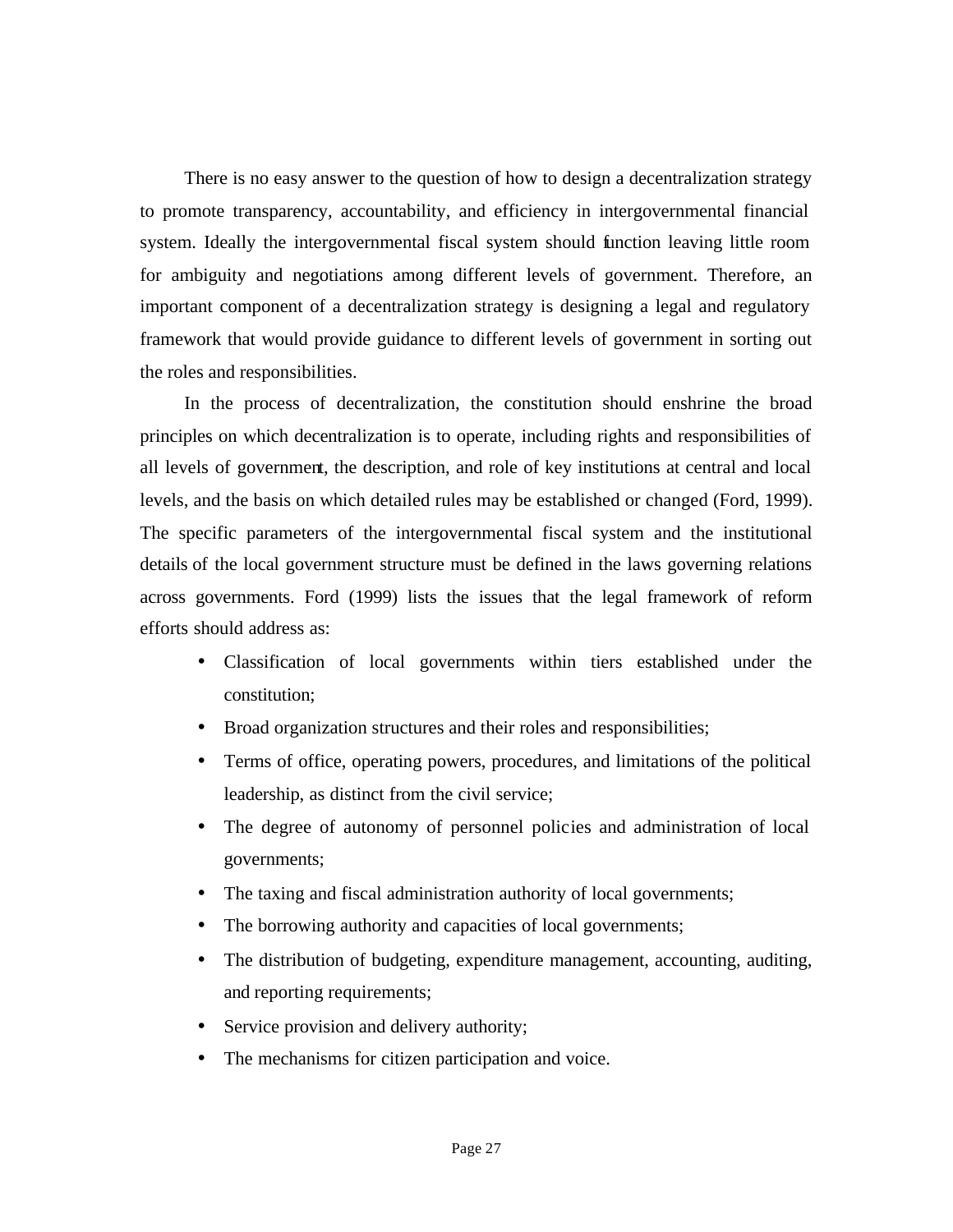# **V. FOUR PILLARS OF INTERGOVERNMENTAL FISCAL SYSTEM**

The design of a decentralized system requires "sorting-out" of public sector responsibilities among different types of governments and the process of sorting out entails transfer of some decision-making powers from central to subnational governments (Ebel, Varfalavi and Varga, 2000). Ideally, to achieve the relevant policy objectives, intergovernmental fiscal system should be designed based on each country's specific circumstances. The policy objectives should include not only the public finance goals of efficiency, transparency, and accountability but also should aim at maintaining national integrity and political stability and being equitable to different people and places. Such a design is based on four pillars: expenditure assignment, revenue assignment, intergovernmental transfers/grants, and subnational debt/borrowing (Bird, 2000).

### **Expenditures**

Expenditure assignment is the first step in designing an intergovernmental fiscal system. Designing revenue and transfer components of a decentralized intergovernmental fiscal system in the absence of concrete expenditure responsibilities would weaken decentralization process (Martinez-Vazquez, 1998). In Latin America and Eastern Europe, many countries have focused only on the revenue side of decentralization and neglected a clear assignment of expenditure responsibilities, which led to weak decentralized systems and fiscally overburdened central governments.

The lack of clarity in the definition of subnational responsibilities has a negative impact on three important respects. First, if the responsibilities are imprecise, the necessary corresponding revenues will remain poorly defined. Second, without clear responsibilities, subnational government officials might prefer to invest in populist projects which benefit them in the short run rather than in projects with long term impact on the region's economy (such as infrastructure, education, etc.). Third, there will be a confusion whether subnational expenditures represent local priorities or centrally determined programs.

The "assignment problem" is the most fundamental issue in designing an intergovernmental fiscal system. The theory provides broad guidance in delineating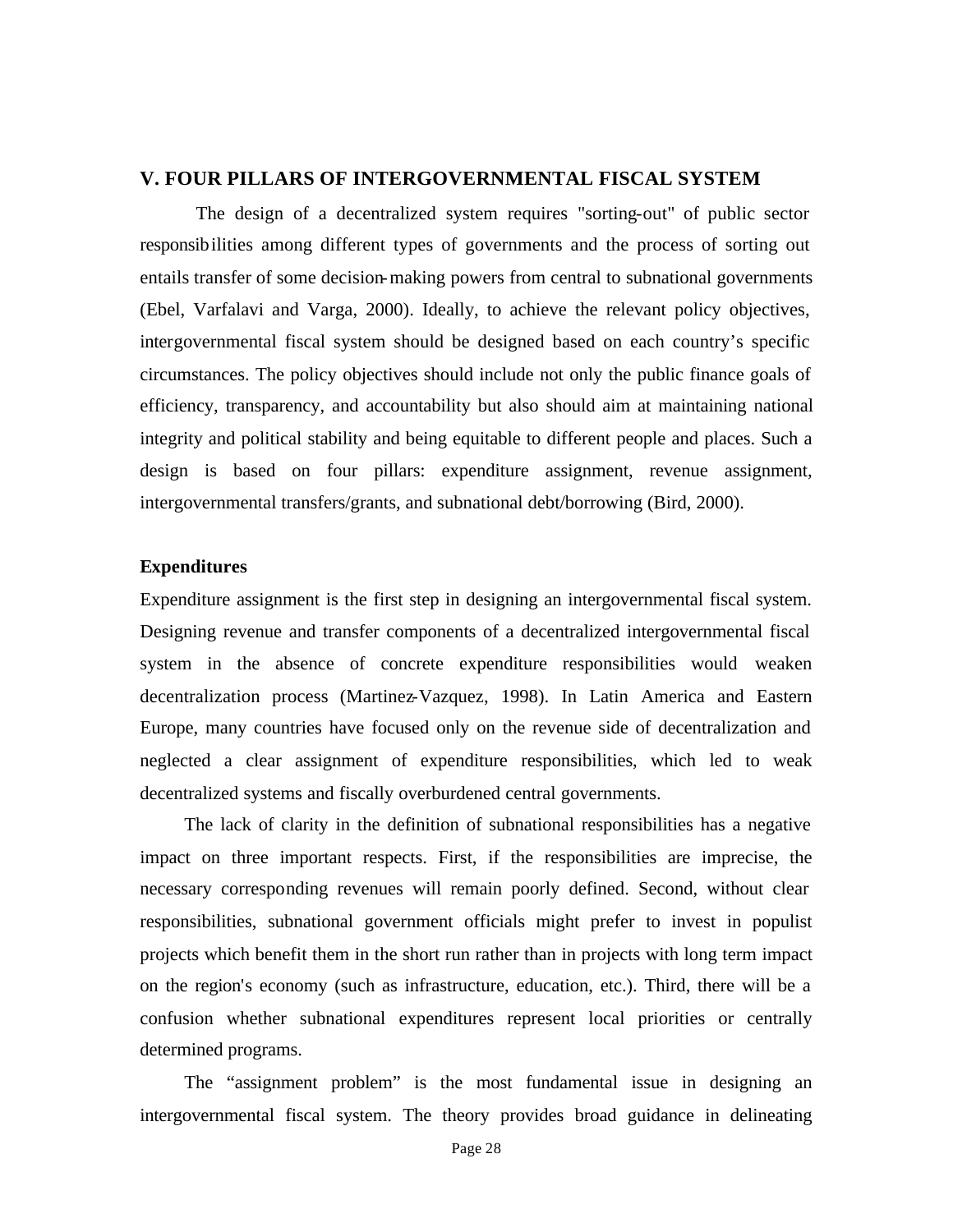expenditure responsibilities among various levels of governments. However, the key to the success of a decentralized system is matching expenditure responsibilities with the objectives of service assignment.

A report prepared by the US Advisory Commission on Intergovernmental Relations (ACIR) on Governmental Functions and Processes (1974) lists four principles in regards to setting the right incentives for efficient and equitable delivery of public services. As presented in figure 9, these principles are economic efficiency, fiscal equity, political accountability, and administrative effectiveness. They suggest that expenditure assignments should be made to governmental units that can

> $...(1)$  supply a service at the lowest possible cost; (2) finance a function with the greatest possible fiscal equalization; (3) provide a service with adequate popular political control; and (4) administer a function in an authoritative, technically proficient, and cooperative fashion.  $17$

The principles of expenditure assignment provide a framework to determine whether each function could be best performed by central government or any other level of governmental unit. In more specific terms they relate economic, political, and administrative considerations to the geographic and population size considerations: <sup>18</sup>

*1. Economic Efficiency:* Functions should be assigned to jurisdictions

*(a)* that are large enough to realize economies of scale and small enough not to incur diseconomies of scale; [economies of scale]

*(b)* that are willing to provide alternative service offerings to their citizens and specific services within a price range and level of effectiveness acceptable to local citizenry; [public sector competition]

*(c)* that adopt pricing policies for their functions whenever possible. [public sector pricing]

*2. Fiscal Equity:* Appropriate functions should be assigned to jurisdictions *(a)* that are large enough to encompass the cost and benefits of a function or that are willing to compensate other jurisdictions for the service costs imposed or for benefits received by them ; [economic externalities]

l  $17$  ACIR (1974), p. 7.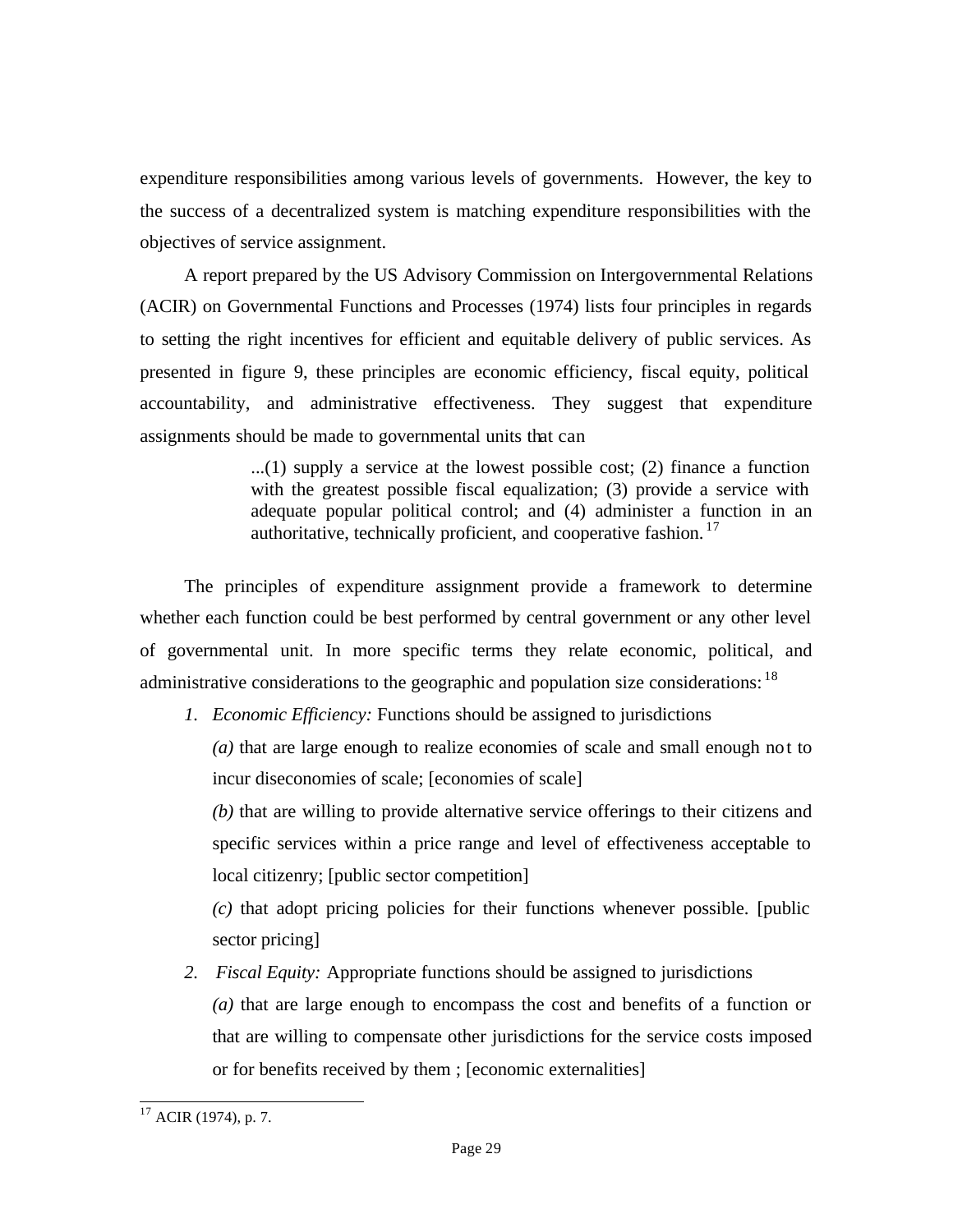*(b)* that have adequate fiscal capacity to finance their public service responsibilities and that are willing to implement measures that insure interpersonal inter-jurisdictional fiscal equity in the performance of a function. [fiscal equalization]

- *3. Political Accountability:* Functions should be assigned to jurisdictions *(a)* that are controllable by, accessible to, and accountable to their residents in the performance of their public service responsibilities; [access and control] *(b)* that maximize the conditions and opportunities for active and productive citizen participation in the performance of a function. [citizen participation]
- *4. Administrative Effectiveness:* Functions should be assigned to jurisdictions *(a)* that are responsible for a wide variety of functions and that can balance competing functional interests; [general-purpose character]

*(b)* that encompass a geographic area adequate for effective performance of a function; [geographic adequacy];

*(c)* that explicitly determine the goals of and means of discharging public service responsibilities and that periodically reassess program goals in light of performance standards; [management capability]

*(d)* that are willing to pursue intergovernmental policies for promoting interlocal functional cooperation and reducing inter-local functional conflict; [intergovernmental flexibility] and

*(e)* that have adequate legal authority to perform a function and rely on it in administering the function. [legal adequacy]

Application of these assignment criteria is not an easy task. These principles might yield conflicting recommendations for expenditure assignment therefore each must be weighted against others in assigning functional responsibilities. For example, political accountability suggests that subnational governments should administer local services, such as education, which require continuous political control. However, if education services are assigned to subnational governments, wealthier jurisdictions will have more financial resources than poor jurisdictions to allocate for this function. Therefore,

 $18$  ACIR (1974), p. 7.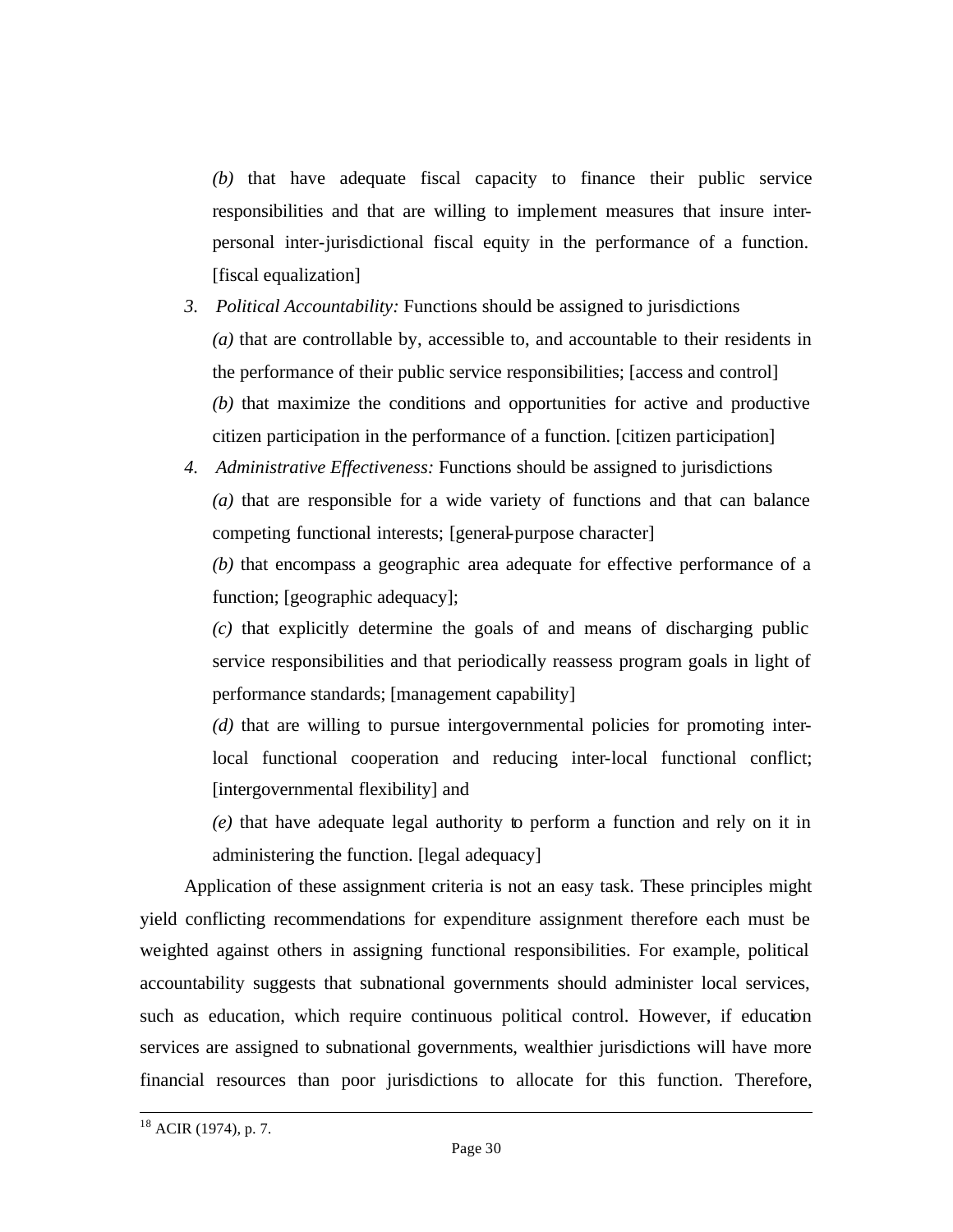assigning this function to subnational governments will contradict to fiscal equalization criteria. On the other hand, assigning it to the central government means loss of political control for local residents.

Table 4 provides an overview of expenditures patterns across countries reported in the Government Finance Statistics Yearbook 1998. As seen in the table, functions with high degree of spillover externalities (such as defense and welfare) are exclusively performed by central governments and functions which require high degree of political accountability (such as education) are performed by subnational governments in both federal and unitary countries.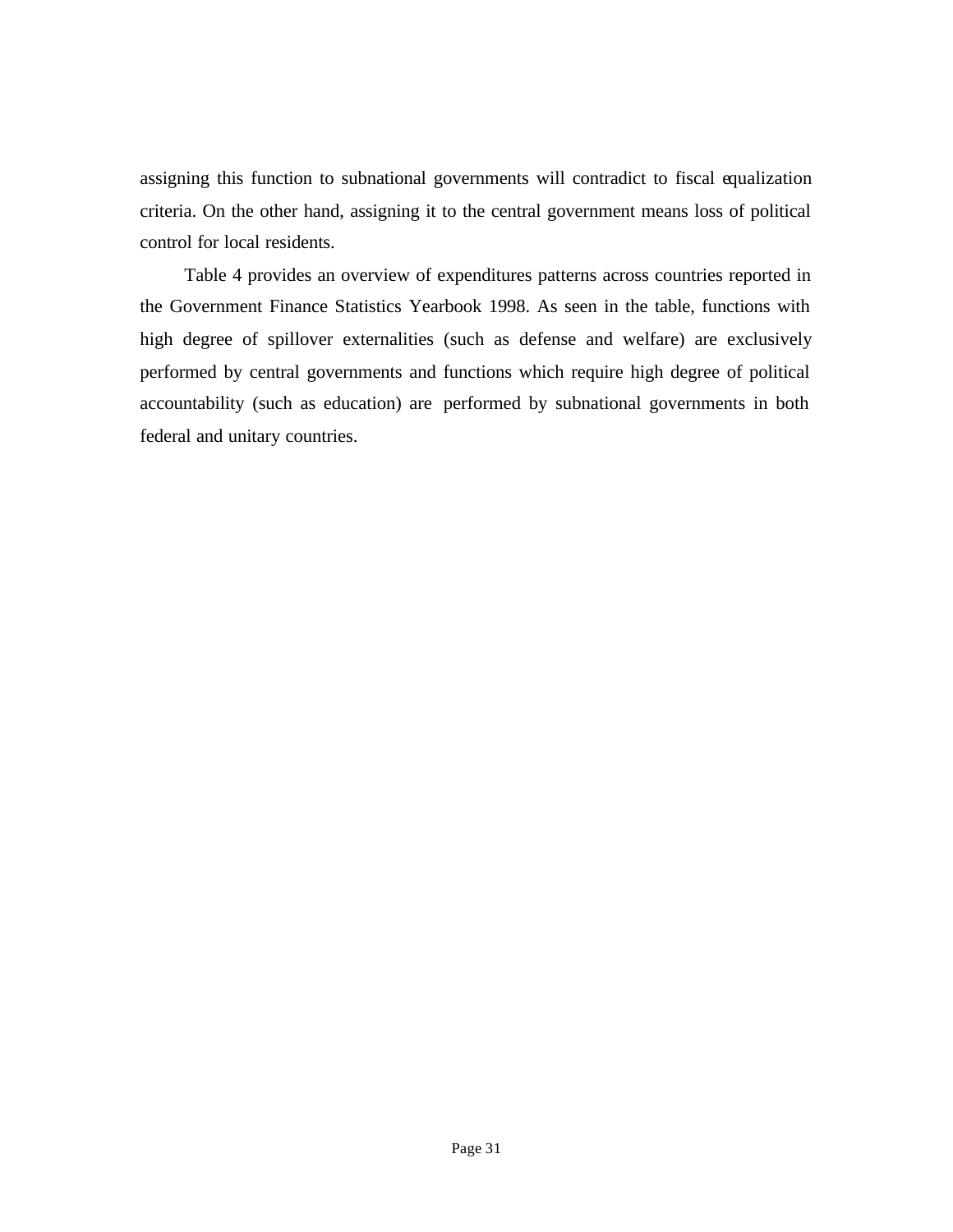# Figure-9: Expenditure A ssignment Process



**Source** : Adapted from ACIR. (1974). Governmental Functions and Process: Local and Areawide. Advisory Commission on Intergovernmental Relations, A - 45. Washington, DC.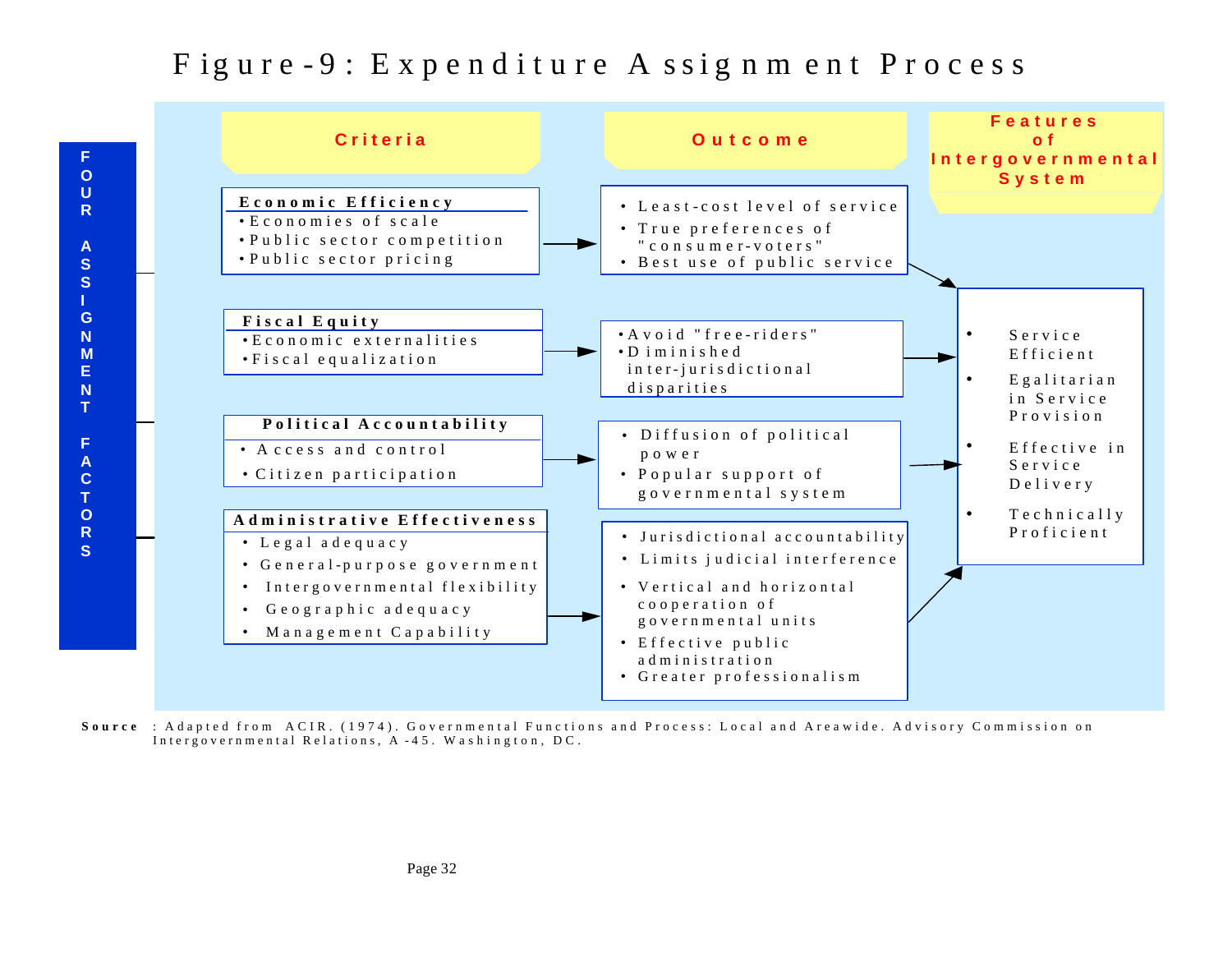| Table-4A               | <b>Defense</b> |     |      | <b>Education</b> |      | <b>Health</b> |     | Housing | <b>Police</b> |     | <b>Recreation</b> |     | Welfare |     | <b>Subsidies</b> |     | <b>Other</b> |     |
|------------------------|----------------|-----|------|------------------|------|---------------|-----|---------|---------------|-----|-------------------|-----|---------|-----|------------------|-----|--------------|-----|
|                        | C              |     | С    |                  | С    |               | С   |         | С             |     | С                 |     | C       |     | С                |     | С            |     |
| Albania                | 100%           | 0%  | 20%  | 80%              | 70%  | 30%           | 68% | 32%     | 100%          | 0%  | 65%               | 35% | 81%     | 19% | 63%              | 37% | 75%          | 25% |
| Azerbaijan             | 100%           | 0%  | 17%  | 83%              | 16%  | 84%           | 2%  | 98%     | 100%          | 0%  | 55%               | 45% | 99%     | 1%  | 100%             | 0%  | 84%          | 16% |
| Belarus                | 98%            | 2%  | 18%  | 82%              | 21%  | 79%           | 0%  | 100%    | 81%           | 19% | 42%               | 58% | 97%     | 3%  | 92%              | 8%  | 74%          | 26% |
| <b>Bulgaria</b>        | 100%           | 0%  | 39%  | 61%              | 44%  | 56%           | 32% | 68%     | 98%           | 2%  | 65%               | 35% | 94%     | 6%  | 90%              | 10% | 82%          | 18% |
| Croatia                | 100%           | 0%  | 81%  | 19%              | 99%  | 1%            | 63% | 37%     | 99%           | 1%  | 31%               | 69% | 99%     | 1%  | 54%              | 46% | 64%          | 36% |
| <b>Czech Republic</b>  | 98%            | 2%  | 82%  | 18%              | 95%  | 5%            | 23% | 77%     | 83%           | 17% | 35%               | 65% | 93%     | 7%  | 98%              | 2%  | 41%          | 59% |
| Denmark                | 100%           | 0%  | 53%  | 47%              | 5%   | 95%           | 69% | 31%     | 88%           | 12% | 43%               | 57% | 46%     | 54% | 65%              | 35% | 73%          | 27% |
| Estonia                | 100%           | 0%  | 45%  | 55%              | 97%  | 3%            | 1%  | 99%     | 99%           | 1%  | 61%               | 39% | 91%     | 9%  | 56%              | 44% | 62%          | 38% |
| Iceland                | 100%           | 0%  | 47%  | 53%              | 99%  | 1%            | 31% | 69%     | 92%           | 8%  | 45%               | 55% | 78%     | 22% | 82%              | 18% | 78%          | 22% |
| Kazakhstan             | 86%            | 14% | 22%  | 78%              | 57%  | 43%           | 0%  | 100%    | 75%           | 25% | 55%               | 45% | 73%     | 27% | 66%              | 34% | 79%          | 21% |
| .atvia                 | 99%            | 1%  | 28%  | 72%              | 95%  | 5%            | 20% | 80%     | 93%           | 7%  | 53%               | 47% | 94%     | 6%  | 91%              | 9%  | 66%          | 34% |
| .ithuania              | 100%           | 0%  | 30%  | 70%              | 98%  | 2%            | 0%  | 100%    | 97%           | 3%  | 61%               | 39% | 91%     | 9%  | 99%              | 1%  | 78%          | 22% |
| <b>Mauritius</b>       | 100%           | 0%  | 100% | 0%               | 100% | $0\%$         | 77% | 23%     | 99%           | 1%  | 79%               | 21% | 99%     | 1%  | 100%             | 0%  | 91%          | 9%  |
| Moldova                | 100%           | 0%  | 32%  | 68%              | 40%  | 60%           | 23% | 77%     | 85%           | 15% | 64%               | 36% | 95%     | 5%  | 93%              | 7%  | 57%          | 43% |
| Mongolia               | 100%           | 0%  | 28%  | 72%              | 13%  | 87%           | 38% | 62%     | 51%           | 49% | 61%               | 39% | 99%     | 1%  | 31%              | 69% | 56%          | 44% |
| Norway                 | 100%           | 0%  | 37%  | 63%              | 23%  | 77%           | 13% | 87%     | 83%           | 17% | 35%               | 65% | 81%     | 19% | 85%              | 15% | 66%          | 34% |
| Poland                 | 100%           | 0%  | 43%  | 57%              | 88%  | 12%           | 18% | 82%     | 96%           | 4%  | 45%               | 55% | 95%     | 5%  | 88%              | 12% | 62%          | 38% |
| <b>Slovak Republic</b> | 100%           | 0%  | 100% | $0\%$            | 100% | 0%            | 40% | 60%     | 95%           | 5%  | 72%               | 28% | 99%     | 1%  | 96%              | 4%  | 73%          | 27% |
| Slovenia               | 99%            | 1%  | 76%  | 24%              | 99%  | 1%            | 22% | 78%     | 94%           | 6%  | 55%               | 45% | 99%     | 1%  | 77%              | 23% | 81%          | 19% |
| United Kingdom         | 100%           | 0%  | 33%  | 67%              | 100% | $0\%$         | 59% | 41%     | 48%           | 52% | 35%               | 65% | 80%     | 20% | 91%              | 9%  | 78%          | 22% |

# **Tables-4 A & B: Expenditure Shares of Central and Subnational Governments in Unitary and Federal Countries**

| Table- 4B            |                                                                     | <b>Defense</b> |        | Education |                                        |         | <b>Health</b> |     |     | Housing   |                                 |          | <b>Police</b> |         |                 | Recreation |             |         | Welfare   |       | <b>Subsidies</b>   |           |        |                | Other |       |
|----------------------|---------------------------------------------------------------------|----------------|--------|-----------|----------------------------------------|---------|---------------|-----|-----|-----------|---------------------------------|----------|---------------|---------|-----------------|------------|-------------|---------|-----------|-------|--------------------|-----------|--------|----------------|-------|-------|
|                      |                                                                     | S              |        |           |                                        |         |               |     |     |           |                                 |          |               |         |                 |            |             |         |           |       |                    |           |        |                |       |       |
| Australia            | 100%  0%   0%   28%   72%                                           |                |        |           | $0\%$                                  | 52% 47% |               |     |     |           | 1% 23% 44% 33%                  | 13% 83%  |               | 3%      | 20%   46%   34% |            |             | 90%     | 8%        | $1\%$ | 58% 33%            |           | 9%     | 46%   46%   8% |       |       |
| <b>Bolivia</b>       | l100%l 0% l 0% l 57% l 37% l                                        |                |        |           | 6%                                     |         |               |     |     |           | 38%   47%   15%  23%  31%   46% | $1100\%$ | 0%            | $0\%$   | 24%             | 14% 62%    |             | 93%     | 6%        | 2%    | 30%   39%   30%    |           |        | 78% 5% 17%     |       |       |
| Switzerland          | 90%   5%   5%   10%   55%   36%   57%   25%   19%   14%   23%   63% |                |        |           |                                        |         |               |     |     |           |                                 | 7%       |               | 67% 26% |                 |            | 13% 31% 56% | 78%     | 14%       | 8%    | $ 33\% 44\% 23\% $ |           |        | 39%  28%  33%  |       |       |
| <b>United States</b> | 100% 0% 0%                                                          |                |        |           | 5%   43%   52%   57%   32%   11%   72% |         |               |     |     |           | 9% 20%                          | 18%      | 28% 55%       |         | 24% 11% 65%     |            |             | 69% 22% |           | 8%    | 64% 26% 9%         |           |        | 69%  13%  19%  |       |       |
| Russian Fed.         | 100% 0% 0% 1                                                        |                | $14\%$ | <b>NA</b> | 86%                                    | 15%     | <b>NA</b>     | 85% | 7%  | NA.       | 93%                             | 73%      | <b>NA</b>     | 27%     | 15%             | <b>NA</b>  | 85%         | 90%     | <b>NA</b> | 10%   | 89%                | <b>NA</b> | $11\%$ | 64%   NA       |       | 36%   |
| Indonesia            | 100% 0% 0% 93%                                                      |                |        | <b>NA</b> | 7%                                     | 91%     | <b>NA</b>     | 9%  | 98% | <b>NA</b> | 2%                              | 99%      | NA.           | 1%      | 100%            | <b>NA</b>  | 0%          | 100%    | <b>NA</b> | 0%    | $14\%$             | <b>NA</b> |        | 86%  100%   NA |       | $0\%$ |

C= Central Government, S= State or Provincial Government, L= Local Government

*Source:* International Monetary Fund, 1998. Government Finance Statistics Yearbook 1998.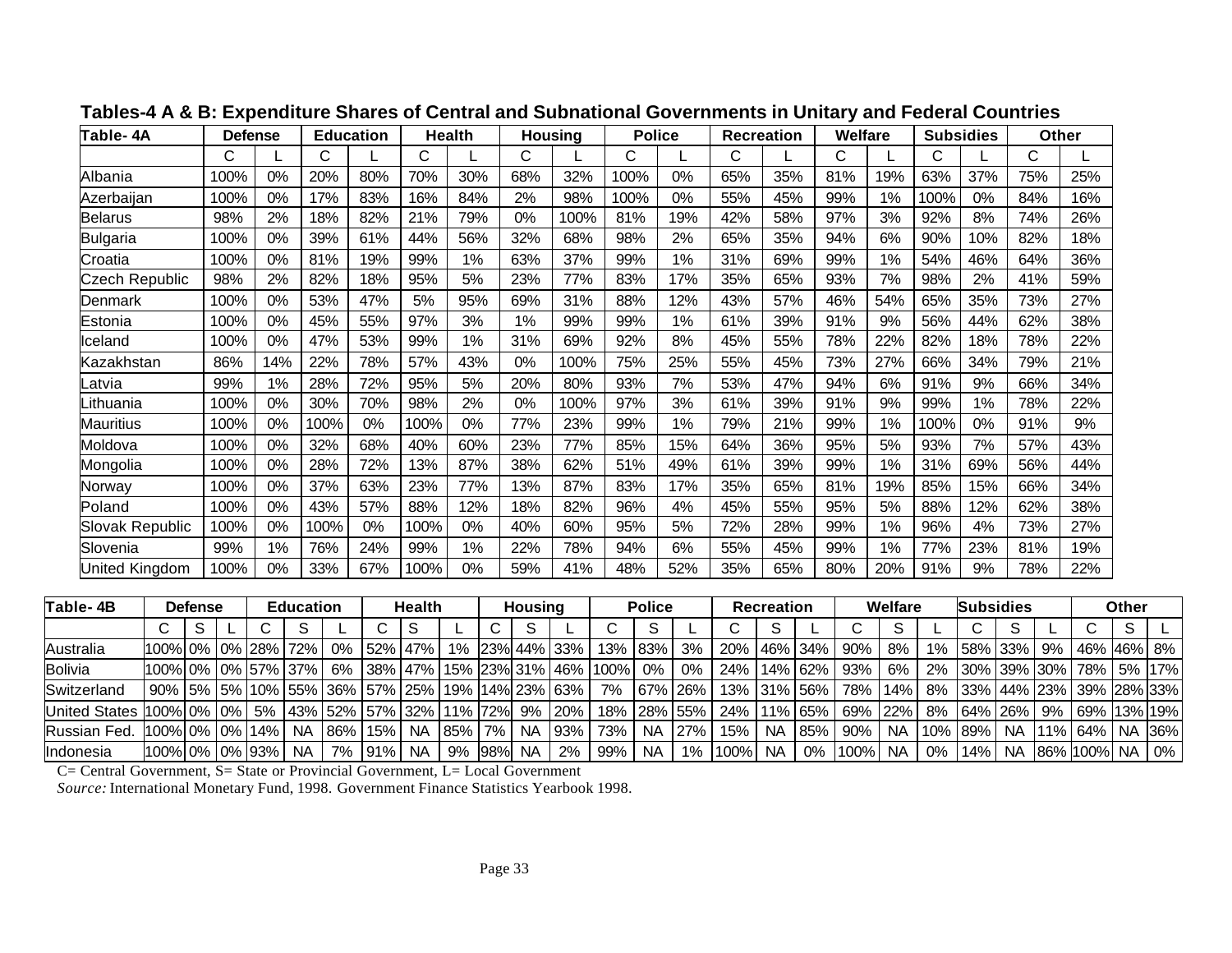## **Revenues**

The essence of decentralization is that subnational governments have the authority and responsibility to own-finance local services at the margin. Complete fiscal autonomy over revenues requires that in principle local governments can change tax rates and set tax bases. Box 3 illustrates varying levels of local revenue autonomy in different tax designs. The general principles of revenue assignment to different levels of government are listed in fiscal federalism and local government finance literature as (Oates, 1972; Bird, 2000):

- 1. *The tax base assigned to subnational governments should be immobile in order to allow local authorities some freedom to vary rates without the base vanishing.* Inter-jurisdictional mobility of tax base makes taxation of mobile factors difficult to subnational governments.
- 2. *Redistributive taxes should be assigned to the central government. Taxes imposed on mobile factors for redistribution purposes might result in inefficient jurisdictional allocation of the factors of production.* Uniform redistributive taxes minimize locational distortions of economic activities.
- 3. *Services provided by subnational governments should to the extent possible be financed through user charges and other local fees and taxes that are related to benefits.* Efficient allocation of resources requires subnational governments recover their expenses from the beneficiaries of their services. Examples of benefit related revenues include taxes levied on motor vehicles and fuels and construction fees.
- *4. Taxes that are subject to important economies of scale in collection efforts should be centralized.*
- *5. Taxes subject to cyclical fluctuations need to be protected by a system of counter-cyclical rate adjustments in order to avoid subnational governments exploitation of fiscal power.*
- 6. *Taxes levied on tax bases that are unevenly distributed should be centralized. Uneven distribution of tax bases among subnational governments forces the residents of one subnational area bear the economic burden of taxes imposed by another jurisdiction.* Taxation of natural resource is the best example of this type of taxation practice.
- *7. The revenue yield should be stable and predictable over time.*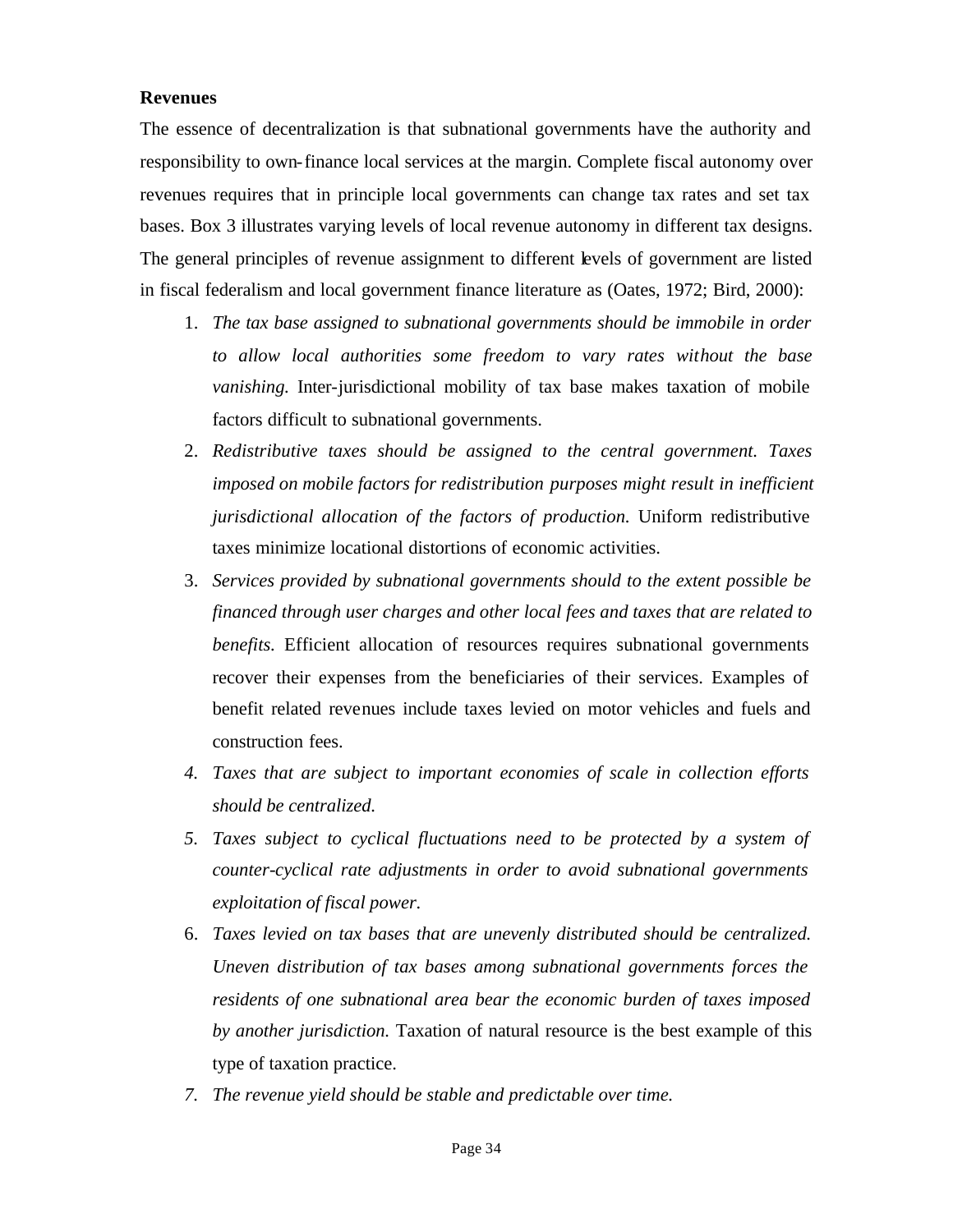- *8. The revenue system should be easy to administer efficiently and effectively.*
- *9. Subnational taxes should be visible to encourage subnational government liability.*

| <b>Box-3: Fiscal Autonomy in Subcentral Governments</b> |                                                                                                                                                                                                                                                                                                                                                                                                                                       |
|---------------------------------------------------------|---------------------------------------------------------------------------------------------------------------------------------------------------------------------------------------------------------------------------------------------------------------------------------------------------------------------------------------------------------------------------------------------------------------------------------------|
| Own taxes                                               | Base and rate under local control.                                                                                                                                                                                                                                                                                                                                                                                                    |
| Overlapping taxes                                       | Nationwide tax base, but rates under local control                                                                                                                                                                                                                                                                                                                                                                                    |
| Nontax revenues                                         | Fees and charges. Generally, the central government<br>specifies where such charges can be levied and the<br>provisions that govern their calculation.                                                                                                                                                                                                                                                                                |
| Shared taxes                                            | Nationwide base and rates, but with a fixed proportion of the<br>tax revenue (on a tax-by-tax basis or on the basis of a "pool"<br>of different tax sources) being allocated to the subcentral<br>government in question, based on (1) the revenue accruing<br>within each jurisdiction (also called the derivation principle)<br>or (2) other criteria, typically population, expenditure needs,<br>and/or tax capacity.             |
| General purpose grant                                   | Subcentral government share is fixed by central government<br>(usually with a redistributive element), but the former is free<br>to determine how the grant should be spent; the amounts<br>received by individual authorities may depend on their<br>efforts.                                                                                                                                                                        |
| Specific grants                                         | The absolute amount of the grant may be determined by<br>central government or it may be "open-ended" (that is,<br>depend on the expenditure levels decided by lower levels of<br>government), but in either case central government specifies<br>the expenditure programs for which the funds should be<br>spent.<br>Source: Anwar Shah, The Reform of Intergovernmental Fiscal Relations In Developing & Emerging Countries, Policy |
| and Research Series #23, World Bank 1994.               |                                                                                                                                                                                                                                                                                                                                                                                                                                       |

# **Intergovernmental Transfers**

The revenue and expenditure assignments give rise to vertical and horizontal imbalances within a nation's intergovernmental finances. In fact, every intergovernmental transfer system has two dimensions: (i) *the vertical dimension*, concerned with the distribution of revenues between central and local governments; and (ii) *the horizontal dimension*, concerned with the allocation of financial resources among the recipient units.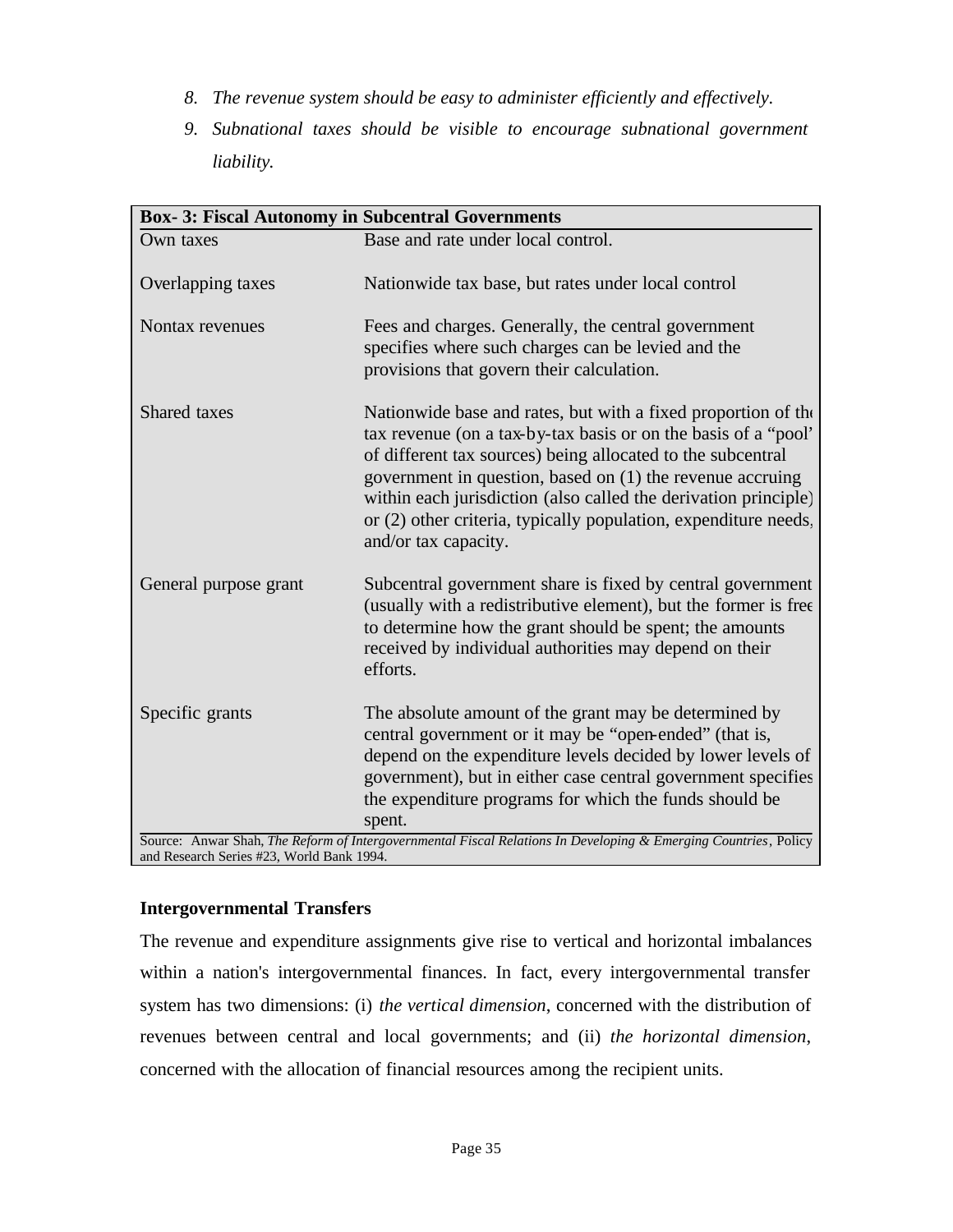

observations in available countries. Numbers in parenthesis indicate number of countries represented.

Source: International Monetary Fund. Government Finance Statistics Year Book 1998, Country Tables.

A vertical imbalance occurs when the expenditure responsibilities of subnational governments do not match with their revenue raising power; the issue of vertical imbalance is widespread in all regions (see Figure 10). At least 30 percent of the subnational governments' revenues come from intergovernmental transfers in all regions. A horizontal imbalance occurs when own fiscal capacities to carry out the same functions differ across subnational governments. In all

countries, these imbalances are handled trough a variety of transfer mechanism in order to allow subnational governments to perform their assigned functions. Figures 11 through 15 present the importance of intergovernmental transfers in the composition of subnational governments' revenue structure across regions.

 There are different forms of transfer mechanism: sharing revenues and tax bases, establishing conditional or unconditional grant systems. Central government and subnational governments can share revenues based on a formula or share a tax base by one of them applying a surcharge on other's tax. In the case of establishing grant system, conditional grants require matching elements by recipient government but unconditional grants are given to recipient government with full discretion to spend. The choice of transfer mechanism depends on the objectives of the intergovernmental policies. If the only concern of the intergovernmental system is to address vertical fiscal gap, this could be achieved either by revenue sharing or by "gap-filling" unconditional grants. The horizontal imbalances can be alleviated with equalization transfers from the central government to subnational government. However, in practice, measuring the horizontal imbalance and relative fiscal capacities of subnational governments is a very difficult task and only very few countries review them. The countries that undertake a comprehensive review of horizontal balances are Australia, Canada, and Germany (Ahmad and Craig, 1997).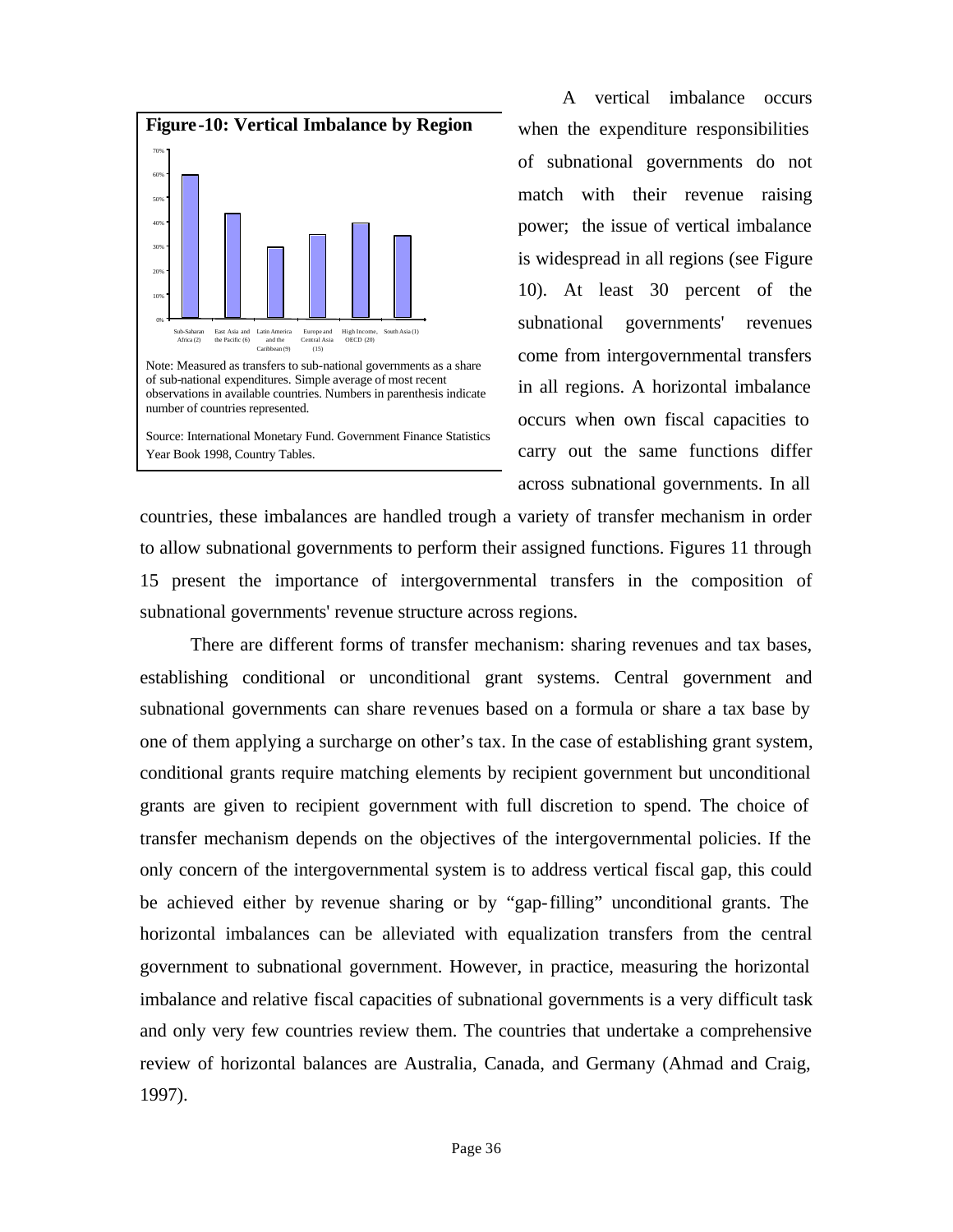The intergovernmental transfer system of a country usually has diverse objectives to meet and in most cases, these objectives may need to be met through a combination of policy tools. According to Ahmad and Craig (1997), there are three different policy responses to establishing the link between vertical and horizontal balances:

- 1. Correct each imbalance by separate policy measures: The vertical imbalance at each level is resolved by tax-sharing or grant arrangements. Horizontal imbalances are then resolved by payments from regions with higher fiscal capacity to poorer regions. This is the approach used in Germany.
- 2. Implement an integrated system of equalization grants: The vertical and horizontal imbalances are dealt with simultaneously through a system of grants, including equalization payments and special purpose grants. This is the Australian and Canadian approach.
- 3. Correct only the vertical imbalance and ignore horizontal balance: As under the first option, vertical balances are resolved by tax sharing and grants, but no action is taken to correct horizontal imbalances. Capital and labor migration then responds, not only to earned income differentials, but also to the regional net fiscal benefits (net benefit received from government expenditure and of taxes paid). There may be, however, special purpose grants servicing central government objectives, which may also reduce horizontal imbalances at least in some functional areas. This is broadly the approach in the United States.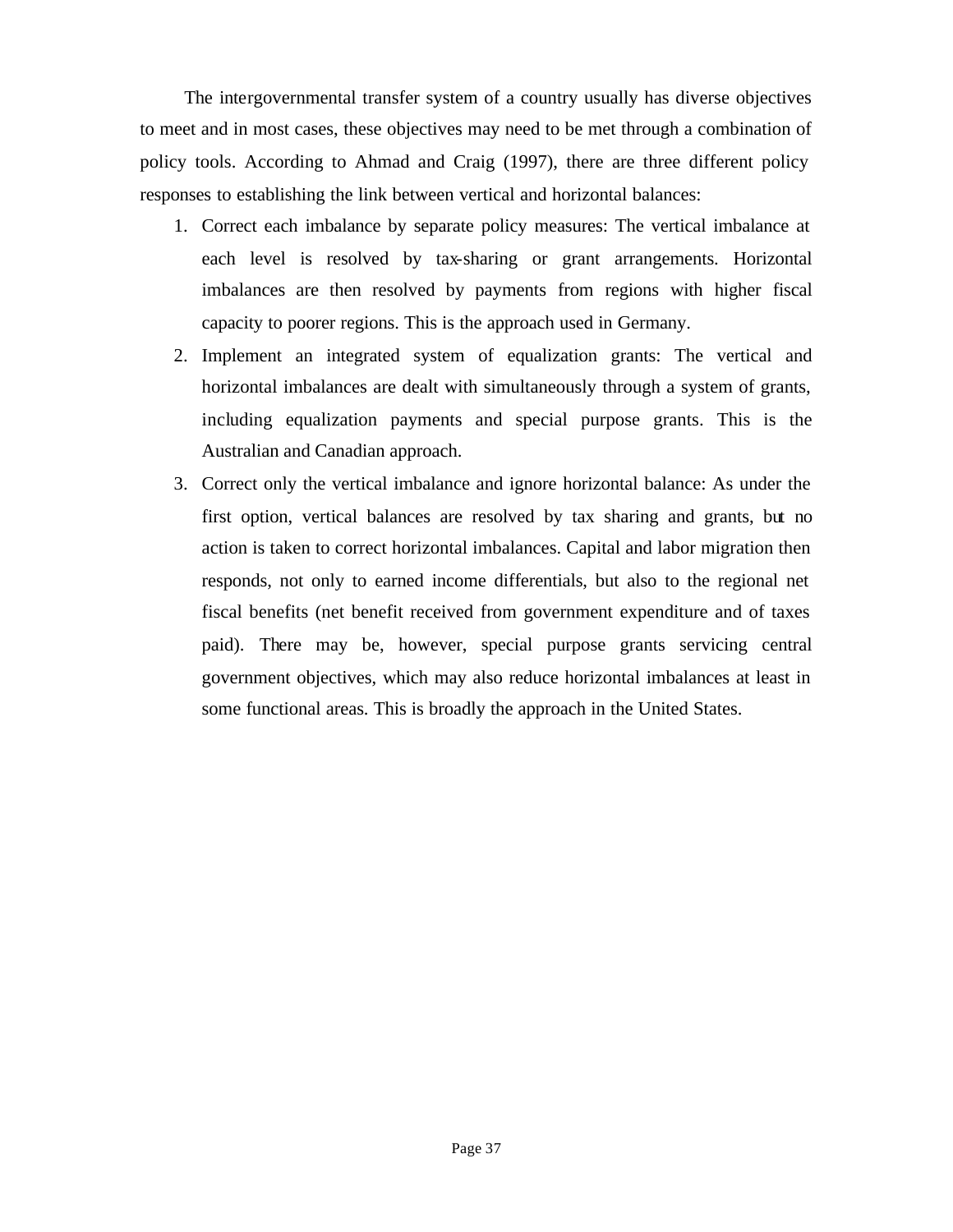

Source: International Monetary Fund. Government Finance Statistics Year Book 1998, Country Tables.

There are three key factors in the design of intergovernmental fiscal transfers: the size of distributable pool, the basis for distributing transfers, and conditionality (Bird, 2000). Determining the distributable pool has an important impact on the stability of the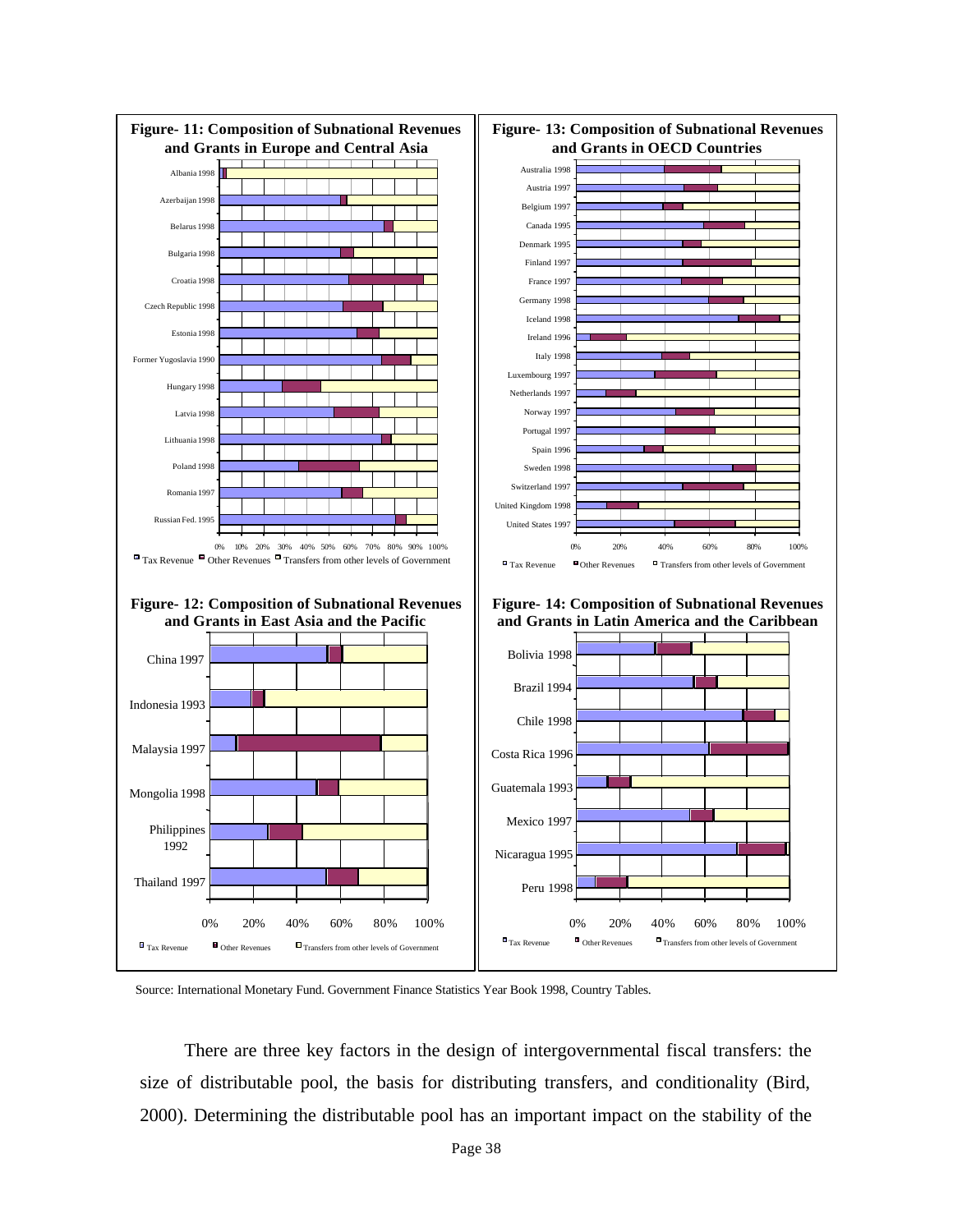intergovernmental fiscal relations system. Sharing a fixed percentage of all central taxes is a better way of establishing transfer system rather than sharing on an ad hoc basis.



Sharing must be based on the basis of a formula. Discretionary or negotiated transfers are unstable and unpredictable in nature. The formula for revenue sharing should take needs and capacity into consideration. Once the first two factors have been sorted out, the last question is whether the transfer should be made conditional on a measure. Expenditure conditionality ensures that the transfer amount is spent on a specified service. On the other hand, performance conditionality links transfers to a performance criteria.

# **Subnational Borrowing/Debt**

There are three primary reasons why subnational borrowing can be considered as an appropriate tool for subnational public finance:

- 1. *Intergenerational equity*: The benefits of certain investment projects, such as infrastructure and education, are spread over time, which means that not only present residents of a locality, but also future residents will consume the services provided by the projects. Therefore, the benefit principle of taxation suggests that future residents should also contribute the cost of investment. For this purpose borrowing is an appropriate tool that offers a means through which payments for capital projects can be spread over the life of the project so as to coincide more closely with the stream of future benefits (Oates, 1972).
- 2. *Economic Development*: Delaying infrastructure investments might have a negative impact on subnational economic performance. Such a negative impact will have a direct effect on residents' life in terms of less employment opportunities and decline of earning levels. Therefore, borrowing is an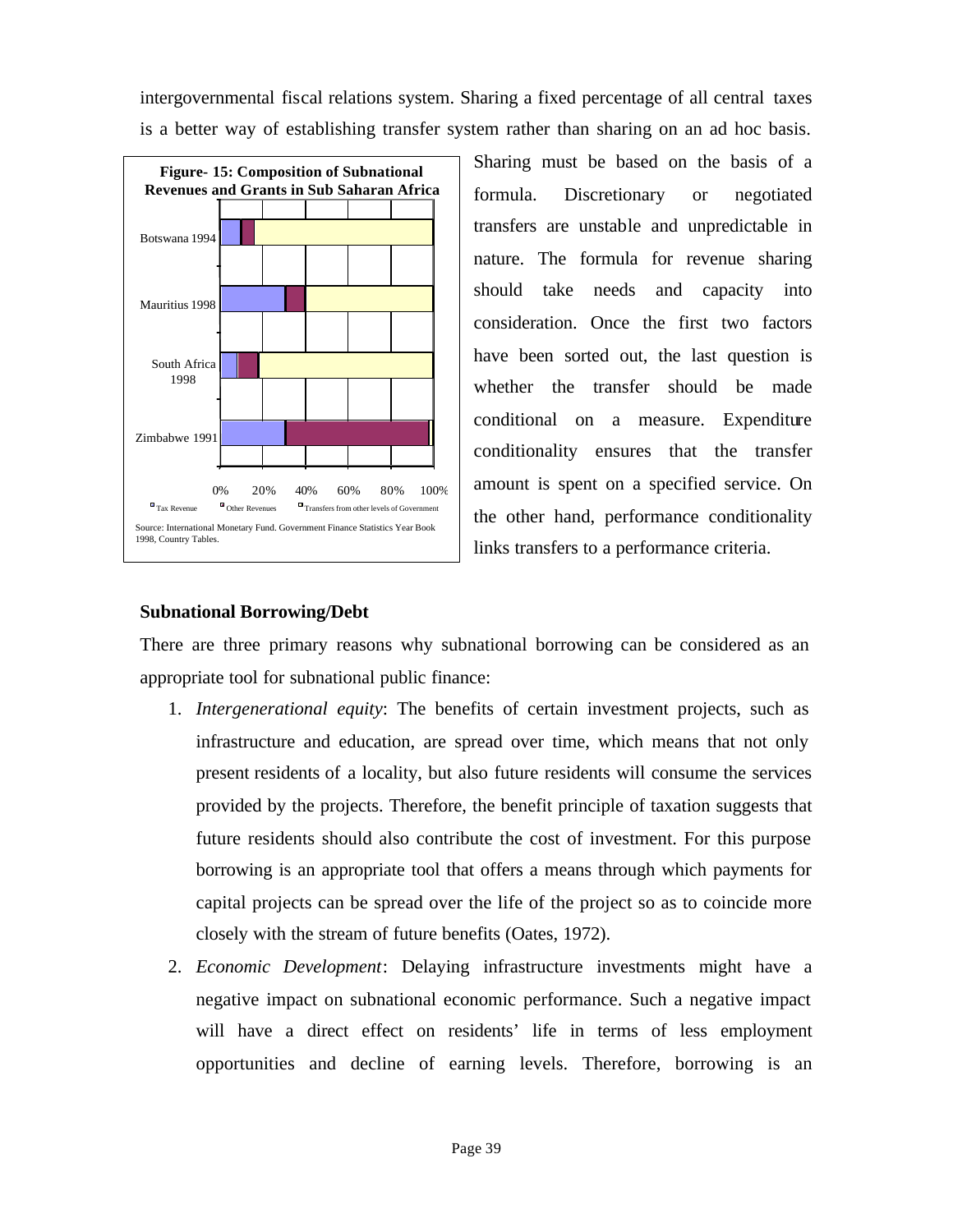appropriate tool for subnational governments in investing on infrastructure projects to stimulate regional economy.

3. *Synchronization of Expenditure and Revenue Flows*: Access to financial tools offers an opportunity to subnational governments to synchronize expenditures incurred and revenue collection. For a variety of reasons expenditure incurred and tax intake may not be fully synchronized for a particular year. In such a situation, borrowing provides subnational governments to smooth out the mismatch and provide services without disruption.

There are at least two different channels through which subnational governments can borrow: through a public intermediary such as infrastructure bank or direct borrowing from private capital markets. The international experience suggests that lending through a public entity, either central government lending or public financial intermediary, suffers from political favoritism (World Bank, 1990). Direct access to private markets entails development of market-based relationship between lenders and subnational governments, which requires the use of private credit rating and bond insurance agencies to monitor subnational borrowing. Establishing these institutions offers a potential for improving transparency and political accountability in local government management. As capital markets emerge, residents of local governments would learn more about the financial health of their governments.

Subnational borrowing is an important component of the devolution of fiscal powers to local authorities. However, a well-designed regulatory framework for subnational borrowing is necessary to ensure that subnational borrowing does not provide perverse incentives to lending institutions and subnational governments for excessive lending and borrowing. Such a framework includes standardized accounting procedures for subnational governments, disclosure of subnational governments' liabilities and repayment capacity (see Figure 16). However, these measures by themselves will not be sufficient to curb moral hazard problem. The macro concern of moral hazard occurs when subnational governments are backed by the central government by providing guarantees to their borrowing. In these circumstances, the incentive structure is set for excessive borrowing of subnational governments, which would ultimately lead subnational governments to default on loans.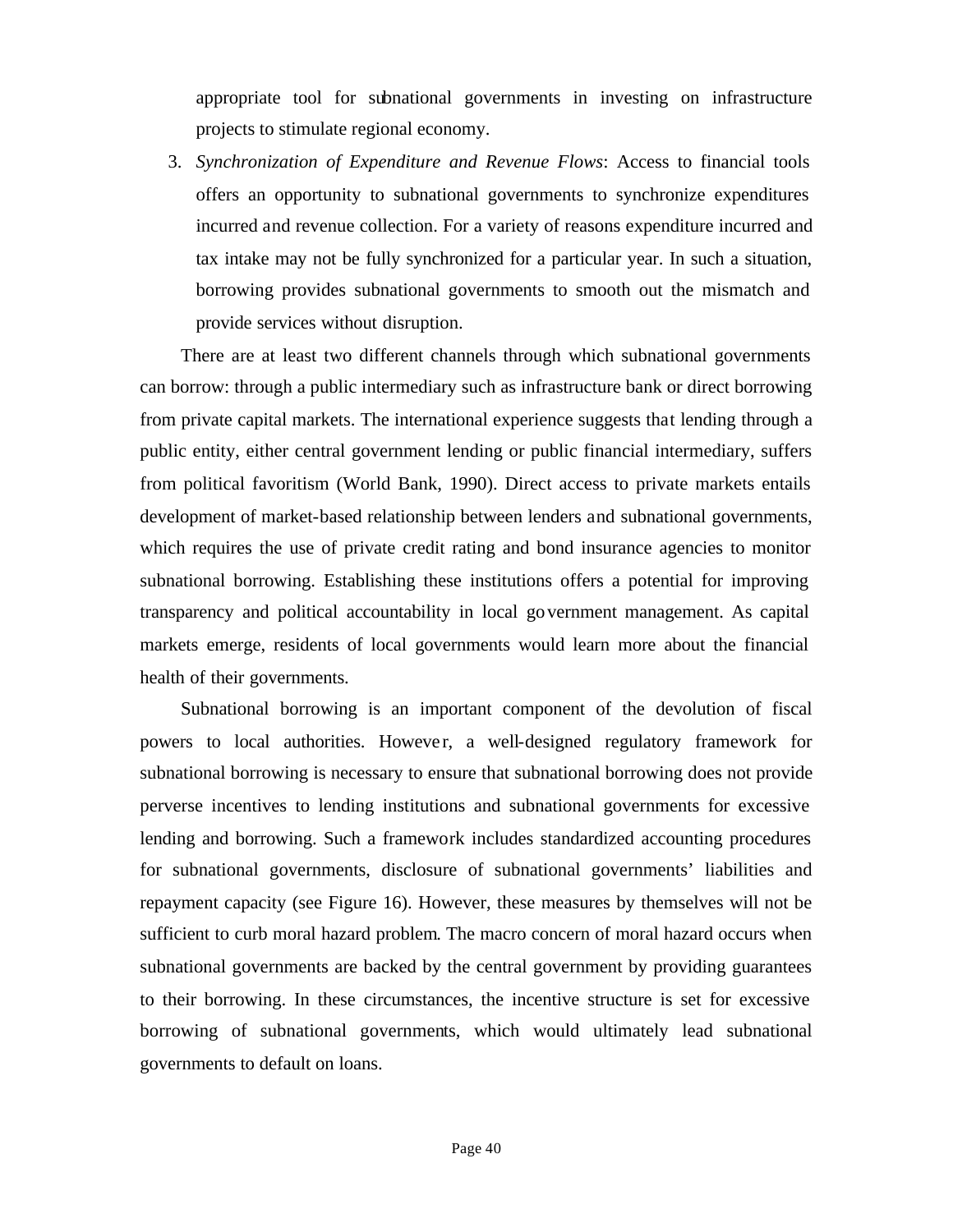| Country     | local<br>Are       | governments    | Is         | there          | a   | Are         | there      | any | Are the purpose | Is there regulation for |
|-------------|--------------------|----------------|------------|----------------|-----|-------------|------------|-----|-----------------|-------------------------|
|             | allowed to borrow? |                | regulatory |                |     | limitations |            | on  | for which money | municipal bankruptcy?   |
|             | At Home            | Abroad         |            | framework      | for |             | borrowing? |     | can be borrowed |                         |
|             |                    |                |            | borrowing?     |     |             |            |     | limited?        |                         |
| Albania     | Yes                |                |            | Yes            |     |             |            |     |                 |                         |
| Armenia     | Yes                | N <sub>o</sub> |            | Yes            |     |             | Yes        |     | N <sub>o</sub>  | N <sub>o</sub>          |
| Bulgaria    | Yes                | Yes            |            | Yes            |     |             | Yes        |     | Yes             | No                      |
| Croatia     | Yes                | Yes            |            | Yes            |     |             | Yes        |     | Yes             | N <sub>o</sub>          |
| Czech Rep.  | Yes                | N <sub>0</sub> |            | Yes            |     |             | No         |     | N <sub>o</sub>  | N <sub>o</sub>          |
| Estonia     | Yes                | Yes            |            | Yes            |     |             | Yes        |     | Yes             | N <sub>o</sub>          |
| Hungary     | Yes                | Yes            |            | Yes            |     |             | Yes        |     | $\rm No$        | Yes                     |
| Kazakhstan  | Yes                | N <sub>o</sub> |            | Yes            |     |             | Yes        |     | Yes             | N <sub>o</sub>          |
| Kyrgyz Rep. | Yes                |                |            | N <sub>o</sub> |     |             |            |     |                 | N <sub>o</sub>          |
| Latvia      | Yes                | Yes            |            | Yes            |     |             | Yes        |     | Yes             | N <sub>o</sub>          |
| Lithuania   | Yes                |                |            | Yes            |     |             | Yes        |     | Yes             | N <sub>o</sub>          |
| Poland      | Yes                |                |            | Yes            |     |             | Yes        |     | Yes             | N <sub>o</sub>          |
| Romania     | Yes                | Yes            |            | Yes            |     |             | Yes        |     |                 | N <sub>o</sub>          |
| Russia      | Yes                | No             |            | Yes            |     |             | Yes        |     | Yes             | N <sub>o</sub>          |
| Slovakia    | Yes                | Yes            |            | $\rm No$       |     |             | No         |     | N <sub>o</sub>  | N <sub>o</sub>          |
| Slovenia    | Yes                |                |            | Yes            |     |             | Yes        |     | Yes             | No                      |
| Ukraine     | Yes                | Yes            |            | N <sub>o</sub> |     |             |            |     | Yes             | N <sub>o</sub>          |

|  |  | Figure 16: Regulatory Framework for Subnational Borrowing in Transition Countries |  |  |  |  |  |  |
|--|--|-----------------------------------------------------------------------------------|--|--|--|--|--|--|
|  |  |                                                                                   |  |  |  |  |  |  |

Source: Deborah Wetzel, 2001. "Decentralization in the Transition Economies: Challenges and the Road Ahead" PREM, World Bank.

A common proposal to deal with subnational governments' default on loans is to institute limits on the borrowing ability of subnational governments (Ter-Minassian and Craig, 1997). There are two reasons limiting subnational governments' borrowing ability (Bird, 2000). First, if there is no constraint on subnational governments borrowing, the propensity to behave in a fiscally irresponsible way is very high. In the absence of the checks and balances of the subnational debt issuance mechanism, subnational governments may increase their current expenditures well above their capacity to finance them and close the gap through borrowing, especially in countries where general inability of central governments to impose hard-budget constraints exist. The second reason for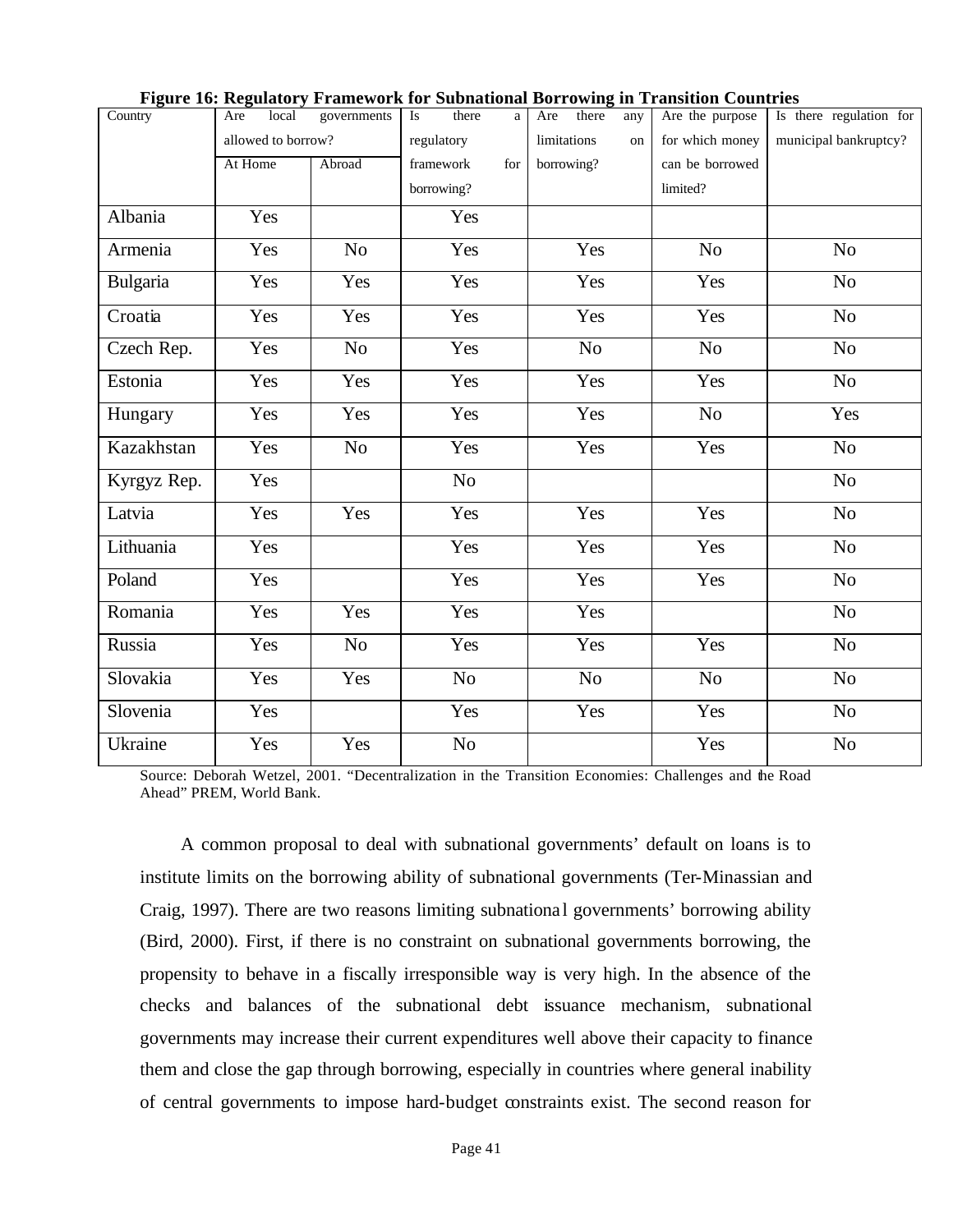imposing restrictions on subnational borrowing is macroeconomic stabilization. Since central government has the responsibility for stabilization policies, it is important that it has full control over public debt.

### **VI. CONCLUDING REMARKS**

l

This module has stressed that fiscal decentralization is a multifaceted complex issue. Legal and constitutional framework, as well as institutional structure of the public administration system in each country has a bearing on the outcome of fiscal decentralization application. The success of fiscal decentralization reforms is inextricably tied to the question of "sorting-out" public sector responsibilities among different levels of government. There is no prescribed set of rules for "sorting-out" that apply to all countries.

Although specific aspects of fiscal decentralization process can be worked out in the context of each individual country, the common components of designing a decentralized system of intergovernmental fiscal relations in all countries are assignment of responsibilities for governmental functions, assignment of the power among levels of government to tax people and collect revenues, the nature of intergovernmental transfers system and ability of subnational governments to borrow.

The failure to design these interrelated components in a consistent way may lead to undesirable results. However, the issue of designing an effective intergovernmental structure is not limited to these components. It involves electing local government officials, having approved budget locally, absence of mandates on local governments as regards to employment and salaries, keeping adequate books of account and monitoring, and monitoring progress towards an effective fiscal decentralization (see Annex 1).<sup>19</sup>

 $19$  Annex 1 provides a comparative assessment of fiscal decentralization in a selected group of countries.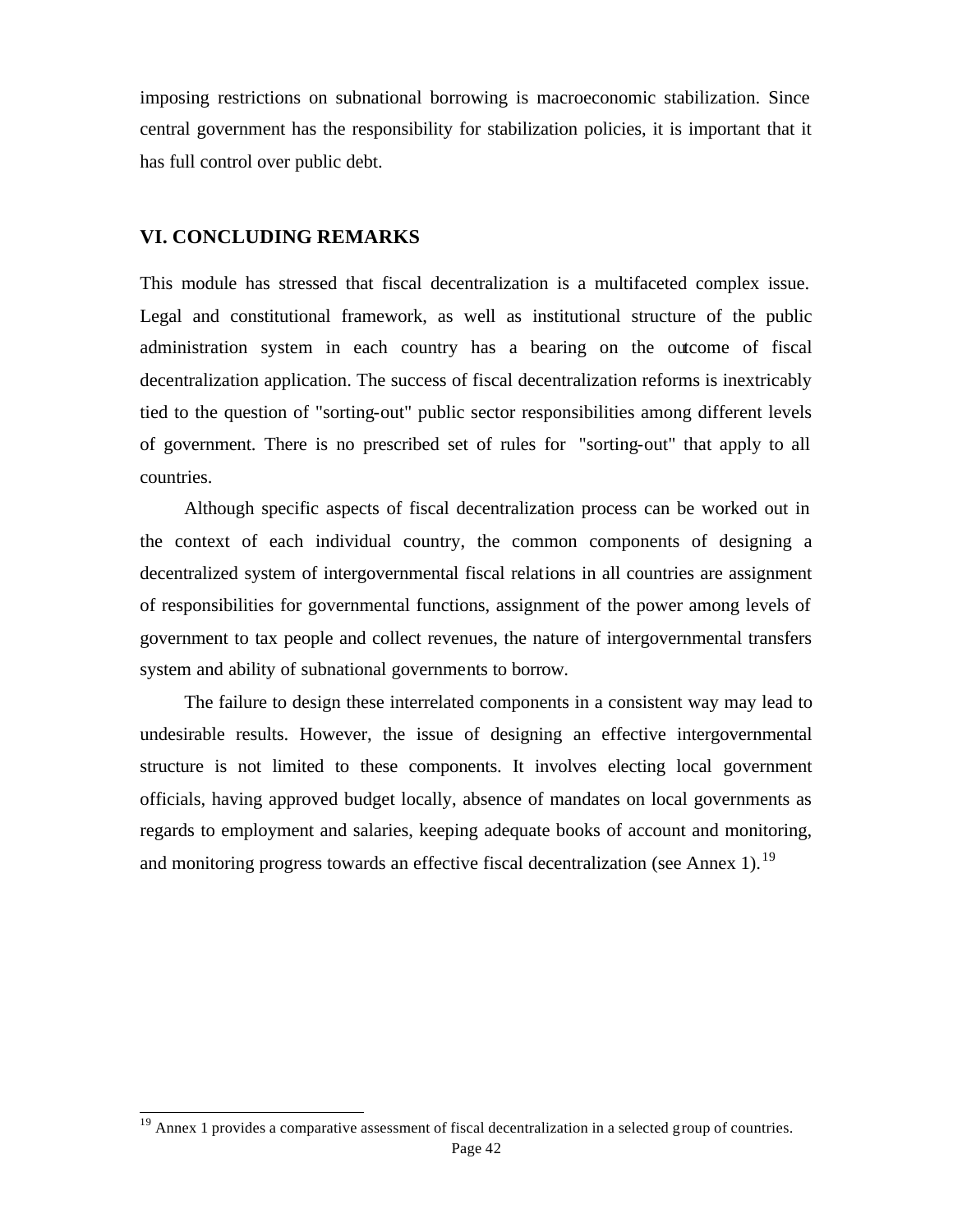# **Annex 1-A: Comparative Assessment Requirements for Effective Decentralization**

| <b>Benchmark</b>       | <b>Estonia</b>                         | Latvia                                  | Lithuania                              |
|------------------------|----------------------------------------|-----------------------------------------|----------------------------------------|
| <b>Elected Local</b>   | <b>YES</b>                             | <b>YES</b>                              | <b>YES</b>                             |
| <b>Officials and</b>   | Estonian local governments are all     | In 1990-1997 both municipal and         | In Lithuania the system of local       |
| <b>Councils</b>        | part of a two-tier system. Local       | regional councils in Latvia were        | government is two tiered: the county   |
|                        | governments consist of councils,       | elected. In 1997, the regional set up   | and the municipalities, villages, etc. |
|                        | rural municipalities, boroughs and     | changed - the chairs of municipal       | The county is a territorial unit of    |
|                        | towns. Both the representative         | councils became members of the          | state administration. Only the         |
|                        | bodies (councils) and executive        | district council. The results of this   | municipal government has               |
|                        | officials are elected. Municipal       | experiment have revealed that such      | autonomous power, enjoys the right     |
|                        | council representatives are elected    | indirect representation at the regional | of self-government and forms elected   |
|                        | directly, whereas, mayors are          | level cannot ensure its impartial       | bodies. Members of local               |
|                        | elected by the councils. At the        | functioning. There was a trend          | government councils are elected for    |
|                        | regional level the countries           | supporting a return to the direct       | three-year terms. The municipal        |
|                        | represent the central government.      | election of regional councils by 2001   | council members nominate the           |
|                        | The county level operations are        | but the arrangements remained           | executive officials at the municipal   |
|                        | financed by from the central           | unchanged. Executive power rests        | level. The city of Vilnius has a       |
|                        | budget. Regional councils are also     | with Local boards, which serve both     | special status where the council is    |
|                        | elected. The city of Talin has a       | executive and decision-making           | elected but the mayor is appointed.    |
|                        | special status.                        | functions. The chair of the council is  |                                        |
|                        |                                        | simultaneously the chair of the board.  |                                        |
|                        |                                        | The city of Riga has a special status.  |                                        |
| Locally                | <b>YES</b>                             | <b>YES</b>                              | <b>YES</b>                             |
| <b>Appointed Chief</b> | Under the Government of the            | Central government representatives at   | The county governor is appointed       |
| <b>Officials</b>       | Republic Act, a county governor is     | the regional level execute functions    | and dismissed by the government on     |
|                        | appointed by the central govern-       | that are nationwide and require         | proposal by the prime minister.        |
|                        | ment on proposal by the prime          | uniformity and central regulation. A    | County administration is a part of the |
|                        | minister and in agreement with the     | law on regional government (districts)  | state administration and the           |
|                        | regional union of local authorities.   | was introduced on 15 February 1992.     | boundaries of counties are approved    |
|                        | Other central government               | In accordance with the law the central  | or changed by the councils based on    |
|                        | institutions at the regional level are | government established regional local   | the proposals of the central           |
|                        | tax offices, immigration and           | boards that serve executive functions.  | government. The national               |
|                        | citizenship departments, statistics    | The chair of the council is             | government has direct control over     |
|                        | bureaus, forestry offices, et cetera.  | simultaneously the member of the        | the appointment of chief executives    |
|                        | The heads of these departments are     | board. The boards are responsible for   | and heads of the departments but the   |
|                        | appointed by the county governor       | nominating and appointing heads of      | appointments of these chief            |
|                        | in consultations with the central      | departments and other chief officials   | executives need to be approved by      |
|                        | government officials.                  | at the regional level.                  | the council.                           |
|                        |                                        |                                         |                                        |
| Locally                | <b>YES</b>                             | <b>YES</b>                              | <b>YES</b>                             |
| <b>Approved</b>        | Local councils are responsible for     | According to the law "On Local          | The constitution gives local           |
| <b>Budget</b>          | developing (in collaboration with      | Government Budgets" (29 March           | governments the right to draft and     |
|                        | executive branch) and approving        | 1995) local councils have the right to  | approve their own budgets, to          |
|                        | local budgets. Budgetary               | approve the local budget and its        | establish local dues and to levy taxes |
|                        | independence in Estonia is quite       | amendments and report on budget         | and duties. According to the Law on    |
|                        | high; for example local authorities    | expenditures. The share of total        | Methodology for the Establishment      |
|                        | have the right to establish their      | budget revenue that is allocated to     | of Local Government Budgetary          |
|                        | own salary rates. Draft budgets,       | small municipalities is relatively      | Revenues (1997) personal income        |
|                        | approved budgets, amendments           | bigger than that of large               | tax is ascribed to the local           |
|                        | and reports are published as public    | municipalities. Hence, in reality, the  | government budget upon the             |
|                        | information. Municipal budgets are     | budgetary independence in large         | deduction of mandatory social          |
|                        | drafted taking into consideration      | municipalities is much higher than in   | insurance. The primary source of       |
|                        | the local development plans.           | smaller municipalities.                 | county revenues is the state budget.   |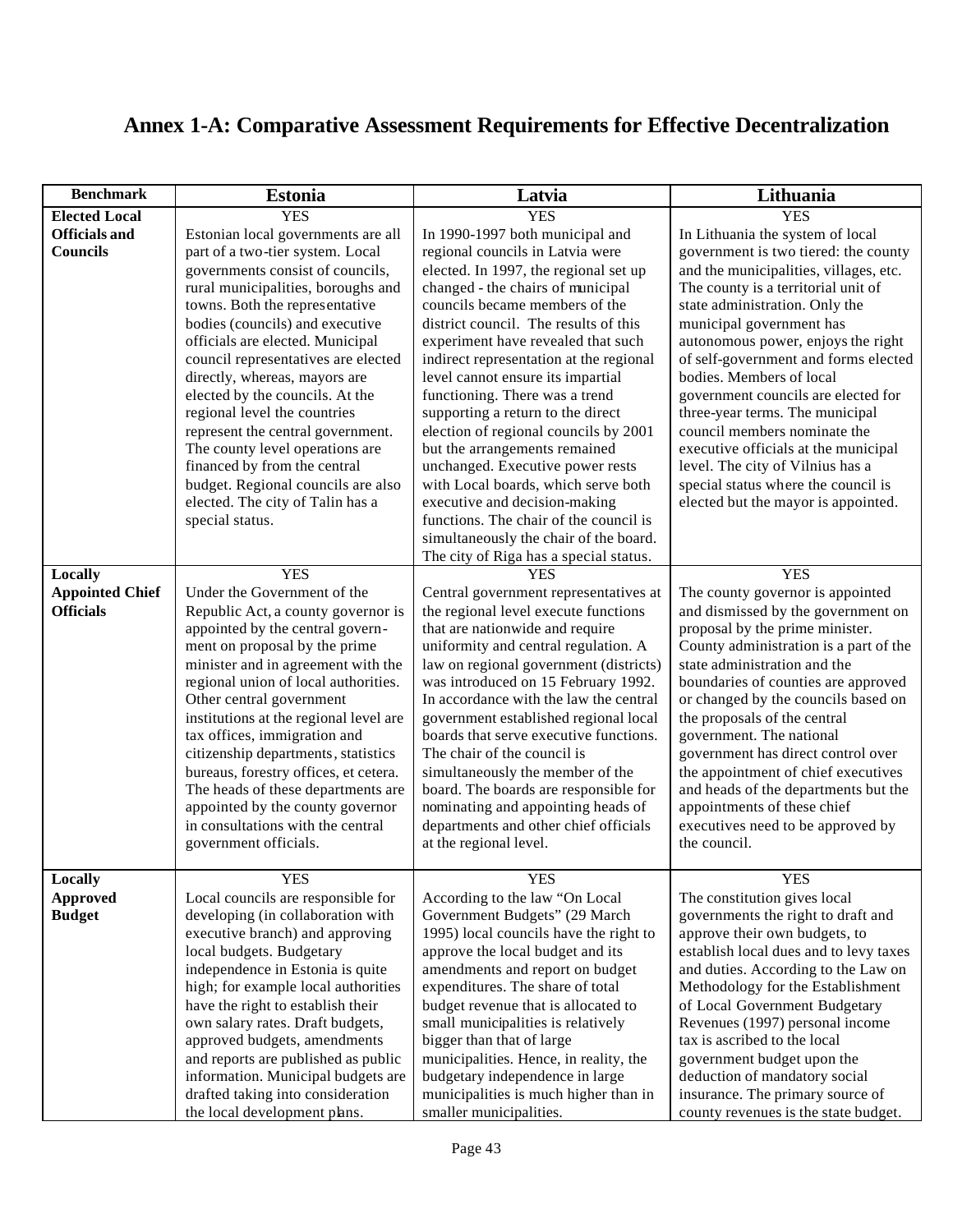|                       | <b>Estonia</b>                                                  | Latvia                                                             | Lithuania                                                                      |
|-----------------------|-----------------------------------------------------------------|--------------------------------------------------------------------|--------------------------------------------------------------------------------|
| Absence of            | NO                                                              | N <sub>O</sub>                                                     | N <sub>O</sub>                                                                 |
| <b>Mandates on</b>    | Employment and salaries are                                     | There are no restrictions on the                                   | All public employees are employed                                              |
| Local                 | regulated by the Public Service                                 | formation of administrative structure                              | by the labor code of the central                                               |
| <b>Governments</b> as | Act. Municipal administrative                                   | for Latvian local governments in the                               | government. Local governments can                                              |
| <b>Regards to</b>     | agencies, in which employment is                                | law "On Local Governments". The set                                | hire new staff but they can not create                                         |
| <b>Employment</b> and | considered to be public service,                                | up is mostly determined using local                                | new positions and give different                                               |
| <b>Salaries</b>       | are: $(1)$ the office of a municipal                            | government statutes. However, the                                  | wages and other compensation                                                   |
|                       | council, (2) municipal                                          | law "On Public Civil Service"                                      | allowance.                                                                     |
|                       | governments together with their                                 | regulates basic employment                                         | Local government association has an                                            |
|                       | structural units, (3) municipal                                 | arrangements for both the central and                              | important role in negotiating local                                            |
|                       | district governments of local                                   | the local governments. Since local                                 | government mandates with the                                                   |
|                       | authorities, (4) town government                                | government employees are considered                                | central government.                                                            |
|                       | executive agencies and (5) bureaus                              | to be public servants they are obliged                             |                                                                                |
|                       | of local authority associations. The                            | to take the qualification examination                              |                                                                                |
|                       | municipal councils approve the                                  | or participate in the training program                             |                                                                                |
|                       | structure, staff and salary rates of                            | for civil servants.                                                |                                                                                |
|                       | public servants of local                                        |                                                                    |                                                                                |
|                       | administrative agencies. Local                                  |                                                                    |                                                                                |
|                       | government associations have an                                 |                                                                    |                                                                                |
|                       | important role in negotiating local                             |                                                                    |                                                                                |
|                       | government mandates with the<br>central government.             |                                                                    |                                                                                |
| Local                 | N <sub>O</sub>                                                  | NO                                                                 | NO                                                                             |
| Governments'          | Most of local authorities                                       | More than half of total local                                      | Local government revenues consist                                              |
| <b>Control on</b>     | in Estonia are heavily                                          | government revenues consists of tax                                | of tax revenues (which includes                                                |
| <b>Revenues</b>       | dependent on shared                                             | revenues, with the exception of                                    | personal income tax, after mandatory                                           |
|                       | revenues and central                                            | district governments; 91.1 percent of                              | health insurance is deducted- by far                                           |
|                       | transfers. The main                                             | their total revenues are grants. But on                            | the biggest sources of municipal                                               |
|                       | sources of municipal                                            | average for all types of local                                     | revenues), non-tax revenues, grants                                            |
|                       | revenue are as follows:                                         | government the share of grants is                                  | (that are either general or                                                    |
|                       | shares of centrally                                             | about one-third of total revenue. The                              | earmarked), and loans from central                                             |
|                       | established taxes;                                              | main source of tax revenue in local                                | government. Law regulates all                                                  |
|                       | allocations/subsidies                                           | governments is personal income tax-                                | taxation; municipalities may not                                               |
|                       | from the state budget;                                          | 41.2 percent. The other largest                                    | introduce their own taxes. According                                           |
|                       | municipal taxes; loans;                                         | sources of tax revenue are from                                    | to the Law on Local Self-                                                      |
|                       | rental of municipal                                             | property (7.2 percent) and real estate                             | government, the council establishes                                            |
|                       | property; revenue from                                          | and land (4.8 percent). Formally, only                             | local duties in accordance with                                                |
|                       | municipal property sales.                                       | state taxes are collected in Latvia. In                            | procedures established by the Law                                              |
|                       | Currently, the following                                        | 1995 and 1996 there were three levels                              | on Local Duties.                                                               |
|                       | proportions are allocated to                                    | of taxation-personal income,                                       | The existing budgetary system is                                               |
|                       | municipal budgets: fifty-six<br>percent of personal income tax; | property and land—that were fully<br>delegated to local government | unsatisfactory; it finances numerous<br>events on behalf of the state. Because |
|                       | one hundred percent of land tax;                                | budgets. From 1997, however, only                                  | of the equalization system, the                                                |
|                       | twenty percent of oil shale                                     | land taxes and property taxes are                                  | redistribution of revenues among                                               |
|                       | utilization tax, seventy percent of                             | exclusively local; a proportion of                                 | municipalities leaves major cities                                             |
|                       | tax on construction materials and                               | personal income taxes now remains in                               | with a very small portion of tax                                               |
|                       | twenty percent of water utilization                             | the state budget.                                                  | revenues collected in that city. The                                           |
|                       | tax.                                                            |                                                                    | primary source of county revenues is                                           |
|                       |                                                                 |                                                                    | the state budget. Interests of central,                                        |
|                       |                                                                 |                                                                    | regional and local authorities often                                           |
|                       |                                                                 |                                                                    | differ. Conflicts arise particularly on                                        |
|                       |                                                                 |                                                                    | the distribution of authority and                                              |
|                       |                                                                 |                                                                    | revenues. This depends on which                                                |
|                       |                                                                 |                                                                    | political parties prevail at the central                                       |
|                       |                                                                 |                                                                    | and local levels.                                                              |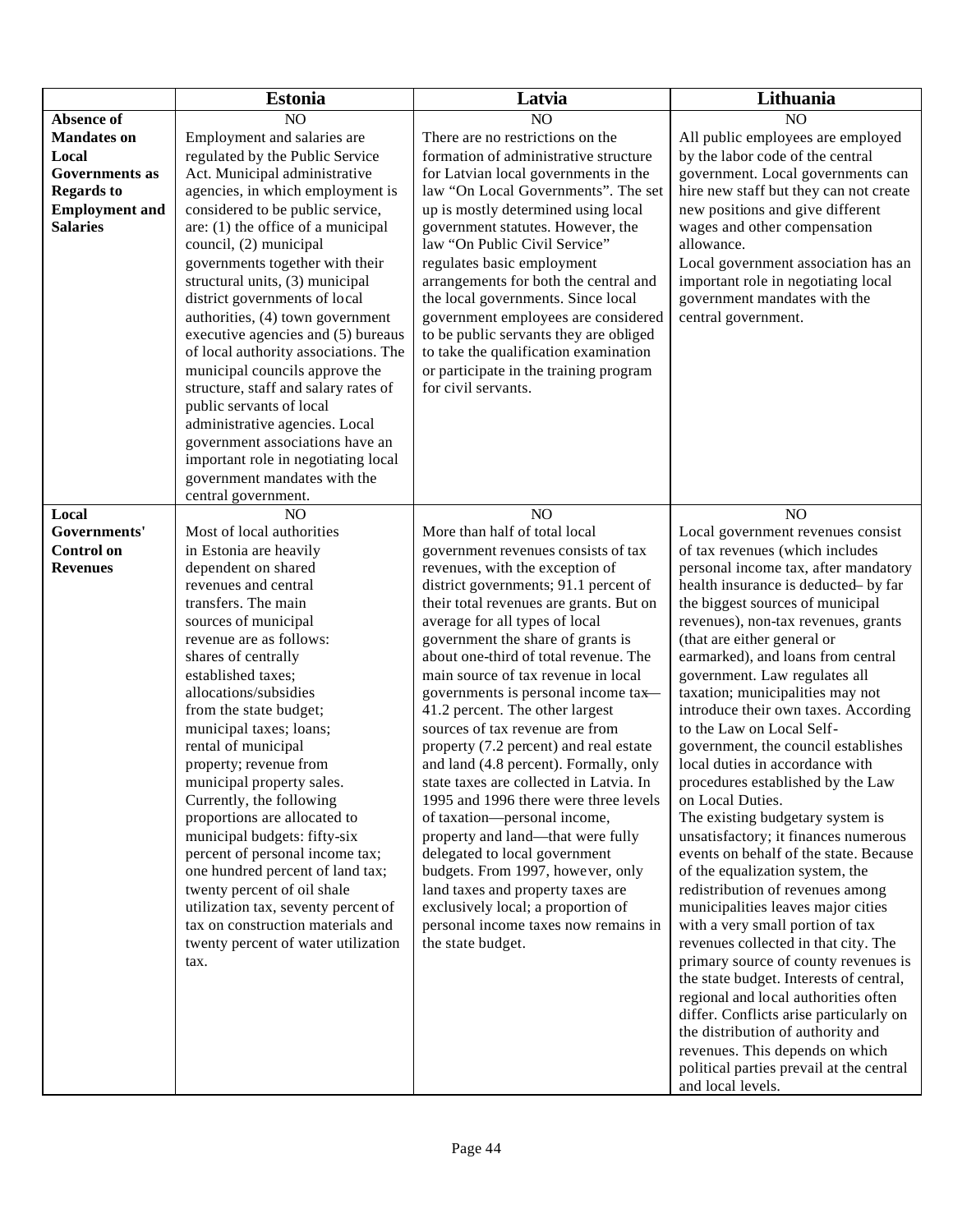|                       | <b>Estonia</b>                                                          | Latvia                                                                       | Lithuania                                                                 |
|-----------------------|-------------------------------------------------------------------------|------------------------------------------------------------------------------|---------------------------------------------------------------------------|
| <b>Borrowing</b>      | NO                                                                      | YES/NO                                                                       | YES/NO                                                                    |
| <b>Power of Local</b> | Borrowing by both central and                                           | Since 1995 the central government                                            | According to the Law on Local Self-                                       |
| <b>Governments</b>    | local governments in Estonia is                                         | has gradually reduced access to                                              | government, the local authority has                                       |
|                       | strongly regulated by the law. The                                      | private capital markets by local                                             | the right to use bank credits and                                         |
|                       | state and local government                                              | governments. Today local                                                     | borrow and grant loans. No explicit                                       |
|                       | guarantees on loans must not                                            | governments borrow mainly from the                                           | limits are placed on the level of                                         |
|                       | exceed fifteen percent of state and                                     | treasury but also from the                                                   | borrowing; however, there are also                                        |
|                       | local budget revenues. Local                                            | environmental investment fund and                                            | no provisions for bankruptcy and                                          |
|                       | authorities cannot grant or secure                                      | the local government credit fund and,                                        | defaults, collateral provisions or                                        |
|                       | loans, with the exception of                                            | in special cases, with the permission                                        | using municipal assets to guarantee                                       |
|                       | student loans.                                                          | of the minister of finance, from                                             | the repayment of loans. However,                                          |
|                       | If the borrowing takes place at the                                     | commercial banks. Such restrictions                                          | other than short-term loans from                                          |
|                       | state level it is from large                                            | contradict the demands of the                                                | central government (that mostly                                           |
|                       | international organizations such as                                     | European Charter of Local Self-                                              | resemble grants rather than loans),                                       |
|                       | WB, EBRD, European Investment<br><b>Bank and Nordic Investment Bank</b> | government on free access to national<br>capital markets. For the most part, | municipalities have rarely engaged in<br>borrowing; commercial bank loans |
|                       | at much lower than market rates.                                        | local governments are unable to                                              | have been used on a small scale.                                          |
|                       | The funds are later redistributed to                                    | undertake many large-scale projects                                          | Municipal credit limitations were                                         |
|                       | local authorities.                                                      | because the proportion of their                                              | established in 1998. Annual debt                                          |
|                       |                                                                         | budgets allocated for investment is                                          | cannot exceed ten percent of the                                          |
|                       |                                                                         | only a small percent of total financial                                      | annual budget, and general debt,                                          |
|                       |                                                                         | resources. Local governments also                                            | twenty percent. These limitations and                                     |
|                       |                                                                         | have the right to take short- and long-                                      | the equalization system in fact                                           |
|                       |                                                                         | term loans and to make loan                                                  | prevent the introduction of an                                            |
|                       |                                                                         | guarantees as determined by the laws                                         | independent capital investment                                            |
|                       |                                                                         | "On Budget and Finance                                                       | policy.                                                                   |
|                       |                                                                         | Management" and "On Local                                                    |                                                                           |
|                       |                                                                         | Government Budgets." In accordance                                           |                                                                           |
|                       |                                                                         | with the latter, local governments may                                       |                                                                           |
|                       |                                                                         | take loans in the amount and                                                 |                                                                           |
|                       |                                                                         | according to procedures determined                                           |                                                                           |
|                       |                                                                         | by the Cabinet of Ministers, which                                           |                                                                           |
|                       |                                                                         | may be used only as appropriated.                                            |                                                                           |
|                       |                                                                         | Local governments are not allowed to                                         |                                                                           |
|                       |                                                                         | guarantee loans by properties that are                                       |                                                                           |
|                       |                                                                         | necessary for the fulfillment of their                                       |                                                                           |
|                       |                                                                         | responsibilities.                                                            |                                                                           |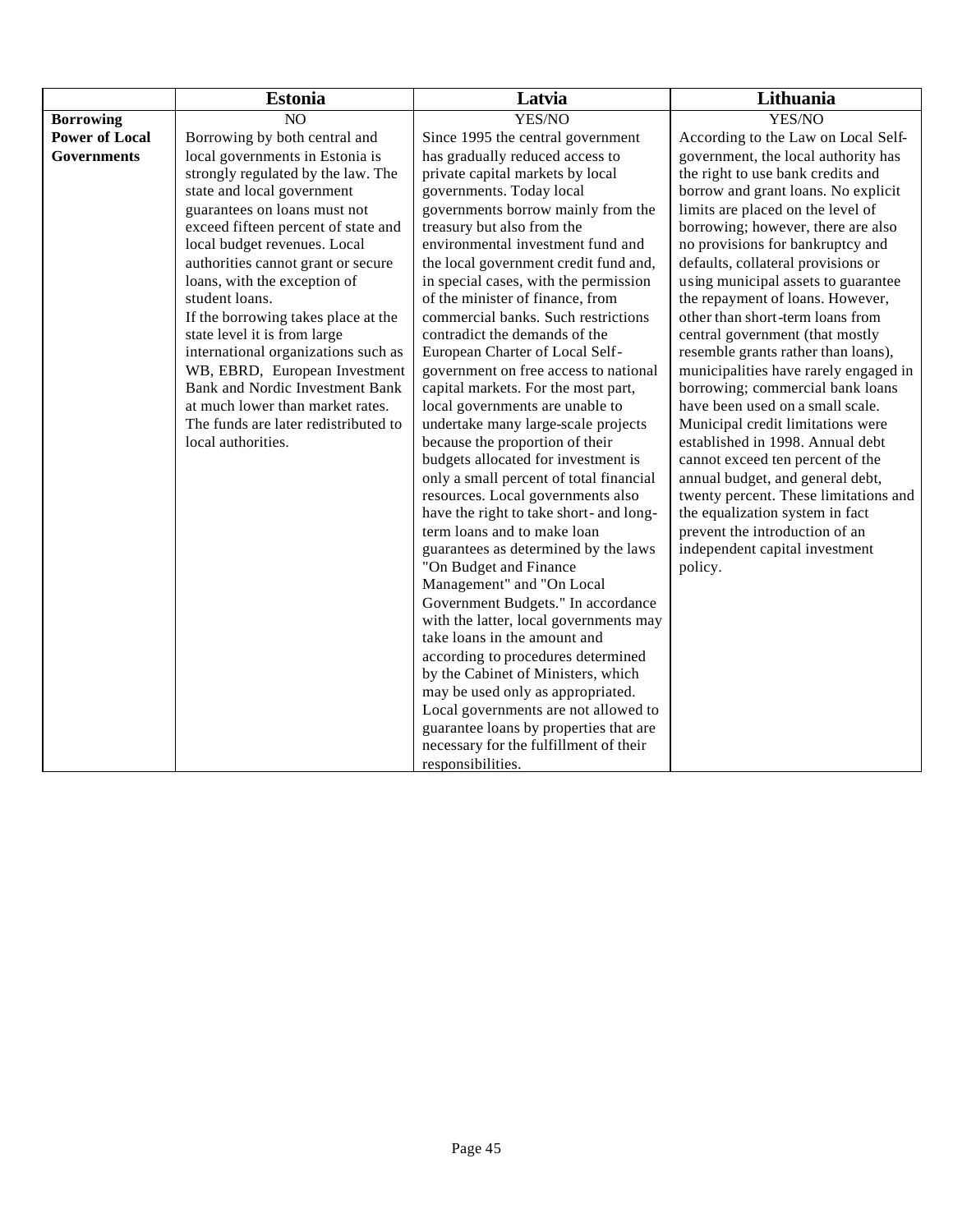|                    | <b>Estonia</b>                                                        | Latvia                                                                   | Lithuania                                                                   |
|--------------------|-----------------------------------------------------------------------|--------------------------------------------------------------------------|-----------------------------------------------------------------------------|
| <b>Transparent</b> | NO                                                                    | NO                                                                       | NO                                                                          |
| Intergovernment    | Regulations specifying procedures                                     | The Union of Local and Regional                                          | Transfers from the central                                                  |
| al Transfer        | for transferring appropriations and                                   | Government of Latvia (ULRGL)                                             | government amounted to almost one-                                          |
| <b>System</b>      | subsidies from the state budget to                                    | represents local governments in                                          | fifth of total municipal revenues for                                       |
|                    | municipal budgets have constantly                                     | negotiations with the state. A protocol                                  | 1996. Since 1996 the proportion of                                          |
|                    | changed during the recent years.                                      | is formulated annually based on                                          | transfers from central government                                           |
|                    | Therefore, it has been very                                           | negotiations between working groups                                      | has only increased (up to a third of                                        |
|                    | difficult for local authorities to                                    | formed by ULRGL and                                                      | total municipal revenue), whereas the                                       |
|                    | plan their budgets with a long-term                                   | representatives of all ministries. The                                   | share of local own revenues has                                             |
|                    | perspective. The system of                                            | main area of conflict between the                                        | actually decreased. This was                                                |
|                    | transfers in itself can be considered                                 | central and local governments is                                         | primarily due to the transfer of                                            |
|                    | as transparent since this                                             | related to budget allocations. Local                                     | corporate profit tax revenues to                                            |
|                    | information is available to public,                                   | authorities receive special grants from                                  | central government and the decrease                                         |
|                    | but the problem lies in its                                           | the state in order to carry out projects                                 | in the local share of personal income                                       |
|                    | instability. Currently the                                            | such as investment in territorial                                        | tax. Central government transfers are                                       |
|                    | appropriation of the subsidy fund                                     | planning. General grants from the                                        | usually earmarked. Earmarked                                                |
|                    | is determined by the distribution                                     | state may be distributed as the local                                    | transfers include grants for the                                            |
|                    | equation:<br>$T_n = (m \times ak - an) \times 0.9 \times en$          | authorities see fit. Many local<br>governments receive general grants in | creation of reserves for unforeseen<br>expenses during the planned          |
|                    |                                                                       | addition to those from the state from                                    | budgetary year, for the equalization                                        |
|                    | where $T_n$ = subsidy allocated to                                    | more wealthy districts through the                                       | of tax-related revenues and for the                                         |
|                    | local authority; $m =$ subsidy level                                  | local government financial                                               | equalization of structural differences                                      |
|                    | coefficient; $ak$ = average level of                                  | equalization fund.                                                       | in expenditures.                                                            |
|                    | appropriations and receipts in                                        |                                                                          |                                                                             |
|                    | Estonia allotted from state taxes to                                  |                                                                          |                                                                             |
|                    | the municipal budgets in the fiscal                                   |                                                                          |                                                                             |
|                    | year in EEK per capita; $an =$<br>average level of appropriations and |                                                                          |                                                                             |
|                    | receipts allocated from state taxes                                   |                                                                          |                                                                             |
|                    | to municipal budgets in the fiscal                                    |                                                                          |                                                                             |
|                    | year in EEK per capita; $en =$                                        |                                                                          |                                                                             |
|                    | population of the local authority.                                    |                                                                          |                                                                             |
| <b>Clear</b>       | <b>YES</b>                                                            | <b>YES</b>                                                               | <b>YES</b>                                                                  |
| <b>Expenditure</b> | The assignment of expenditures is                                     | The assignment of expenditures based                                     | Assignment of expenditure and                                               |
| Assignment         | clear, but the structure of local                                     | on the transferred responsibilities is                                   | responsibilities is clear. The problem                                      |
|                    | expenditure varies significantly                                      | quite clear. However, there is a                                         | lies in local government revenue                                            |
|                    | among local authorities. There is                                     | provision in the law that states that                                    | collection capacity and thus local                                          |
|                    | very little regulation concerning,                                    | the Cabinet of Ministers or individual                                   | expenditure keep on decreasing due                                          |
|                    | for example, the size of the                                          | ministries may delegate specific tasks                                   | to the shortage of own source                                               |
|                    | municipality. Majority of funds are                                   | to local governments. In delegating                                      | revenues. As a reference point,                                             |
|                    | allocated for the traditional areas                                   | such tasks the Cabinet of Ministers or                                   | municipal expenditures in Lithuania                                         |
|                    | of expenditure: education (thirty-                                    | the relevant ministry must                                               | in 1996 exceeded all central                                                |
|                    | seven percent of local revenue);                                      | accordingly transfer financial means                                     | government expenditures on the                                              |
|                    | public transport, housing, et cetera                                  | to the local government, or the local                                    | economy and social affairs                                                  |
|                    | (twenty-one percent); and                                             | government may voluntarily support                                       | combined. However, since then real                                          |
|                    | administration (eleven percent).                                      | the task through its own resources.                                      | municipal expenditures have started<br>to fall. This trend continues to the |
|                    |                                                                       |                                                                          | present day. The reduction in the                                           |
|                    |                                                                       |                                                                          | local government share of the                                               |
|                    |                                                                       |                                                                          | national budget reflects a                                                  |
|                    |                                                                       |                                                                          | realignment of national expenditure                                         |
|                    |                                                                       |                                                                          | priorities (the reverse process of                                          |
|                    |                                                                       |                                                                          | fiscal decentralization).                                                   |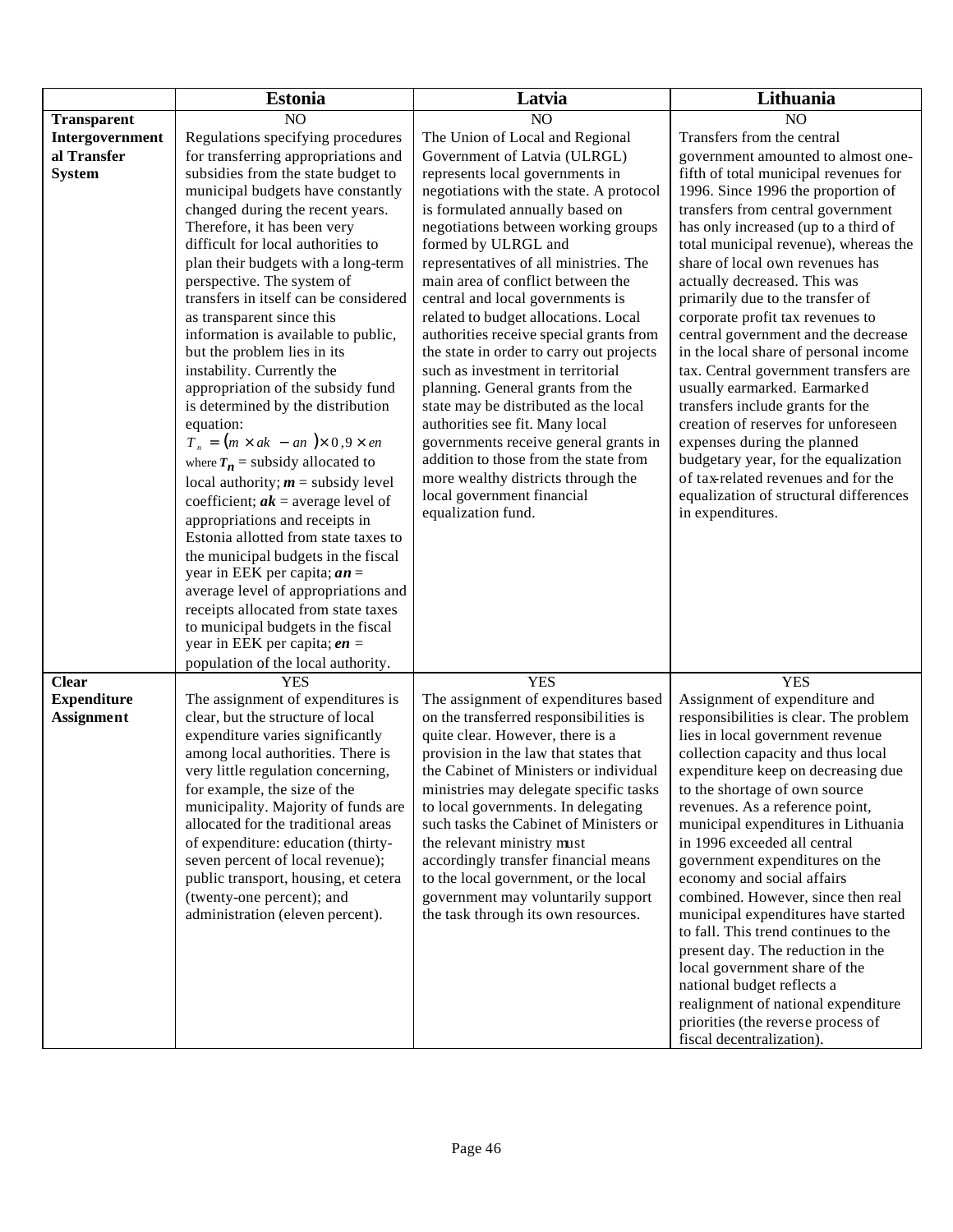|                       | <b>Estonia</b>                                                            | Latvia                                                                     | Lithuania                                                                 |
|-----------------------|---------------------------------------------------------------------------|----------------------------------------------------------------------------|---------------------------------------------------------------------------|
| Capacity of           | N <sub>O</sub>                                                            | NO/YES                                                                     | N <sub>O</sub>                                                            |
| Local                 | Local government revenue                                                  | The list of taxes that the local                                           | According to the law, the local                                           |
| <b>Governments to</b> | assignments are relatively clear but                                      | government can collect is clearly                                          | governments may not introduce their                                       |
| <b>Collect Taxes</b>  | these assignments are not                                                 | defined and the responsibility for                                         | own taxes, just the duties. Their tax                                     |
| and Deliver           | implemented to the full. Local                                            | local tax collection clearly lies with                                     | collection capacity is even more                                          |
| <b>Services</b>       | governments are afraid to impose                                          | the local government. However, in                                          | constrained both by the legal                                             |
|                       | high taxes that may lead to the                                           | practice only major cities with special                                    | provisions and the existing capacity                                      |
|                       | migration of businesses and labor                                         | status and district authorities are                                        | constraints.                                                              |
|                       | force. The total revenue generated                                        | capable of collecting sufficient level                                     | Local governments are charged with                                        |
|                       | by taxes constituted only 1.6                                             | of revenues from taxes. Local                                              | providing services in the fields of                                       |
|                       | percent of Tallinn's total gross                                          | capacity in tax collection is low.                                         | education, social security, health                                        |
|                       | revenue in 1998. In other cities the                                      | The execution of services that are                                         | care, culture and leisure and                                             |
|                       | ration is much smaller. The                                               | assigned by the law "On Local                                              | communal economy. County                                                  |
|                       | allocation of financial resources                                         | Govern ments" is fully financed from                                       | administrations are also involved in                                      |
|                       | for the tasks assigned to local                                           | the budget of the corresponding local                                      | service delivery, though to a much                                        |
|                       | authorities still remains to be a                                         | government. When additional                                                | lesser extent. They primarily address                                     |
|                       | problem. Today there is no reliable                                       | functions are delegated, new sources                                       | services that bear a regional                                             |
|                       | information on the cost of such                                           | of income are identified accordingly.                                      | dimension, such as the                                                    |
|                       | tasks; thus, there is no guarantee<br>that all local authorities have the | The execution of additional functions                                      | administration of certain educational                                     |
|                       |                                                                           | may be legally delegated to local<br>governments for a specified period of | and cultural institutions, maintenance                                    |
|                       | capacity to fulfill them. Service<br>delivery remains to be a problem at  | time if the sources of additional                                          | of regional roads, et cetera. The only<br>functions that are specifically |
|                       | the local level.                                                          | financing are simultaneously                                               | ascribed to county administrations                                        |
|                       |                                                                           | identified to provide for any increase                                     | are agricultural issues and                                               |
|                       |                                                                           | in expenditures. Local governments                                         | construction inspection. Both county                                      |
|                       |                                                                           | have the right to establish institutions                                   | and municipal governments are                                             |
|                       |                                                                           | and enterprises, to cooperate with                                         | heavily dependent on state transfers                                      |
|                       |                                                                           | public and private companies, to                                           | to deliver assigned services. All                                         |
|                       |                                                                           | contract the private sector to manage                                      | municipal enterprises that provide                                        |
|                       |                                                                           | projects, to cooperate with other local                                    | public services are registered as joint                                   |
|                       |                                                                           | governments and to privatize local                                         | limited liability enterprises. Some of                                    |
|                       |                                                                           | government property in order to                                            | them are classified as special                                            |
|                       |                                                                           | perform municipal services. As a                                           | enterprises, which can privatize up to                                    |
|                       |                                                                           | result of privatization, the share of                                      | thirty percent of their shares to the                                     |
|                       |                                                                           | local government ownership in public                                       | year 2001. Funding for special tasks                                      |
|                       |                                                                           | services has been greatly reduced and                                      | is allocated through open tenders for                                     |
|                       |                                                                           | in fact is currently less than the share                                   | both public and private companies.                                        |
|                       |                                                                           | of the private sector, with the                                            |                                                                           |
|                       |                                                                           | exception of preschool                                                     |                                                                           |
|                       |                                                                           | establishments.                                                            |                                                                           |
| <b>Adequate Books</b> | <b>YES</b>                                                                | <b>YES</b>                                                                 | <b>YES</b>                                                                |
| of Account            | State and regional audit offices are                                      | The audit commission in each district                                      | The system of international                                               |
|                       | responsible for ensuring adequate<br>bookkeeping and accounting           | monitors adequate bookkeeping and<br>accounting standards. The auditing    | accounting standards has not yet                                          |
|                       |                                                                           | commission monitors internal control                                       | been implemented in Lithuanian                                            |
|                       | practices. The government has<br>been working hard to bring the           | of local government; it is elected by                                      | local governments. However, the<br>control over bookkeeping and           |
|                       | bookkeeping and accounting                                                | the council of the administrative                                          |                                                                           |
|                       | standards in conformity with EU                                           | territory for a four-year term. Its                                        | accounting is carried out by the<br>office of the controller, which is    |
|                       | regulations. In most of the local                                         | membership is proportionate to the                                         | accountable to the council and not                                        |
|                       | governments these initiatives have                                        | number of deputies from each                                               | the executive power. Lithuania is                                         |
|                       | proved to be successful.                                                  | political organization or voters                                           | equally trying to bring its accounting                                    |
|                       |                                                                           | association elected to the council.                                        | and bookkeeping standards in                                              |
|                       |                                                                           |                                                                            | accordance with EU regulations.                                           |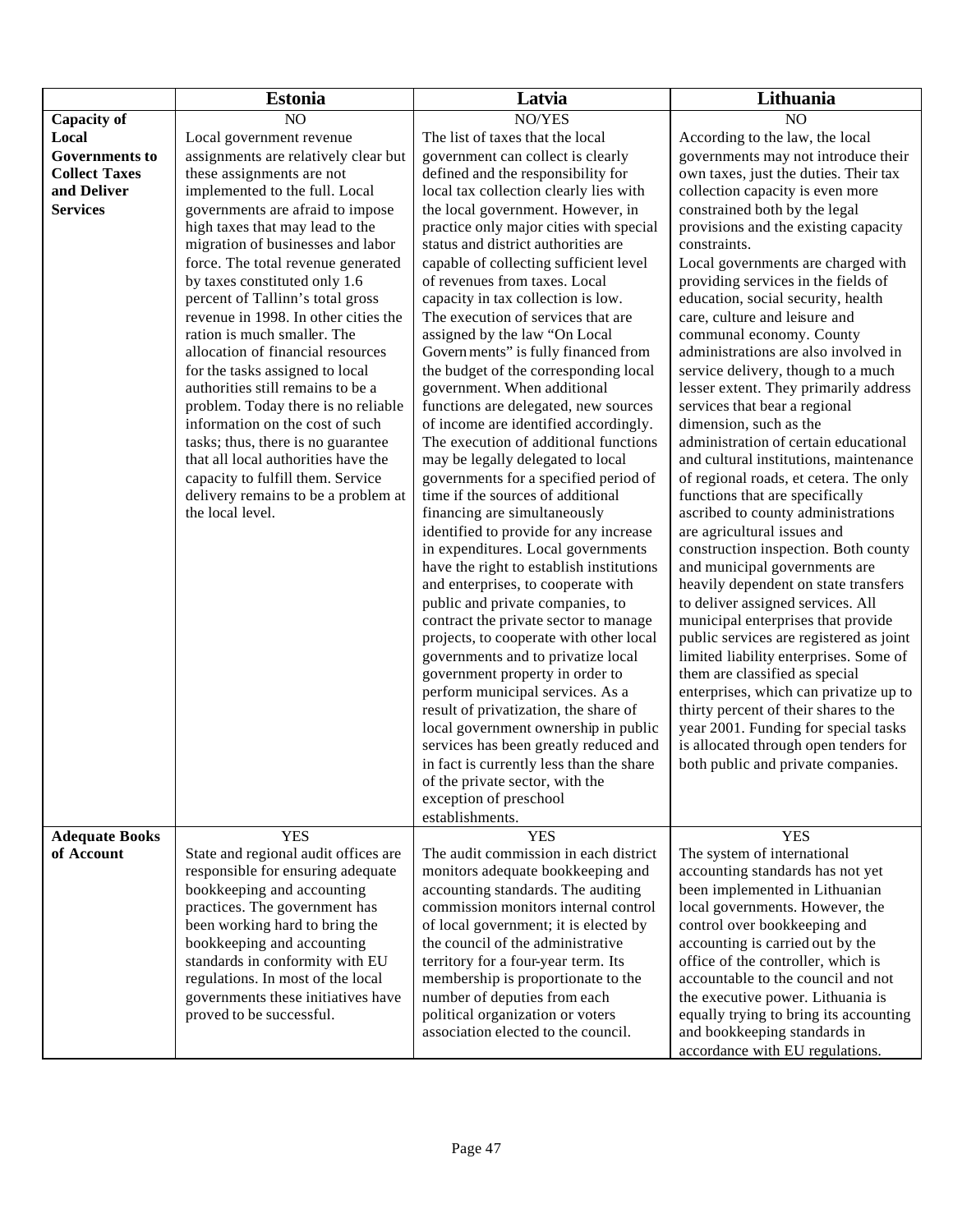|                         | <b>Estonia</b> | Latvia | Lithuania      |
|-------------------------|----------------|--------|----------------|
| <b>Central</b>          | NO             | NO.    | N <sub>O</sub> |
| Government's            |                |        |                |
| <b>Ability to</b>       |                |        |                |
| <b>Monitor</b>          |                |        |                |
| <b>Progress of</b>      |                |        |                |
| <b>Effective Fiscal</b> |                |        |                |
| <b>Decentralization</b> |                |        |                |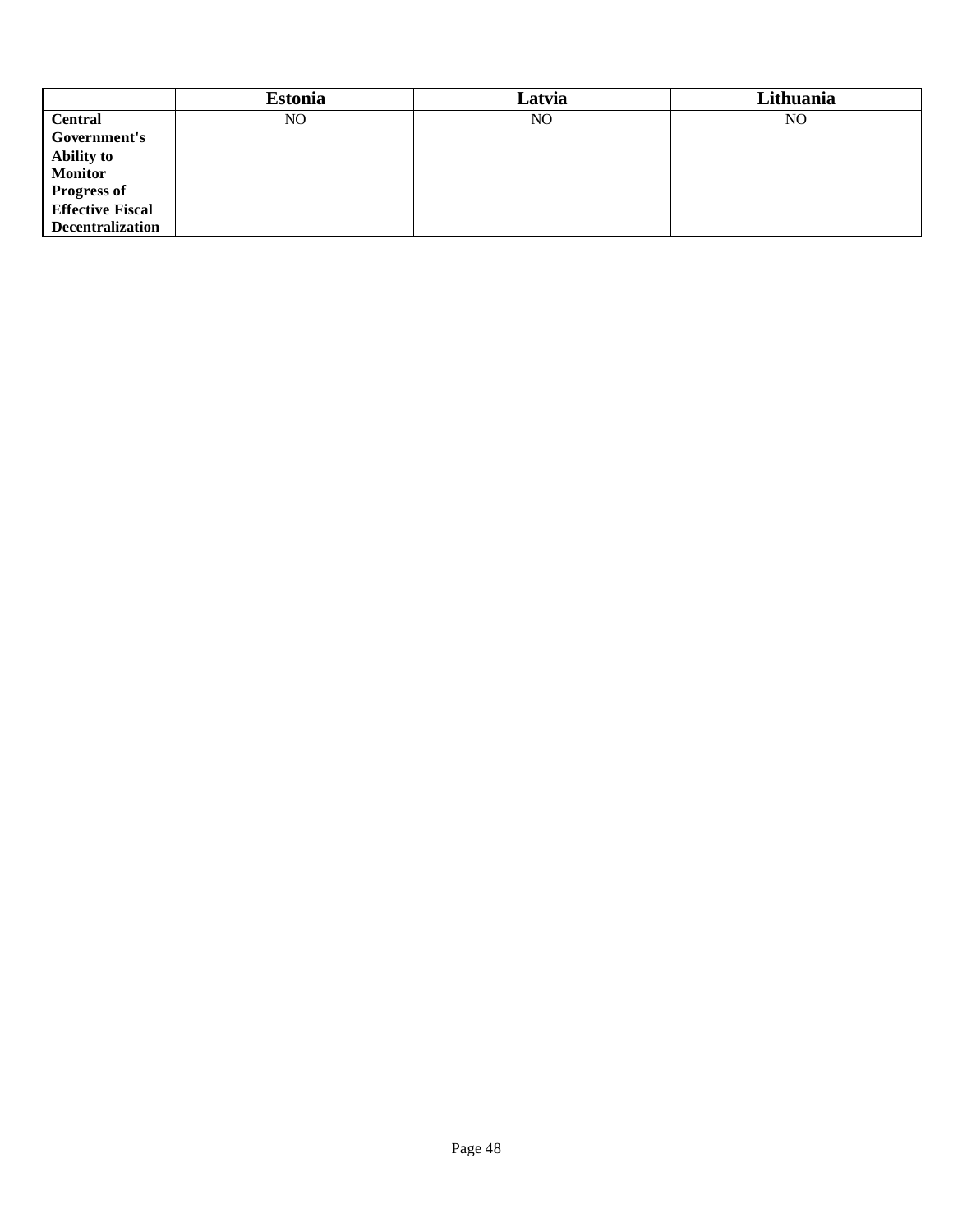| <b>Benchmark</b>         | <b>Turkey</b>                                    | <b>Czech Rep.</b>                         | Poland                   | <b>Hungary</b>           |
|--------------------------|--------------------------------------------------|-------------------------------------------|--------------------------|--------------------------|
| <b>Elected Local</b>     | <b>YES</b>                                       | <b>YES</b>                                | <b>YES</b>               | <b>YES</b>               |
| <b>Officials and</b>     | There are 79 provinces                           | Municipal Councils are                    | Municipal Councils are   | The basic rights and     |
| <b>Councils</b>          | and 3216                                         | elected for four years.                   | elected for four years.  | powers of local          |
|                          | municipalities.                                  | The municipal council                     | The municipal council    | governments are          |
|                          | Provinces are headed                             | elects the mayor,                         | appoints the mayor and   | exercised by an elected  |
|                          | by governors, appointed                          | deputy mayors and                         | the chief administrative | council and mayor. The   |
|                          | by the central                                   | executive committee.                      | officer.                 | mayor is the head of the |
|                          | government.                                      | The municipal council                     |                          | office. The basic rights |
|                          | Municipalities are                               | is a representative body                  |                          | and powers of local      |
|                          | headed by mayors,                                | elected directly by                       |                          | government are           |
|                          | popularly elected every                          | citizens of the                           |                          | exercised by the body    |
|                          | five years. The                                  | municipality and it is                    |                          | of elected               |
|                          | members of Provincial                            | the highest authority of                  |                          | representatives.         |
|                          | <b>General Assemblies</b>                        | the local government.                     |                          |                          |
|                          | (headed by the                                   | The municipal board is                    |                          |                          |
|                          | governor) are elected                            | the executive board                       |                          |                          |
|                          | by vote for five years.                          | responsible to the                        |                          |                          |
|                          | The members of                                   | council.                                  |                          |                          |
|                          | Municipal Council                                |                                           |                          |                          |
|                          | (headed by the mayor)                            |                                           |                          |                          |
|                          | are elected by popular                           |                                           |                          |                          |
|                          | vote for five years.                             |                                           |                          |                          |
| <b>Locally Appointed</b> | NO                                               | <b>YES</b>                                | <b>YES</b>               | <b>YES</b>               |
| <b>Chief Officials</b>   | All provincial chief                             | The municipal board                       | The municipal council    | The mayor is the         |
|                          | officials are appointed                          | appoints the Chief                        | appoints the chief       | political and            |
|                          | by central government.                           | Administrative Officer                    | administrative officer   | administrative head of   |
|                          | Mayors' appointment of                           | (CAO). The CAO is                         | upon recommendation      | the local government     |
|                          | chief officials is subject                       | responsible to the                        | of the mayor.            | and is responsible for   |
|                          | to an approval process                           | council and the mayor.                    |                          | local policy             |
|                          | by the Governor and the                          |                                           |                          | implementation and       |
|                          | Ministry of the Interior.                        |                                           |                          | exercises employer's     |
|                          |                                                  |                                           |                          | rights over the vice-    |
|                          |                                                  |                                           |                          | mayor, chief executive   |
|                          |                                                  |                                           |                          | and heads of local       |
|                          |                                                  |                                           |                          | government               |
|                          |                                                  |                                           |                          | institutions.            |
| <b>Locally Approved</b>  | NO                                               | <b>YES</b>                                |                          | <b>YES</b>               |
| <b>Budget</b>            | Provincial General                               | The preparation of the                    |                          | The annual local         |
|                          | Assemblies prepare the                           | municipal budget is a                     |                          | government budgeting     |
|                          | budget for the approval                          | long process. The                         |                          | procedures, their        |
|                          | of governor and the                              | budget proposal is                        |                          | content, and the forms   |
|                          | budget must be sent to                           | completed in                              |                          | of presentation and      |
|                          | the Ministry of the<br>Interior for ratification | cooperation with other                    |                          | reporting are strictly   |
|                          |                                                  | departments of the                        |                          | regulated by the law     |
|                          | within 30 days.                                  | municipal office and                      |                          | and government           |
|                          |                                                  | then is discussed by the                  |                          | decrees.                 |
|                          |                                                  | council and by the                        |                          |                          |
|                          |                                                  | public. Finally, it is<br>approved by the |                          |                          |
|                          |                                                  | municipal council.                        |                          |                          |
|                          |                                                  |                                           |                          |                          |

# **Annex 1-B: Comparative Assessment Requirements for Effective Decentralization**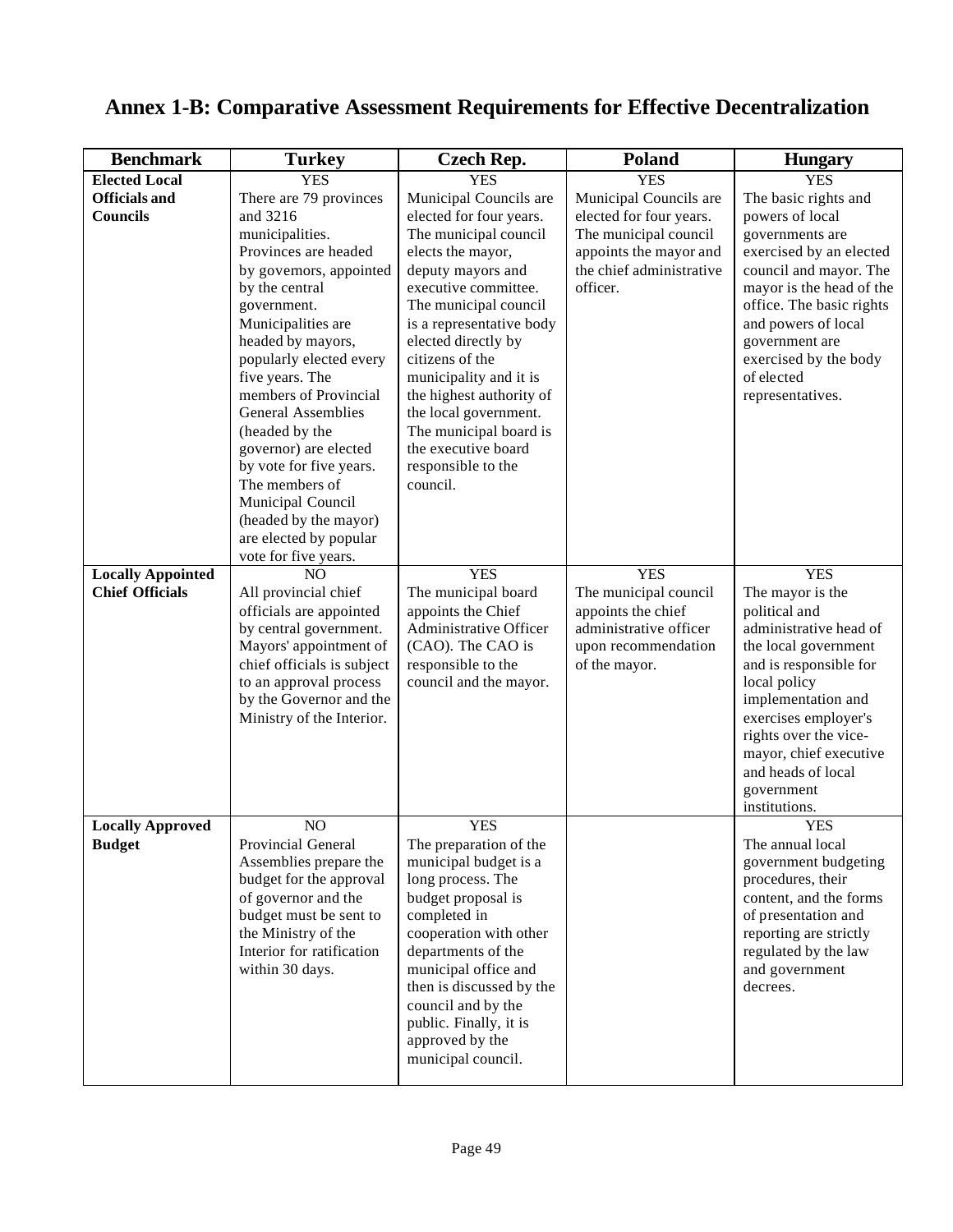| <b>Benchmark</b>         | <b>Turkey</b>             | <b>Czech Rep.</b>                           | Poland                   | <b>Hungary</b>             |
|--------------------------|---------------------------|---------------------------------------------|--------------------------|----------------------------|
| <b>Absence of</b>        | NO                        | N <sub>O</sub>                              |                          |                            |
| <b>Mandates on Local</b> | The State Personnel       | All public employees                        |                          |                            |
| <b>Governments</b> as    | Directorate is            | are employed under the                      |                          |                            |
| <b>Regards to</b>        | responsible for defining  | Labor Code of central                       |                          |                            |
| <b>Employment and</b>    | the principles governing  | government. The                             |                          |                            |
| <b>Salaries</b>          | the legal and financial   | discretion of                               |                          |                            |
|                          | status of public officers | municipalities in their                     |                          |                            |
|                          | and processing their      | personnel policy is                         |                          |                            |
|                          | applications.             | limited by a national                       |                          |                            |
|                          |                           | wage policy.                                |                          |                            |
| Local                    | NO                        | N <sub>O</sub>                              | <b>YES</b>               | <b>YES</b>                 |
| Governments'             | Local government          | Municipalities have                         | Local governments        | Local governments are      |
| <b>Control</b> on        | officials have control    | limited power on                            | have control over their  | fairly free to determine   |
| <b>Revenues</b>          | over only small number    | controlling revenues,                       | revenues.                | their own revenue.         |
|                          | of taxes and fees.        | especially on tax rate                      |                          | However, with few          |
|                          |                           | and tax base.                               |                          | exceptions, local          |
|                          |                           |                                             |                          | governments have           |
|                          |                           |                                             |                          | failed to take full        |
|                          |                           |                                             |                          | advantage of the taxing    |
|                          |                           |                                             |                          | powers given to them       |
|                          |                           |                                             |                          | by law due to either the   |
|                          |                           |                                             |                          | lack of political will,    |
|                          |                           |                                             |                          | insufficient institutional |
|                          |                           |                                             |                          | incentives or weak tax     |
|                          |                           |                                             |                          | administration             |
|                          |                           |                                             |                          | capabilities to increase   |
|                          |                           |                                             |                          | local taxes.               |
| <b>Borrowing Power</b>   | NO                        | <b>YES</b>                                  | <b>YES</b>               | <b>YES</b>                 |
| of Local                 | Local governments do      | Municipalities have                         | Local governments can    | Local governments          |
| <b>Governments</b>       | not have borrowing        | wide discretion to                          | issue bonds.             | have power to borrow       |
|                          | power. Borrowing from     | borrow. They can get                        | Municipalities also      | independently.             |
|                          | international sources     | bank credits, loans, or                     | have line of credit from | However, local             |
|                          | are subject to lengthy    | issue bond. Prague and                      | commercial banks.        | governments are subject    |
|                          | central government        | five others were able to                    |                          | to insolvency and          |
|                          | approval process.         | borrow on international<br>capital markets. |                          | bankruptcy regulations.    |
| <b>Transparent</b>       | <b>YES</b>                |                                             |                          | NO                         |
| Intergovernmental        | The main source of        |                                             |                          | The overall pool of        |
| <b>Transfer System</b>   | local governments is      |                                             |                          | resources available to     |
|                          | intergovernmental         |                                             |                          | local governments is       |
|                          | transfers. Local          |                                             |                          | determined by annual       |
|                          | governments get a share   |                                             |                          | decisions by Parliament    |
|                          | of the national tax       |                                             |                          | over the state budget for  |
|                          | revenues collected.       |                                             |                          | which there are no basic   |
|                          |                           |                                             |                          | rules. The grant           |
|                          |                           |                                             |                          | structure is overly        |
|                          |                           |                                             |                          | complicated.               |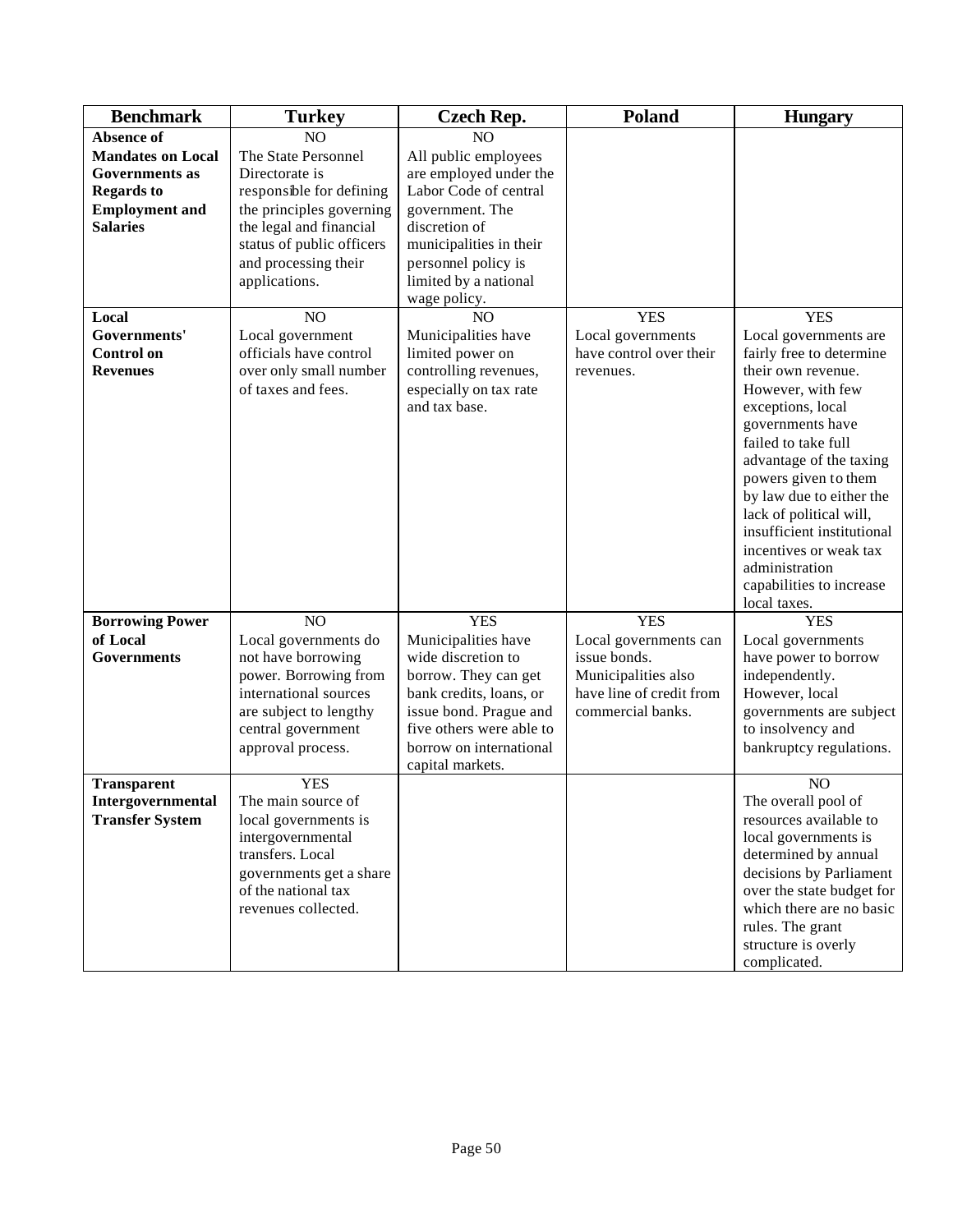| <b>Benchmark</b>                                                                                                                 | <b>Turkey</b>                                                                                                                                                                                                                                                                                                                                             | <b>Czech Rep.</b>                                                                 | <b>Poland</b> | <b>Hungary</b>                                                                                                                                                                                                                                                                                                                      |
|----------------------------------------------------------------------------------------------------------------------------------|-----------------------------------------------------------------------------------------------------------------------------------------------------------------------------------------------------------------------------------------------------------------------------------------------------------------------------------------------------------|-----------------------------------------------------------------------------------|---------------|-------------------------------------------------------------------------------------------------------------------------------------------------------------------------------------------------------------------------------------------------------------------------------------------------------------------------------------|
| <b>Clear Expenditure</b>                                                                                                         | <b>YES</b>                                                                                                                                                                                                                                                                                                                                                | <b>YES</b>                                                                        |               | <b>YES</b>                                                                                                                                                                                                                                                                                                                          |
| <b>Assignment</b>                                                                                                                | Assignment of<br>responsibilities is clear.<br>Municipalities are<br>responsible for roads<br>and drainage, public<br>transportation, fire<br>protection, water supply<br>and sanitation, solid<br>waste collection and<br>disposal, parks and<br>other recreational<br>facilities, veterinary<br>services, wholesale<br>markets, and<br>slaughterhouses. | Local Government Act<br>of 1990 defines<br>responsibilities of<br>municipalities. |               | The 1990 Local<br>Government Act<br>defines responsibilities<br>of municipalities in<br>general terms. The<br>relevant requirements<br>of the Act are not clear<br>and can be interpreted<br>in different ways.                                                                                                                     |
| <b>Capacity of Local</b><br><b>Governments to</b><br><b>Collect Taxes and</b><br><b>Deliver Services</b>                         | NO<br>Municipalities have no<br>taxing powers and<br>limited collection<br>capabilities (real estate<br>tax) and limited<br>capacity to deliver<br>services.                                                                                                                                                                                              |                                                                                   |               | N <sub>O</sub><br>The major constraints<br>on local tax<br>administrations are the<br>shortage of qualified<br>staff, weak computer<br>capabilities, and tax<br>collection expertise,<br>which reduce the<br>effectiveness of tax<br>collections.                                                                                   |
| <b>Adequate Books of</b><br><b>Account</b>                                                                                       | <b>YES</b><br>Local governments<br>keep accurate<br>accounting records;<br>government audits are<br>done periodically.                                                                                                                                                                                                                                    |                                                                                   |               | <b>YES</b><br>Local governments'<br>books of accounts are<br>audited by internal as<br>well as external<br>organizations. Financial<br>committee of the body<br>of representatives<br>monitors budgetary<br>activities and the State<br>Audit Office exercises<br>control over the<br>management of assets<br>of local governments. |
| <b>Central</b><br>Government's<br><b>Ability to Monitor</b><br>Progress of<br><b>Effective Fiscal</b><br><b>Decentralization</b> | <b>YES</b>                                                                                                                                                                                                                                                                                                                                                | <b>YES</b>                                                                        | <b>YES</b>    | <b>YES</b>                                                                                                                                                                                                                                                                                                                          |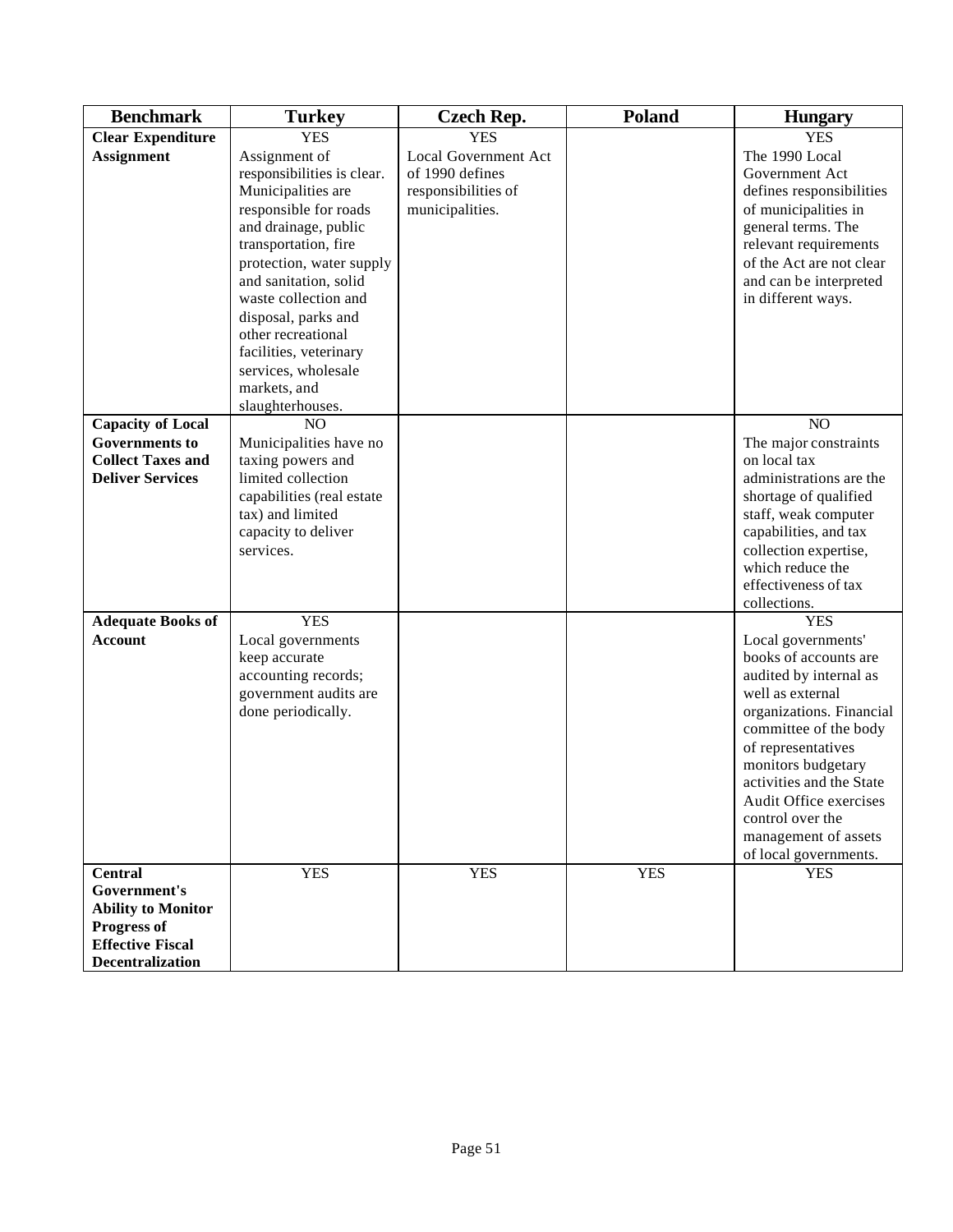# **Annex 1-C: Comparative Assessment Requirements for Effective Decentralization**

| <b>Benchmark</b>     | <b>Kazakhstan</b>                   | Kyrgyz Rep.                                  | <b>Tajikistan</b>                 | Georgia                                  | <b>Armenia</b>                              |
|----------------------|-------------------------------------|----------------------------------------------|-----------------------------------|------------------------------------------|---------------------------------------------|
| <b>Elected Local</b> | <b>YES</b>                          | YES/NO                                       | <b>YES</b>                        | <b>YES</b>                               | <b>YES</b>                                  |
| <b>Officials and</b> | Members of local                    | Local government                             | Municipal                         | Representative                           | Local government in                         |
| <b>Councils</b>      | representative                      | reform in the country                        | Representative                    | bodies of local                          | Armenia exists on the                       |
|                      | bodies (Maslikhat)                  | has been implemented                         | bodies (Madjlis)                  | government                               | regional (marzer) and                       |
|                      | at all three levels of              | on ad hoc basis. There                       | are elected at                    | (Sakrebulos) exist                       | community level                             |
|                      | local government                    | are different levels of                      | regional (3),                     | at the municipal                         | (hamainkner).                               |
|                      | (region, district,                  | local government                             | district $(62)$ and               | and district level                       | Elections take place                        |
|                      | city) are elected by                | (province-7, region-44,                      | city (22) levels.                 | and are elected by                       | only at the community                       |
|                      | local population.                   | city-21, municipality).                      | There are 77                      | the public. At the                       | level. Representative                       |
|                      |                                     | Members of local                             | Madjlises in the                  | highest regional                         | body (community                             |
|                      |                                     | representative bodies                        | country.                          | level there are no                       | elders) and the head                        |
|                      |                                     | (Kenesh), where such                         |                                   | elected officials.                       | of the executive body                       |
|                      |                                     | bodies exist are elected.                    |                                   | The Regional                             | (the head of the                            |
|                      |                                     | But in some local units                      |                                   | division of the                          | community) are both                         |
|                      |                                     | such bodies do not exist.                    |                                   | country is not                           | elected by local                            |
|                      |                                     | For example out of 21                        |                                   | defined in the                           | population for a three-                     |
|                      |                                     | cities only 12 have the                      |                                   | constitution.                            | year period.                                |
|                      |                                     | local government status.                     |                                   |                                          |                                             |
|                      |                                     | The rest of the bodies at                    |                                   |                                          |                                             |
|                      |                                     | the city and the above                       |                                   |                                          |                                             |
|                      |                                     | level are under direct                       |                                   |                                          |                                             |
|                      |                                     | control of the central                       |                                   |                                          |                                             |
|                      |                                     | government. At the                           |                                   |                                          |                                             |
|                      |                                     | highest level of local                       |                                   |                                          |                                             |
|                      |                                     | governance (province)                        |                                   |                                          |                                             |
|                      |                                     | the president appoints                       |                                   |                                          |                                             |
|                      |                                     | Governors. The only                          |                                   |                                          |                                             |
|                      |                                     | form of complete local                       |                                   |                                          |                                             |
|                      |                                     | governance is at the                         |                                   |                                          |                                             |
|                      |                                     | village level.                               |                                   |                                          |                                             |
| Locally              | NO                                  | NO                                           | NO                                | <b>YES</b>                               | <b>YES</b>                                  |
| <b>Appointed</b>     | Heads of executive                  | President appoints Head                      | Heads of the                      | Locally appointed                        | Although the heads of                       |
| <b>Chief</b>         | administration                      | of the Executive office                      | executive office                  | officials exist at the                   | the communities are                         |
| <b>Officials</b>     | (Akimam) at                         | at the Province level                        | (Khukumata) at all                | lowest municipal                         | elected by the local                        |
|                      | regional and                        | (Governor) in                                | levels of local                   | level. Mayors and                        | population, the central                     |
|                      | district level are                  | consultation with                            | governance                        | Gamgebelis at the                        | government appoints                         |
|                      | appointed by the                    | Provincial Kenesh. The                       | (region, district,                | municipal level are                      | and dismisses the                           |
|                      | President Although                  | Governor appoints the                        | city) are appointed               | elected by the                           | heads of the regional                       |
|                      | the 1999 revision                   | Head of the Executive                        | by the President of               | public. Executive                        | government                                  |
|                      | to the law allows                   | office at the regional                       | the country and are               | branches also exist                      | (marzpetner).                               |
|                      | for municipal                       | level in consultation                        | at the same time                  | at the other two                         | Marzpetner manages                          |
|                      | elections of the city               | with regional Kenesh.                        | the representative                | levels, but the                          | local government with                       |
|                      | administrators. In                  | City executive officers                      | of the President.                 | district Gamgebeli                       | the help of territorial                     |
|                      | practice no such<br>elections have  | are appointed by the<br>regional officers in | The candidates                    | is appointed by the<br>Governor, and the | administrative bodies<br>(marzpetaran). The |
|                      |                                     | consultation with the                        | presented by the<br>President are |                                          |                                             |
|                      | taken place.                        | city Kensh (where                            | approved by                       | regional Governor                        | Regional Council is a                       |
|                      | Akimams appoint<br>the deputies and | Kensh exists).                               |                                   | is appointed by the<br>President.        | consultative body<br>formed under the       |
|                      | head of                             |                                              | Madjlis.                          |                                          |                                             |
|                      | departments with                    |                                              |                                   |                                          | marzpet. It is<br>composed of all the       |
|                      | the approval of                     |                                              |                                   |                                          | heads of the                                |
|                      | Maslikhat.                          |                                              |                                   |                                          | communities of that                         |
|                      |                                     |                                              |                                   |                                          | marz and the marzpet.                       |
|                      |                                     |                                              |                                   |                                          |                                             |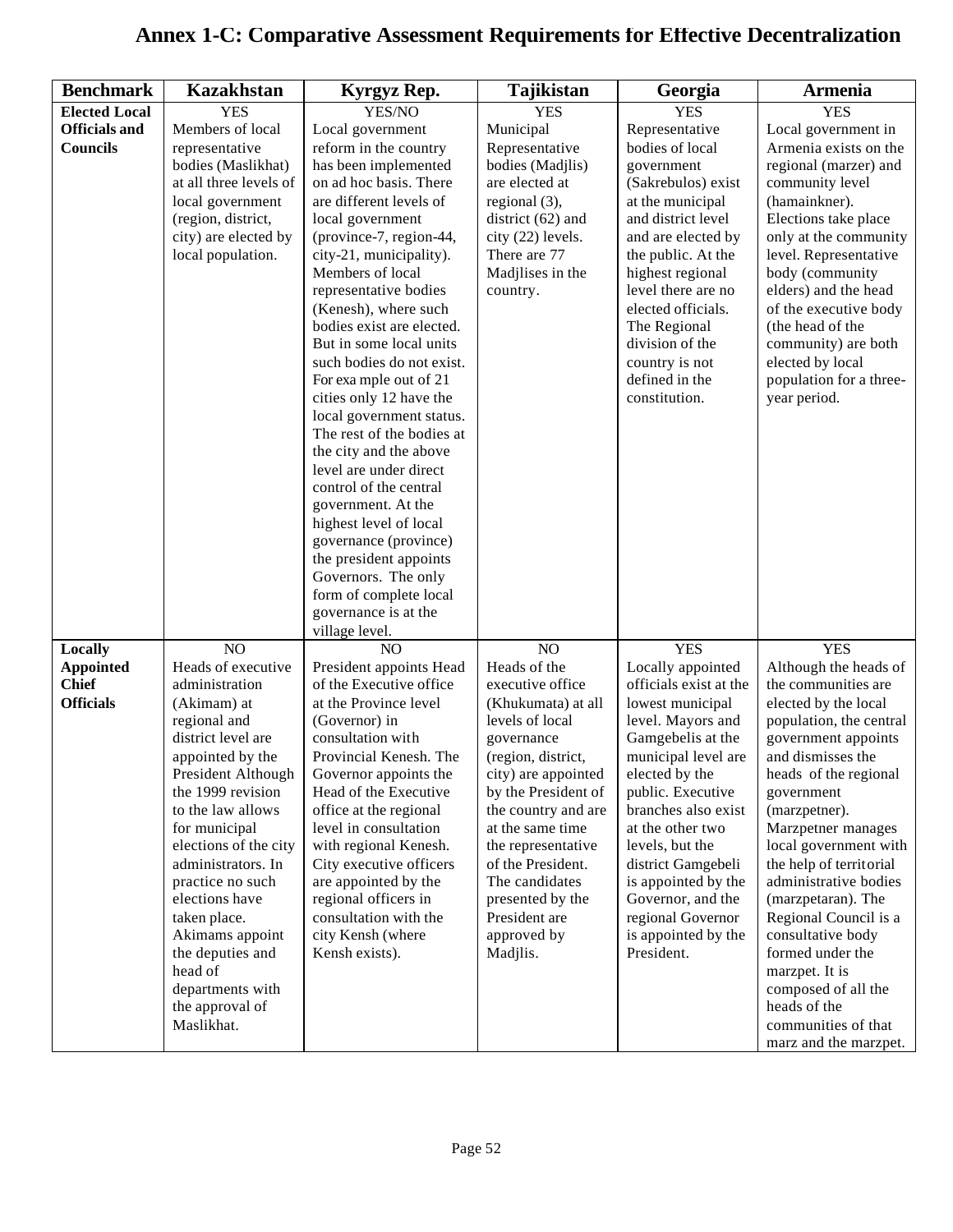|                                                                   | <b>Kazakhstan</b>                                                                                                                                                                                                                                     | Kyrgyz Rep.                                                                                                                                          | Tajikistan                                                                                                  | Georgia                                                                                                                                                                                                                                                                                            | Armenia                                                                                                                                                                                                |
|-------------------------------------------------------------------|-------------------------------------------------------------------------------------------------------------------------------------------------------------------------------------------------------------------------------------------------------|------------------------------------------------------------------------------------------------------------------------------------------------------|-------------------------------------------------------------------------------------------------------------|----------------------------------------------------------------------------------------------------------------------------------------------------------------------------------------------------------------------------------------------------------------------------------------------------|--------------------------------------------------------------------------------------------------------------------------------------------------------------------------------------------------------|
| Locally                                                           | <b>YES</b>                                                                                                                                                                                                                                            | NO                                                                                                                                                   | <b>YES</b>                                                                                                  | <b>YES</b>                                                                                                                                                                                                                                                                                         | <b>YES</b>                                                                                                                                                                                             |
| <b>Approved</b>                                                   | Local                                                                                                                                                                                                                                                 | Budget preparation and                                                                                                                               | Local budgets in                                                                                            | Local budgets at                                                                                                                                                                                                                                                                                   | The head of a                                                                                                                                                                                          |
| <b>Budget</b>                                                     | representative                                                                                                                                                                                                                                        | implementation is a                                                                                                                                  | Tajikistan are                                                                                              | the municipal and                                                                                                                                                                                                                                                                                  | community submits                                                                                                                                                                                      |
|                                                                   | bodies (Maslikhat)                                                                                                                                                                                                                                    | hierarchical process-                                                                                                                                | developed and                                                                                               | district level in                                                                                                                                                                                                                                                                                  | the draft decision on                                                                                                                                                                                  |
|                                                                   | approve local                                                                                                                                                                                                                                         | Province - Region -                                                                                                                                  | approved by                                                                                                 | Georgia are                                                                                                                                                                                                                                                                                        | the community budget                                                                                                                                                                                   |
|                                                                   | budgets at all levels                                                                                                                                                                                                                                 | City. Budgets are                                                                                                                                    | Medjlis. After the                                                                                          | developed in                                                                                                                                                                                                                                                                                       | for the consideration                                                                                                                                                                                  |
|                                                                   | of local governance                                                                                                                                                                                                                                   | prepared and approved                                                                                                                                | identification of                                                                                           | collaboration with                                                                                                                                                                                                                                                                                 | of the community                                                                                                                                                                                       |
|                                                                   | (region, district,                                                                                                                                                                                                                                    | at the local level only in                                                                                                                           | own source                                                                                                  | and approved by                                                                                                                                                                                                                                                                                    | elders within a one-                                                                                                                                                                                   |
|                                                                   | city). The                                                                                                                                                                                                                                            | villages.                                                                                                                                            | revenues, shared                                                                                            | the Sakrebulo.                                                                                                                                                                                                                                                                                     | month period after the                                                                                                                                                                                 |
|                                                                   | appointed local                                                                                                                                                                                                                                       |                                                                                                                                                      | revenues and                                                                                                | Local executive                                                                                                                                                                                                                                                                                    | approval of the                                                                                                                                                                                        |
|                                                                   | officials prepare                                                                                                                                                                                                                                     |                                                                                                                                                      | transfers from                                                                                              | officials are                                                                                                                                                                                                                                                                                      | national budget or                                                                                                                                                                                     |
|                                                                   | the budgets and                                                                                                                                                                                                                                       |                                                                                                                                                      | central government                                                                                          | responsible for                                                                                                                                                                                                                                                                                    | prior to the approval                                                                                                                                                                                  |
|                                                                   | present it to                                                                                                                                                                                                                                         |                                                                                                                                                      | (if needed) the                                                                                             | budget                                                                                                                                                                                                                                                                                             | of the national budget.                                                                                                                                                                                |
|                                                                   | Maslikhats for                                                                                                                                                                                                                                        |                                                                                                                                                      | central budget is                                                                                           | implementation.                                                                                                                                                                                                                                                                                    |                                                                                                                                                                                                        |
|                                                                   | approval.                                                                                                                                                                                                                                             |                                                                                                                                                      | approved. After the                                                                                         | There are no                                                                                                                                                                                                                                                                                       |                                                                                                                                                                                                        |
|                                                                   | Executives are also                                                                                                                                                                                                                                   |                                                                                                                                                      | approval of the                                                                                             | budgets at the                                                                                                                                                                                                                                                                                     |                                                                                                                                                                                                        |
|                                                                   | responsible for the                                                                                                                                                                                                                                   |                                                                                                                                                      | central budget the                                                                                          | regional level,                                                                                                                                                                                                                                                                                    |                                                                                                                                                                                                        |
|                                                                   | implementation of                                                                                                                                                                                                                                     |                                                                                                                                                      | Medjlis can review                                                                                          | since the regional                                                                                                                                                                                                                                                                                 |                                                                                                                                                                                                        |
|                                                                   | the budget and                                                                                                                                                                                                                                        |                                                                                                                                                      | and approve the                                                                                             | administration is                                                                                                                                                                                                                                                                                  |                                                                                                                                                                                                        |
|                                                                   | monthly reporting                                                                                                                                                                                                                                     |                                                                                                                                                      | local budgets.                                                                                              | factual.                                                                                                                                                                                                                                                                                           |                                                                                                                                                                                                        |
|                                                                   | to the Meslikhats.                                                                                                                                                                                                                                    |                                                                                                                                                      |                                                                                                             |                                                                                                                                                                                                                                                                                                    |                                                                                                                                                                                                        |
| <b>Absence of</b>                                                 | N <sub>O</sub>                                                                                                                                                                                                                                        | NO                                                                                                                                                   | NO                                                                                                          | NO                                                                                                                                                                                                                                                                                                 | <b>YES</b>                                                                                                                                                                                             |
| <b>Mandates on</b>                                                | All local                                                                                                                                                                                                                                             | All public employees are                                                                                                                             | All public                                                                                                  | All public                                                                                                                                                                                                                                                                                         | All public employees                                                                                                                                                                                   |
| Local                                                             | government                                                                                                                                                                                                                                            | employed under the                                                                                                                                   | employees are                                                                                               | employees are                                                                                                                                                                                                                                                                                      | are employed by the                                                                                                                                                                                    |
|                                                                   |                                                                                                                                                                                                                                                       |                                                                                                                                                      |                                                                                                             |                                                                                                                                                                                                                                                                                                    |                                                                                                                                                                                                        |
|                                                                   |                                                                                                                                                                                                                                                       |                                                                                                                                                      |                                                                                                             |                                                                                                                                                                                                                                                                                                    |                                                                                                                                                                                                        |
|                                                                   |                                                                                                                                                                                                                                                       |                                                                                                                                                      |                                                                                                             |                                                                                                                                                                                                                                                                                                    |                                                                                                                                                                                                        |
|                                                                   |                                                                                                                                                                                                                                                       |                                                                                                                                                      |                                                                                                             |                                                                                                                                                                                                                                                                                                    |                                                                                                                                                                                                        |
|                                                                   |                                                                                                                                                                                                                                                       |                                                                                                                                                      |                                                                                                             |                                                                                                                                                                                                                                                                                                    |                                                                                                                                                                                                        |
|                                                                   |                                                                                                                                                                                                                                                       |                                                                                                                                                      |                                                                                                             |                                                                                                                                                                                                                                                                                                    |                                                                                                                                                                                                        |
|                                                                   |                                                                                                                                                                                                                                                       |                                                                                                                                                      |                                                                                                             |                                                                                                                                                                                                                                                                                                    |                                                                                                                                                                                                        |
|                                                                   |                                                                                                                                                                                                                                                       |                                                                                                                                                      |                                                                                                             |                                                                                                                                                                                                                                                                                                    |                                                                                                                                                                                                        |
|                                                                   |                                                                                                                                                                                                                                                       |                                                                                                                                                      |                                                                                                             |                                                                                                                                                                                                                                                                                                    |                                                                                                                                                                                                        |
|                                                                   |                                                                                                                                                                                                                                                       |                                                                                                                                                      |                                                                                                             |                                                                                                                                                                                                                                                                                                    |                                                                                                                                                                                                        |
|                                                                   |                                                                                                                                                                                                                                                       |                                                                                                                                                      |                                                                                                             |                                                                                                                                                                                                                                                                                                    |                                                                                                                                                                                                        |
|                                                                   |                                                                                                                                                                                                                                                       |                                                                                                                                                      |                                                                                                             |                                                                                                                                                                                                                                                                                                    |                                                                                                                                                                                                        |
|                                                                   |                                                                                                                                                                                                                                                       |                                                                                                                                                      |                                                                                                             |                                                                                                                                                                                                                                                                                                    |                                                                                                                                                                                                        |
|                                                                   |                                                                                                                                                                                                                                                       |                                                                                                                                                      |                                                                                                             |                                                                                                                                                                                                                                                                                                    |                                                                                                                                                                                                        |
| Governments<br>as Regards to<br><b>Employment</b><br>and Salaries | employees are<br>hired under the<br>Labor Code of the<br>country. Although<br>special<br>arrangements may<br>be made (for<br>foreign residents)<br>in agreement with<br>the central<br>authorities if the<br>need for such<br>arrangements<br>occurs. | Labor Code of central<br>government. The<br>discretion of<br>municipalities in their<br>personnel policy is<br>limited by a national<br>wage policy. | employed under<br>the labor code and<br>are treated in<br>accordance with<br>the Law on Public<br>Servants. | employed by the<br>labor code of the<br>central<br>government. Local<br>governments can<br>hire new staff but<br>they can not create<br>new positions and<br>give different<br>wages and other<br>compensation<br>allowance. All<br>people working for<br>local government<br>are public servants. | labor code of the<br>central government.<br>Local governments<br>can hire new staff but<br>they can not create<br>new positions and<br>give different wages<br>and other<br>compensation<br>allowance. |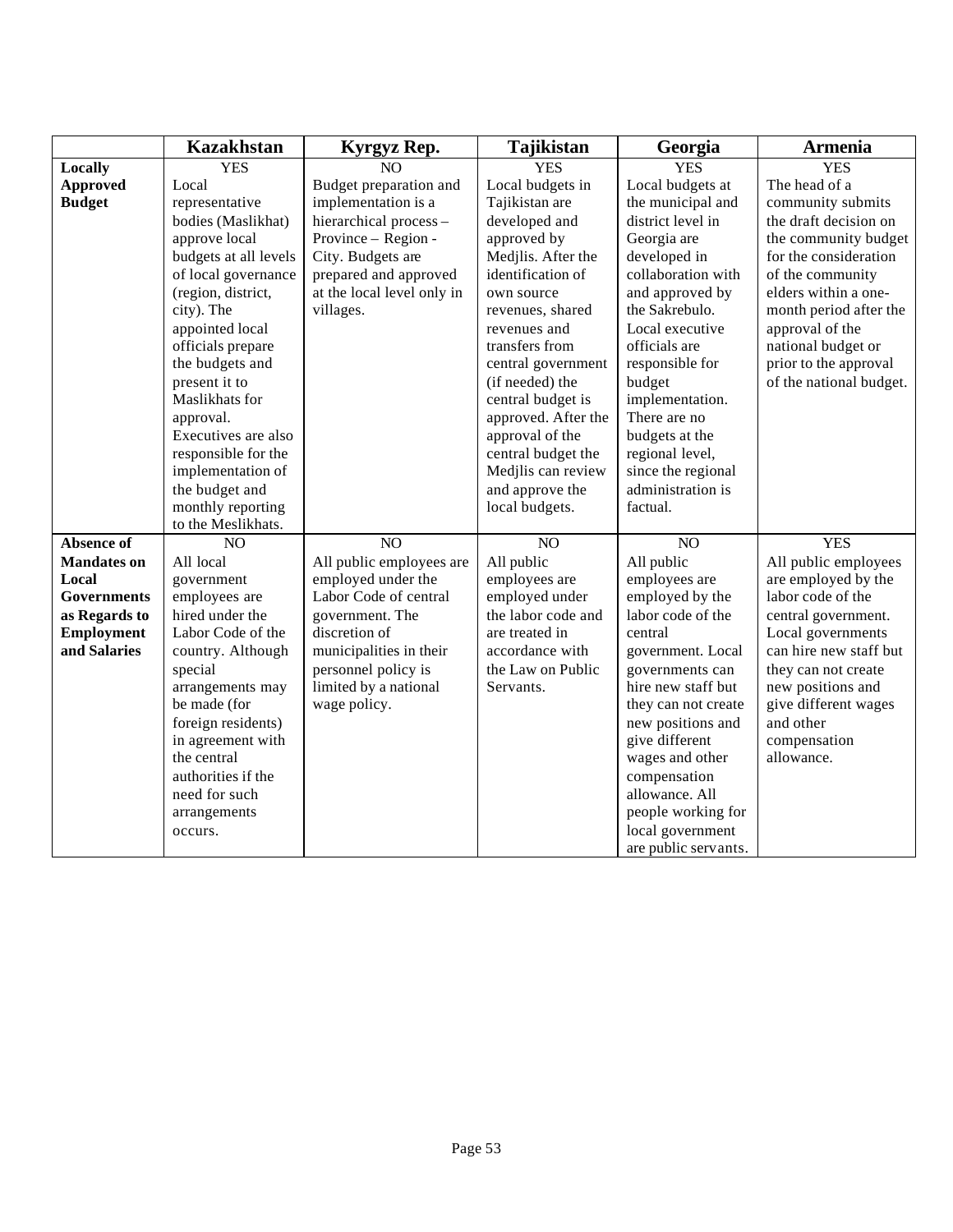| N <sub>O</sub><br>N <sub>O</sub><br>Local<br>NO<br>N <sub>O</sub><br>N <sub>O</sub><br>Governments'<br>Local governments'<br>Local governments<br>Communities have the<br>Local governments<br>Local governments<br>have control over<br>control over revenues is<br>have the right to<br><b>Control on</b><br>receive very little<br>right to levy and<br>in own source<br>being implemented only<br>their revenues. But<br>levy local taxes,<br>collect local taxes.<br><b>Revenues</b><br>at the village level. At<br>but the sources of<br>However, these<br>the revenue<br>revenues.<br>all other levels<br>generation and<br>local tax and non<br>comprise a small<br>Moreover, they<br>utilization process<br>portion of annual<br>have very little<br>(province-region-city)<br>tax revenues are<br>revenue identification<br>is implemented by<br>income. In over 70%<br>control over how<br>very small. Most of<br>shared revenues are<br>the executive office<br>of communities the<br>and collection is a<br>the easily<br>hierarchical process.<br>collectable and<br>share of official<br>distributed among<br>of the locality<br>high income<br>the different tiers<br>which is the<br>transfers makes up<br>of government. The<br>sources of revenues<br>more than 50% of the<br>representative<br>office of the central<br>are shared with the<br>shares keep on<br>budget revenues.<br>changing on<br>government. The<br>central<br>regular basis.<br>final approval and<br>government. In<br>management of<br>order to change |
|--------------------------------------------------------------------------------------------------------------------------------------------------------------------------------------------------------------------------------------------------------------------------------------------------------------------------------------------------------------------------------------------------------------------------------------------------------------------------------------------------------------------------------------------------------------------------------------------------------------------------------------------------------------------------------------------------------------------------------------------------------------------------------------------------------------------------------------------------------------------------------------------------------------------------------------------------------------------------------------------------------------------------------------------------------------------------------------------------------------------------------------------------------------------------------------------------------------------------------------------------------------------------------------------------------------------------------------------------------------------------------------------------------------------------------------------------------------------------------------------------------------------------------------------------|
|                                                                                                                                                                                                                                                                                                                                                                                                                                                                                                                                                                                                                                                                                                                                                                                                                                                                                                                                                                                                                                                                                                                                                                                                                                                                                                                                                                                                                                                                                                                                                  |
|                                                                                                                                                                                                                                                                                                                                                                                                                                                                                                                                                                                                                                                                                                                                                                                                                                                                                                                                                                                                                                                                                                                                                                                                                                                                                                                                                                                                                                                                                                                                                  |
|                                                                                                                                                                                                                                                                                                                                                                                                                                                                                                                                                                                                                                                                                                                                                                                                                                                                                                                                                                                                                                                                                                                                                                                                                                                                                                                                                                                                                                                                                                                                                  |
|                                                                                                                                                                                                                                                                                                                                                                                                                                                                                                                                                                                                                                                                                                                                                                                                                                                                                                                                                                                                                                                                                                                                                                                                                                                                                                                                                                                                                                                                                                                                                  |
|                                                                                                                                                                                                                                                                                                                                                                                                                                                                                                                                                                                                                                                                                                                                                                                                                                                                                                                                                                                                                                                                                                                                                                                                                                                                                                                                                                                                                                                                                                                                                  |
|                                                                                                                                                                                                                                                                                                                                                                                                                                                                                                                                                                                                                                                                                                                                                                                                                                                                                                                                                                                                                                                                                                                                                                                                                                                                                                                                                                                                                                                                                                                                                  |
|                                                                                                                                                                                                                                                                                                                                                                                                                                                                                                                                                                                                                                                                                                                                                                                                                                                                                                                                                                                                                                                                                                                                                                                                                                                                                                                                                                                                                                                                                                                                                  |
|                                                                                                                                                                                                                                                                                                                                                                                                                                                                                                                                                                                                                                                                                                                                                                                                                                                                                                                                                                                                                                                                                                                                                                                                                                                                                                                                                                                                                                                                                                                                                  |
|                                                                                                                                                                                                                                                                                                                                                                                                                                                                                                                                                                                                                                                                                                                                                                                                                                                                                                                                                                                                                                                                                                                                                                                                                                                                                                                                                                                                                                                                                                                                                  |
|                                                                                                                                                                                                                                                                                                                                                                                                                                                                                                                                                                                                                                                                                                                                                                                                                                                                                                                                                                                                                                                                                                                                                                                                                                                                                                                                                                                                                                                                                                                                                  |
|                                                                                                                                                                                                                                                                                                                                                                                                                                                                                                                                                                                                                                                                                                                                                                                                                                                                                                                                                                                                                                                                                                                                                                                                                                                                                                                                                                                                                                                                                                                                                  |
|                                                                                                                                                                                                                                                                                                                                                                                                                                                                                                                                                                                                                                                                                                                                                                                                                                                                                                                                                                                                                                                                                                                                                                                                                                                                                                                                                                                                                                                                                                                                                  |
|                                                                                                                                                                                                                                                                                                                                                                                                                                                                                                                                                                                                                                                                                                                                                                                                                                                                                                                                                                                                                                                                                                                                                                                                                                                                                                                                                                                                                                                                                                                                                  |
|                                                                                                                                                                                                                                                                                                                                                                                                                                                                                                                                                                                                                                                                                                                                                                                                                                                                                                                                                                                                                                                                                                                                                                                                                                                                                                                                                                                                                                                                                                                                                  |
|                                                                                                                                                                                                                                                                                                                                                                                                                                                                                                                                                                                                                                                                                                                                                                                                                                                                                                                                                                                                                                                                                                                                                                                                                                                                                                                                                                                                                                                                                                                                                  |
|                                                                                                                                                                                                                                                                                                                                                                                                                                                                                                                                                                                                                                                                                                                                                                                                                                                                                                                                                                                                                                                                                                                                                                                                                                                                                                                                                                                                                                                                                                                                                  |
| local revenues is<br>these ratios the                                                                                                                                                                                                                                                                                                                                                                                                                                                                                                                                                                                                                                                                                                                                                                                                                                                                                                                                                                                                                                                                                                                                                                                                                                                                                                                                                                                                                                                                                                            |
| local government<br>the responsibility                                                                                                                                                                                                                                                                                                                                                                                                                                                                                                                                                                                                                                                                                                                                                                                                                                                                                                                                                                                                                                                                                                                                                                                                                                                                                                                                                                                                                                                                                                           |
| of the Madilis.<br>needs to get the                                                                                                                                                                                                                                                                                                                                                                                                                                                                                                                                                                                                                                                                                                                                                                                                                                                                                                                                                                                                                                                                                                                                                                                                                                                                                                                                                                                                                                                                                                              |
| Shared revenues<br>approval from the                                                                                                                                                                                                                                                                                                                                                                                                                                                                                                                                                                                                                                                                                                                                                                                                                                                                                                                                                                                                                                                                                                                                                                                                                                                                                                                                                                                                                                                                                                             |
| comprise a large<br>parliament of the                                                                                                                                                                                                                                                                                                                                                                                                                                                                                                                                                                                                                                                                                                                                                                                                                                                                                                                                                                                                                                                                                                                                                                                                                                                                                                                                                                                                                                                                                                            |
| part of local<br>country.                                                                                                                                                                                                                                                                                                                                                                                                                                                                                                                                                                                                                                                                                                                                                                                                                                                                                                                                                                                                                                                                                                                                                                                                                                                                                                                                                                                                                                                                                                                        |
| revenues.                                                                                                                                                                                                                                                                                                                                                                                                                                                                                                                                                                                                                                                                                                                                                                                                                                                                                                                                                                                                                                                                                                                                                                                                                                                                                                                                                                                                                                                                                                                                        |
| <b>YES</b><br>NO <sub>1</sub><br>NO<br><b>YES</b><br><b>Borrowing</b><br><b>YES</b>                                                                                                                                                                                                                                                                                                                                                                                                                                                                                                                                                                                                                                                                                                                                                                                                                                                                                                                                                                                                                                                                                                                                                                                                                                                                                                                                                                                                                                                              |
| The law allows the<br>Power of<br>Local governments<br>There is no law that<br>There is no law<br>The Law allows                                                                                                                                                                                                                                                                                                                                                                                                                                                                                                                                                                                                                                                                                                                                                                                                                                                                                                                                                                                                                                                                                                                                                                                                                                                                                                                                                                                                                                 |
| Local<br>have the power to<br>regulates local<br>that regulates local<br>local governments<br>communities to use                                                                                                                                                                                                                                                                                                                                                                                                                                                                                                                                                                                                                                                                                                                                                                                                                                                                                                                                                                                                                                                                                                                                                                                                                                                                                                                                                                                                                                 |
| <b>Governments</b><br>borrow from both,<br>borrowing. Most of the<br>borrowing.<br>to generate revenue<br>reserve fund for                                                                                                                                                                                                                                                                                                                                                                                                                                                                                                                                                                                                                                                                                                                                                                                                                                                                                                                                                                                                                                                                                                                                                                                                                                                                                                                                                                                                                       |
| higher local<br>funds are disbursed by<br>Nevertheless, the<br>through credits<br>capital expenditures.                                                                                                                                                                                                                                                                                                                                                                                                                                                                                                                                                                                                                                                                                                                                                                                                                                                                                                                                                                                                                                                                                                                                                                                                                                                                                                                                                                                                                                          |
| the central government<br>from both private<br>The reserve fund is<br>government and<br>law on bankruptcy                                                                                                                                                                                                                                                                                                                                                                                                                                                                                                                                                                                                                                                                                                                                                                                                                                                                                                                                                                                                                                                                                                                                                                                                                                                                                                                                                                                                                                        |
| central government<br>through specifically<br>is being applying to<br>and state sources<br>represented in the                                                                                                                                                                                                                                                                                                                                                                                                                                                                                                                                                                                                                                                                                                                                                                                                                                                                                                                                                                                                                                                                                                                                                                                                                                                                                                                                                                                                                                    |
| agencies and<br>targeted grants.<br>administrative part of<br>local government<br>but the                                                                                                                                                                                                                                                                                                                                                                                                                                                                                                                                                                                                                                                                                                                                                                                                                                                                                                                                                                                                                                                                                                                                                                                                                                                                                                                                                                                                                                                        |
| units.<br>private banks.<br>the budget. The total<br>decentralized                                                                                                                                                                                                                                                                                                                                                                                                                                                                                                                                                                                                                                                                                                                                                                                                                                                                                                                                                                                                                                                                                                                                                                                                                                                                                                                                                                                                                                                                               |
| amount of debt<br>Although the law<br>borrowing has been<br>does no describe                                                                                                                                                                                                                                                                                                                                                                                                                                                                                                                                                                                                                                                                                                                                                                                                                                                                                                                                                                                                                                                                                                                                                                                                                                                                                                                                                                                                                                                                     |
| constrained solely<br>service expenditures                                                                                                                                                                                                                                                                                                                                                                                                                                                                                                                                                                                                                                                                                                                                                                                                                                                                                                                                                                                                                                                                                                                                                                                                                                                                                                                                                                                                                                                                                                       |
| to the state loans or<br>made from the reserve<br>the arrangements<br>for bail out in case                                                                                                                                                                                                                                                                                                                                                                                                                                                                                                                                                                                                                                                                                                                                                                                                                                                                                                                                                                                                                                                                                                                                                                                                                                                                                                                                                                                                                                                       |
| loans from<br>fund for credits and<br>of default.<br>international                                                                                                                                                                                                                                                                                                                                                                                                                                                                                                                                                                                                                                                                                                                                                                                                                                                                                                                                                                                                                                                                                                                                                                                                                                                                                                                                                                                                                                                                               |
| other borrowings<br>organization with<br>drawn mustn't exceed                                                                                                                                                                                                                                                                                                                                                                                                                                                                                                                                                                                                                                                                                                                                                                                                                                                                                                                                                                                                                                                                                                                                                                                                                                                                                                                                                                                                                                                                                    |
| the guarantees<br>20 % of the reserve                                                                                                                                                                                                                                                                                                                                                                                                                                                                                                                                                                                                                                                                                                                                                                                                                                                                                                                                                                                                                                                                                                                                                                                                                                                                                                                                                                                                                                                                                                            |
| provided by the<br>fund of the budget for                                                                                                                                                                                                                                                                                                                                                                                                                                                                                                                                                                                                                                                                                                                                                                                                                                                                                                                                                                                                                                                                                                                                                                                                                                                                                                                                                                                                                                                                                                        |
| central<br>the given year.                                                                                                                                                                                                                                                                                                                                                                                                                                                                                                                                                                                                                                                                                                                                                                                                                                                                                                                                                                                                                                                                                                                                                                                                                                                                                                                                                                                                                                                                                                                       |
|                                                                                                                                                                                                                                                                                                                                                                                                                                                                                                                                                                                                                                                                                                                                                                                                                                                                                                                                                                                                                                                                                                                                                                                                                                                                                                                                                                                                                                                                                                                                                  |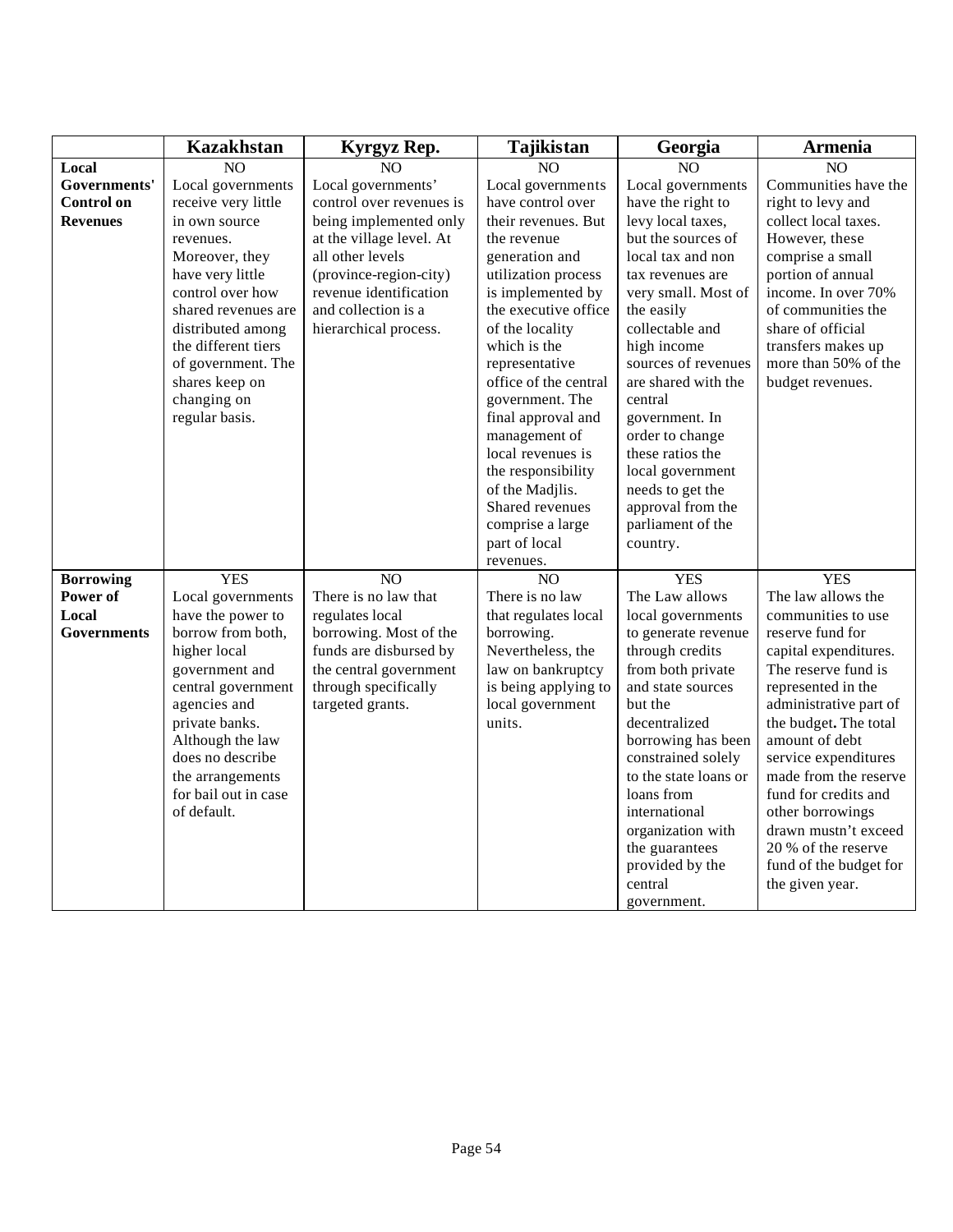|                    | <b>Kazakhstan</b>                | Kyrgyz Rep.                       | <b>Tajikistan</b>                | Georgia                              | <b>Armenia</b>                                |
|--------------------|----------------------------------|-----------------------------------|----------------------------------|--------------------------------------|-----------------------------------------------|
| <b>Transparent</b> | NO                               | N <sub>O</sub>                    | NO                               | NO                                   | NO                                            |
| Intergovernm       | The overall pool of              | Funds are disbursed by            | Local governments                | The amounts of                       | Armenian                                      |
| ental              | transfers available              | the central government            | receive grants and               | central government                   | communities are                               |
| <b>Transfer</b>    | to local                         | and disbursement is               | transfers from                   | transfers and grants                 | heavily dependent on                          |
| <b>System</b>      | governments is                   | hierarchical: Province -          | central                          | are identified as a                  | state transfers, but the                      |
|                    | determined by                    | $Region - City - Village.$        | government. Most                 | result of                            | government has not                            |
|                    | annual decisions of              |                                   | of the transfers and             | negotiations                         | been able to come up                          |
|                    | the ministry of                  |                                   | grants are approved              | between local                        | with a functioning                            |
|                    | finance.                         |                                   | as part of the                   | government                           | transfer system. The                          |
|                    |                                  |                                   | annual national                  | officials and the                    | system is very                                |
|                    |                                  |                                   | budget before the                | central                              | complicated and is                            |
|                    |                                  |                                   | local budgets are                | government.                          | constantly being                              |
|                    |                                  |                                   | approved by                      | Transfers to                         | amended based on                              |
|                    |                                  |                                   | Madjlis. However,                | mountainous                          | government                                    |
|                    |                                  |                                   | the transfer and                 | regions are quite                    | negotiations.                                 |
|                    |                                  |                                   | grant system is                  | transparent since                    |                                               |
|                    |                                  |                                   | based on                         | these regions are in                 |                                               |
|                    |                                  |                                   | negotiations                     | constant need for                    |                                               |
|                    |                                  |                                   | between the central              | state subsidies but                  |                                               |
|                    |                                  |                                   | and local                        | in the rest of the                   |                                               |
|                    |                                  |                                   | government.                      | country transfer                     |                                               |
|                    |                                  |                                   |                                  | system is very                       |                                               |
|                    |                                  |                                   |                                  | disorganized.                        |                                               |
| <b>Clear</b>       | <b>YES</b>                       | <b>YES</b>                        | <b>YES</b>                       | <b>YES</b>                           | <b>YES</b>                                    |
| <b>Expenditure</b> | Assignment of<br>expenditures is | Assignment of<br>expenditures and | Assignment of<br>expenditure and | Both national and                    | Assignment of                                 |
| <b>Assignment</b>  | clear but the                    | responsibilities is clear.        | responsibilities is              | local governments<br>take on various | expenditures is clear<br>but, the communities |
|                    | implementation is                | Local government units            | clear. The problem               | duties. The                          | have more                                     |
|                    | ad hoc. Local                    | have extensive                    | lies in local                    | responsibilities for                 | responsibilities that                         |
|                    | government                       | responsibilities but they         | government                       | service delivery are                 | they can manage and                           |
|                    | incomes and                      | are constrained in their          | revenue collection               | being delegated to                   | thus the central                              |
|                    | expenditures are                 | revenue generation                | capacity and thus                | local authorities at                 | government is forced                          |
|                    | mainly dependent                 | capacity.                         | local expenditure                | an increasing rate.                  | to cover some part of                         |
|                    | on their resource                |                                   | keep on decreasing               | Unfortunately,                       | expenditures using the                        |
|                    | extraction and                   |                                   | due to the shortage              | slow                                 | transfers and grants                          |
|                    | export capacity and              |                                   | of own source                    | decentralization of                  | system.                                       |
|                    | thus very across                 |                                   | revenues.                        | revenue collection                   |                                               |
|                    | local governments.               |                                   |                                  | authority and the                    |                                               |
|                    | The expenditure                  |                                   |                                  | great number of                      |                                               |
|                    | assignments are                  |                                   |                                  | tasks of local                       |                                               |
|                    | decided by the                   |                                   |                                  | governments create                   |                                               |
|                    | central                          |                                   |                                  | their dependence                     |                                               |
|                    | government.                      |                                   |                                  | on the funding by                    |                                               |
|                    |                                  |                                   |                                  | intergovernmental                    |                                               |
|                    |                                  |                                   |                                  | transfers from the                   |                                               |
|                    |                                  |                                   |                                  | central                              |                                               |
|                    |                                  |                                   |                                  | government.                          |                                               |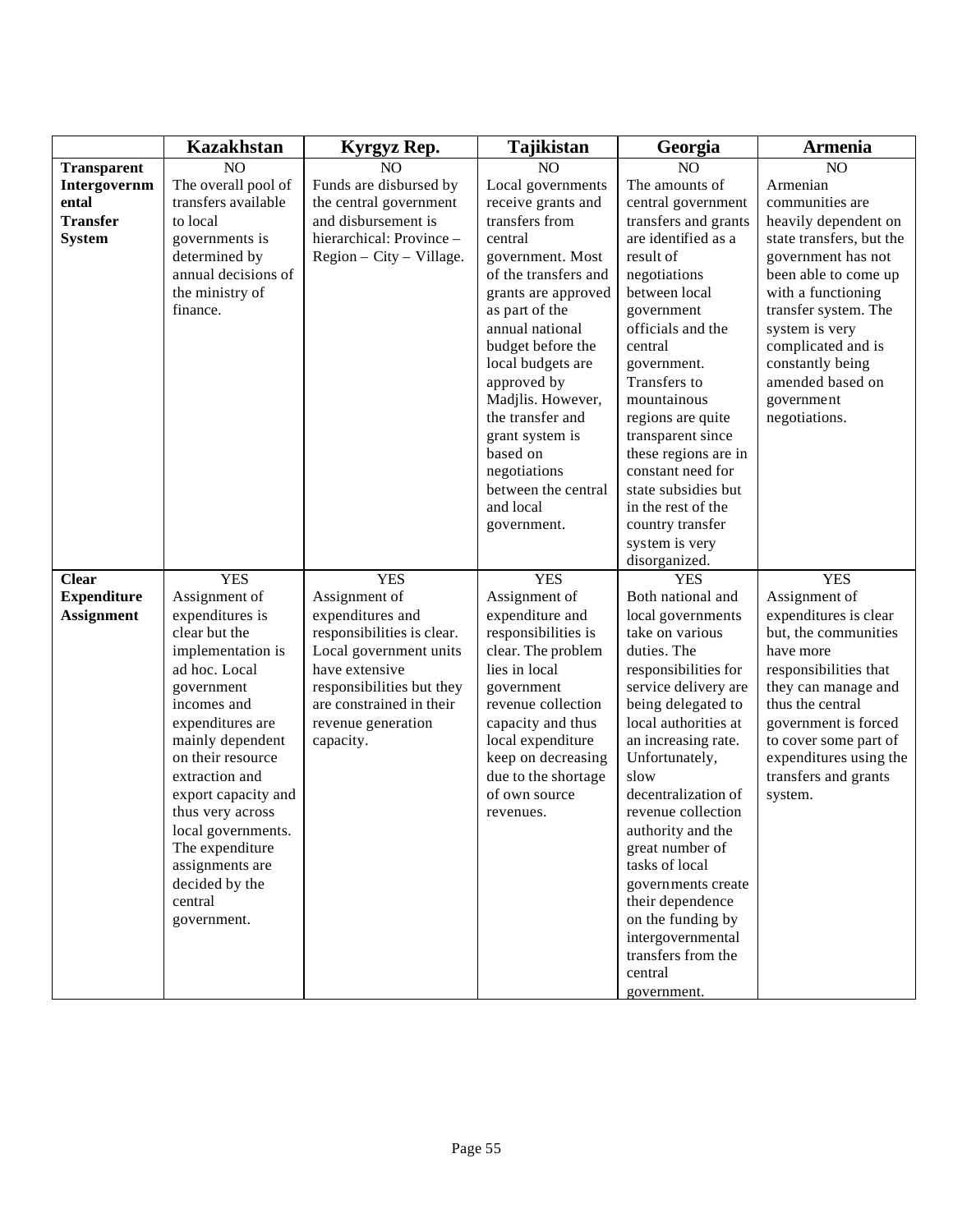| <b>Benchmark</b>       | Slovakia                                | Croatia                          | Romania                           | <b>Bulgaria</b>                          | Macedonia                     |
|------------------------|-----------------------------------------|----------------------------------|-----------------------------------|------------------------------------------|-------------------------------|
| <b>Elected Local</b>   | <b>YES</b>                              | <b>YES</b>                       | <b>YES</b>                        | <b>YES</b>                               | <b>YES</b>                    |
| <b>Officials</b> and   | Municipalities in                       | Local government                 | Romania is divided                | There are two main                       | There are two                 |
| <b>Councils</b>        | Slovakia have an                        | in Croatia exists at             | into counties,                    | levels of local                          | different types of            |
|                        | independent local                       | three levels: the                | towns and                         | government: the                          | administrative-               |
|                        | government with                         | municipality, the                | communes. Local                   | municipality                             | territorial                   |
|                        | the elected                             | county and the                   | authorities at the                | and the region.                          | divisions in                  |
|                        | representative                          | territorial entity.              | communal or                       | Local elections of                       | Macedonia. The                |
|                        | bodies and elected                      | The assemblies (in               | municipal level are               | representative                           | first consists of             |
|                        | mayors. Counties                        | counties) and the                | the local councils                | bodies and heads of                      | central                       |
|                        | and regions are the                     | councils (in                     | and mayors. Both                  | the executive                            | governmental                  |
|                        | second and third                        | municipalities) are              | are elected in                    | branch take place                        | bodies and their              |
|                        | levels of public<br>administration. The | elected by the                   | accordance with                   | in municipalities.                       | local agencies.<br>The second |
|                        | regional and                            | population. County<br>governors, | the Law on Local<br>Elections.    | State authority is<br>distributed at the | consists of the               |
|                        | district offices                        | municipal mayors                 |                                   | regional level.                          | system of                     |
|                        | form the basis of                       | and members of the               |                                   |                                          | municipal                     |
|                        | state                                   | executive boards                 |                                   |                                          | governments.                  |
|                        | administration.                         | (heads of                        |                                   |                                          | Local elections               |
|                        |                                         | departments) are                 |                                   |                                          | take place at the             |
|                        |                                         | elected by the                   |                                   |                                          | municipal level.              |
|                        |                                         | representative                   |                                   |                                          | Both mayors and               |
|                        |                                         | $bodies - the$                   |                                   |                                          | local council                 |
|                        |                                         | assemblies and the               |                                   |                                          | members are                   |
|                        |                                         | councils.                        |                                   |                                          | elected by a                  |
| Locally                | <b>YES</b>                              | <b>YES</b>                       | <b>YES</b>                        | <b>YES</b>                               | popular vote.<br><b>YES</b>   |
| <b>Appointed</b>       | Heads of large                          | All municipal chief              | The                               | Locally appointed                        | The mayor of the              |
| <b>Chief Officials</b> | municipal offices                       | officials and heads              | implementation of                 | officials exist at the                   | municipality                  |
|                        | are appointed by                        | of departments are               | central                           | regional level.                          | appoints all                  |
|                        | the municipal                           | appointed by the                 | government's                      | Regional                                 | executive officers            |
|                        | council on                              | county governors                 | policy towards the                | Governors are                            | and deputies with             |
|                        | recommendation of                       | and mayors and                   | municipalities is                 | appointed by the                         | the approval of               |
|                        | the mayor. Each                         | approved by the                  | the responsibility                | Council of                               | the municipal                 |
|                        | municipality has a                      | councils.                        | of the Prefect. The               | Ministers. The                           | council.                      |
|                        | chief auditor who<br>is elected by the  |                                  | prefect is an<br>appointed by the | Deputy Regional<br>Governors are         |                               |
|                        | municipal council                       |                                  | central government                | appointed by the                         |                               |
|                        | on                                      |                                  | in each county and                | Prime Minister.                          |                               |
|                        | recommendation of                       |                                  | in the municipality               | There are                                |                               |
|                        | the mayor.                              |                                  | of Bucharest.                     | appointed officials                      |                               |
|                        |                                         |                                  | Appointments at                   | at the municipal                         |                               |
|                        |                                         |                                  | the municipal level               | level as well. For                       |                               |
|                        |                                         |                                  | are done by the                   | example, the land                        |                               |
|                        |                                         |                                  | chief executive                   | commissioners are                        |                               |
|                        |                                         |                                  | with the approval                 | state authorities on                     |                               |
|                        |                                         |                                  | of local councils.                | land ownership at                        |                               |
|                        |                                         |                                  |                                   | the municipal<br>council and are         |                               |
|                        |                                         |                                  |                                   | appointed by the                         |                               |
|                        |                                         |                                  |                                   | Minister of                              |                               |
|                        |                                         |                                  |                                   | Agriculture.                             |                               |

# **Annex 1-D: Comparative Assessment Requirements for Effective Decentralization**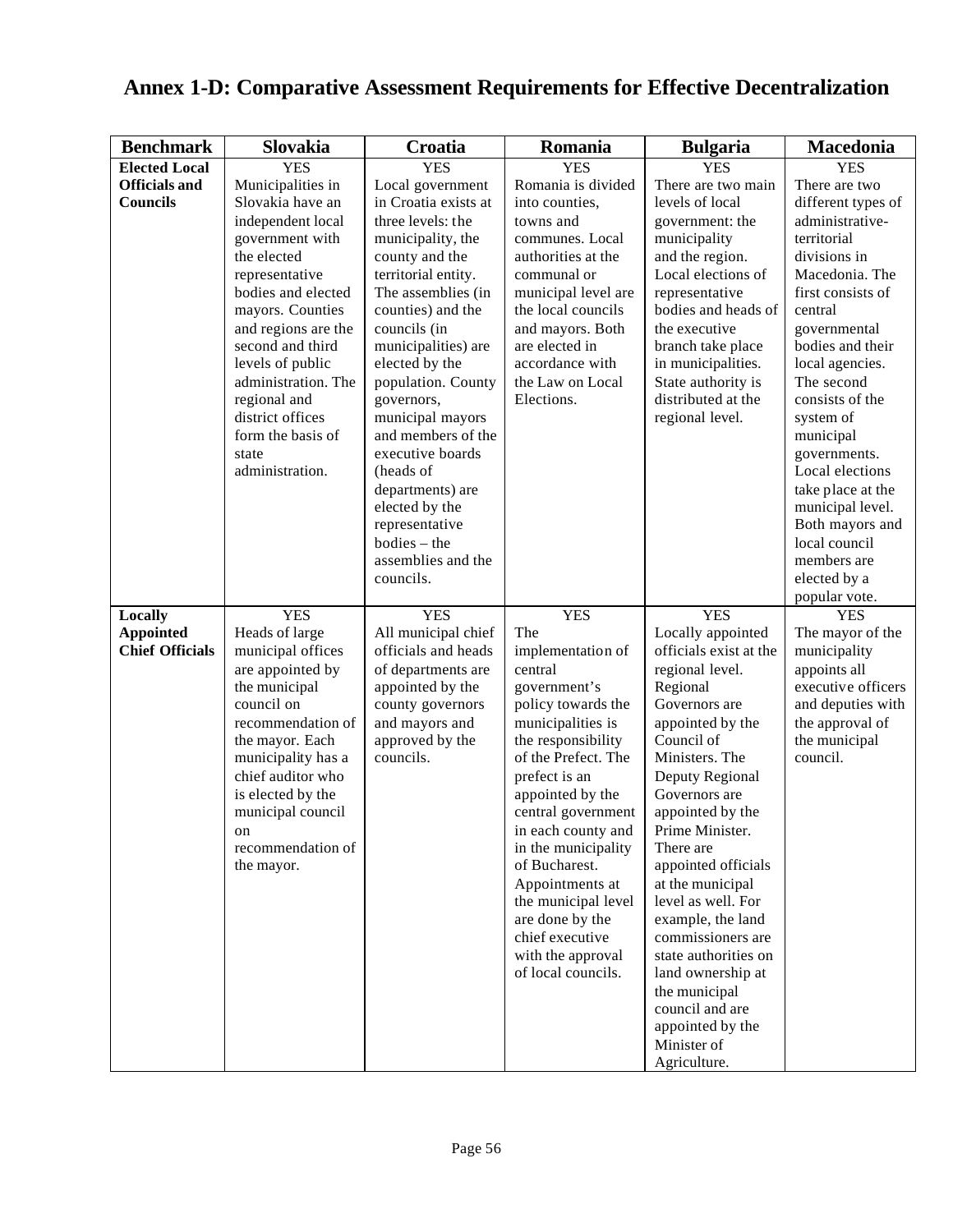| Slovakia                                                                                                                                                                                                                                                          | Croatia                                                                                                                                                                                                                                                                                                                           | Romania                                                                                                                                                                                                                                                                                                                                                | <b>Bulgaria</b>                                                                                                                                                                                                                | Macedonia                                                                                                                                                                                                                                                                                                      |
|-------------------------------------------------------------------------------------------------------------------------------------------------------------------------------------------------------------------------------------------------------------------|-----------------------------------------------------------------------------------------------------------------------------------------------------------------------------------------------------------------------------------------------------------------------------------------------------------------------------------|--------------------------------------------------------------------------------------------------------------------------------------------------------------------------------------------------------------------------------------------------------------------------------------------------------------------------------------------------------|--------------------------------------------------------------------------------------------------------------------------------------------------------------------------------------------------------------------------------|----------------------------------------------------------------------------------------------------------------------------------------------------------------------------------------------------------------------------------------------------------------------------------------------------------------|
| <b>YES</b>                                                                                                                                                                                                                                                        | <b>YES</b>                                                                                                                                                                                                                                                                                                                        | <b>YES</b>                                                                                                                                                                                                                                                                                                                                             | <b>YES</b>                                                                                                                                                                                                                     | NO                                                                                                                                                                                                                                                                                                             |
| Local governments<br>manage their own<br>budgets and assets.<br><b>Budgets</b> are<br>prepared by the<br>chief executive and<br>approved by the<br>council.<br>Regional and<br>district offices are<br>financed by the<br>state budget of the<br>Slovak Republic. | <b>Budgets</b> are<br>approved at the<br>local level. Budget<br>preparation is a<br>long process and<br>involves many<br>players including<br>interest groups and<br>public. Municipal<br>councils approve<br>the final draft of<br>the budget<br>presented by the<br>executive officer.                                          | The mayors are<br>responsible for<br>formulating a draft<br>budget and<br>submitting them<br>for approval to the<br>local council. The<br>local council of a<br>commune or town<br>is responsible for<br>approving the<br>formulation and<br>execution of the<br>local budget, credit<br>transfers, use of<br>budgetary reserves,<br>loans and closing | Municipal budgets<br>are developed by<br>the mayors and<br>approved by<br>municipal councils<br>in accordance with<br>the Municipal<br><b>Budget Act</b><br>(1998). Regional<br>authorities are<br>funded from state<br>funds. | Locally elected<br>executive and<br>representative<br>bodies are<br>responsible for<br>approving the<br>budget, but the<br>central authorities<br>determine the size<br>of local<br>government<br>budgets, taking<br>into consideration<br>the level of<br>development, the<br>size of the<br>population, etc. |
|                                                                                                                                                                                                                                                                   |                                                                                                                                                                                                                                                                                                                                   |                                                                                                                                                                                                                                                                                                                                                        |                                                                                                                                                                                                                                | NO                                                                                                                                                                                                                                                                                                             |
|                                                                                                                                                                                                                                                                   | In the absence of a                                                                                                                                                                                                                                                                                                               | The state law                                                                                                                                                                                                                                                                                                                                          |                                                                                                                                                                                                                                | All public                                                                                                                                                                                                                                                                                                     |
| no special laws                                                                                                                                                                                                                                                   | new law, an old                                                                                                                                                                                                                                                                                                                   | regulates local                                                                                                                                                                                                                                                                                                                                        | are considered to                                                                                                                                                                                                              | employees are                                                                                                                                                                                                                                                                                                  |
| defining the system                                                                                                                                                                                                                                               | Law on Public                                                                                                                                                                                                                                                                                                                     | government                                                                                                                                                                                                                                                                                                                                             | be public                                                                                                                                                                                                                      | employed by the                                                                                                                                                                                                                                                                                                |
| of public service                                                                                                                                                                                                                                                 | administration                                                                                                                                                                                                                                                                                                                    | mandates on                                                                                                                                                                                                                                                                                                                                            | employees and are                                                                                                                                                                                                              | labor code of the                                                                                                                                                                                                                                                                                              |
| and labor relations                                                                                                                                                                                                                                               | regulates the                                                                                                                                                                                                                                                                                                                     | employment and                                                                                                                                                                                                                                                                                                                                         | employed in                                                                                                                                                                                                                    | central                                                                                                                                                                                                                                                                                                        |
| at the local level                                                                                                                                                                                                                                                | employment and                                                                                                                                                                                                                                                                                                                    | salaries. For                                                                                                                                                                                                                                                                                                                                          | accordance with                                                                                                                                                                                                                | government.                                                                                                                                                                                                                                                                                                    |
|                                                                                                                                                                                                                                                                   |                                                                                                                                                                                                                                                                                                                                   |                                                                                                                                                                                                                                                                                                                                                        |                                                                                                                                                                                                                                | Central                                                                                                                                                                                                                                                                                                        |
|                                                                                                                                                                                                                                                                   |                                                                                                                                                                                                                                                                                                                                   |                                                                                                                                                                                                                                                                                                                                                        |                                                                                                                                                                                                                                | government and                                                                                                                                                                                                                                                                                                 |
|                                                                                                                                                                                                                                                                   |                                                                                                                                                                                                                                                                                                                                   |                                                                                                                                                                                                                                                                                                                                                        |                                                                                                                                                                                                                                | respective                                                                                                                                                                                                                                                                                                     |
|                                                                                                                                                                                                                                                                   |                                                                                                                                                                                                                                                                                                                                   |                                                                                                                                                                                                                                                                                                                                                        |                                                                                                                                                                                                                                | ministries have<br>the final say in                                                                                                                                                                                                                                                                            |
|                                                                                                                                                                                                                                                                   |                                                                                                                                                                                                                                                                                                                                   |                                                                                                                                                                                                                                                                                                                                                        |                                                                                                                                                                                                                                | determining the                                                                                                                                                                                                                                                                                                |
|                                                                                                                                                                                                                                                                   |                                                                                                                                                                                                                                                                                                                                   |                                                                                                                                                                                                                                                                                                                                                        |                                                                                                                                                                                                                                | staff benefits and                                                                                                                                                                                                                                                                                             |
|                                                                                                                                                                                                                                                                   |                                                                                                                                                                                                                                                                                                                                   |                                                                                                                                                                                                                                                                                                                                                        |                                                                                                                                                                                                                                | salaries.                                                                                                                                                                                                                                                                                                      |
| Salaries of civil                                                                                                                                                                                                                                                 |                                                                                                                                                                                                                                                                                                                                   |                                                                                                                                                                                                                                                                                                                                                        |                                                                                                                                                                                                                                |                                                                                                                                                                                                                                                                                                                |
| servants are                                                                                                                                                                                                                                                      |                                                                                                                                                                                                                                                                                                                                   |                                                                                                                                                                                                                                                                                                                                                        | and in conformity                                                                                                                                                                                                              |                                                                                                                                                                                                                                                                                                                |
| regulated by an act                                                                                                                                                                                                                                               |                                                                                                                                                                                                                                                                                                                                   |                                                                                                                                                                                                                                                                                                                                                        | with the salary                                                                                                                                                                                                                |                                                                                                                                                                                                                                                                                                                |
| on salary and                                                                                                                                                                                                                                                     |                                                                                                                                                                                                                                                                                                                                   |                                                                                                                                                                                                                                                                                                                                                        | rates set by the                                                                                                                                                                                                               |                                                                                                                                                                                                                                                                                                                |
|                                                                                                                                                                                                                                                                   |                                                                                                                                                                                                                                                                                                                                   |                                                                                                                                                                                                                                                                                                                                                        |                                                                                                                                                                                                                                |                                                                                                                                                                                                                                                                                                                |
|                                                                                                                                                                                                                                                                   |                                                                                                                                                                                                                                                                                                                                   |                                                                                                                                                                                                                                                                                                                                                        |                                                                                                                                                                                                                                |                                                                                                                                                                                                                                                                                                                |
|                                                                                                                                                                                                                                                                   |                                                                                                                                                                                                                                                                                                                                   |                                                                                                                                                                                                                                                                                                                                                        |                                                                                                                                                                                                                                |                                                                                                                                                                                                                                                                                                                |
|                                                                                                                                                                                                                                                                   |                                                                                                                                                                                                                                                                                                                                   |                                                                                                                                                                                                                                                                                                                                                        |                                                                                                                                                                                                                                |                                                                                                                                                                                                                                                                                                                |
|                                                                                                                                                                                                                                                                   |                                                                                                                                                                                                                                                                                                                                   |                                                                                                                                                                                                                                                                                                                                                        |                                                                                                                                                                                                                                |                                                                                                                                                                                                                                                                                                                |
|                                                                                                                                                                                                                                                                   | $\overline{NO}$<br>Currently there are<br>(though a draft bill<br>was considered by<br>parliament in<br>November 1997).<br>Labor relations for<br>state administrative<br>staff are governed<br>by the Labor Code.<br>compensation for<br>work in budgetary<br>organizations and<br>certain other<br>organizations and<br>bodies. | NO<br>salaries of public<br>administration<br>officials.                                                                                                                                                                                                                                                                                               | accounts.<br>NO<br>example, the public<br>administration<br>salary law<br>establishes salary<br>limits and labor<br>code regulates<br>employment<br>arrangements.                                                              | $\overline{NO}$<br>Local employees<br>the labor code of<br>the central<br>government. The<br>mayors fix the<br>individual salaries<br>of each employee<br>within the funds<br>allocated by the<br>municipal council<br>Council of<br>Ministers.                                                                |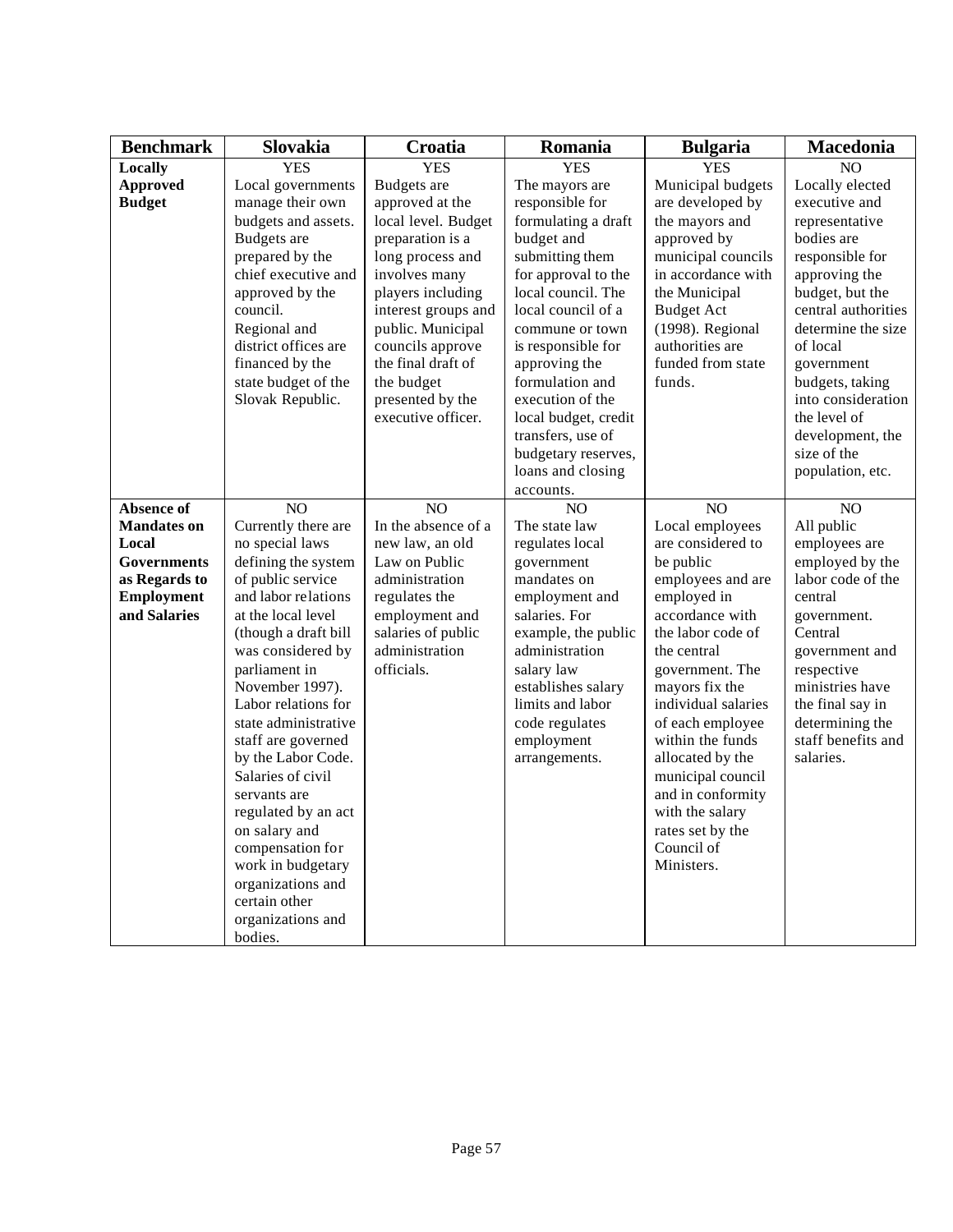| <b>Benchmark</b>   | Slovakia             | Croatia              | Romania                  | <b>Bulgaria</b>         | Macedonia           |
|--------------------|----------------------|----------------------|--------------------------|-------------------------|---------------------|
| Local              | NO <sub>1</sub>      | NO                   | <b>YES</b>               | N <sub>O</sub>          | NO                  |
| Governments'       | Municipalities own   | Local governments    | Local governments        | Local governments       | Municipalities      |
| <b>Control on</b>  | source revenues are  | have very little     | have full control of     | have a full control     | have very little    |
| <b>Revenues</b>    | quite small.         | control over shared  | own source revenues,     | of own source           | control over their  |
|                    | Independent          | revenues which       | but the structure of     | revenues, but such      | own revenues.       |
|                    | budgetary revenues   | account to over      | own source revenues      | resources are quite     | Although legal      |
|                    | are limited to       | 50% of the local     | varies among areas of    | limited. Central        | possibilities exist |
|                    | shared taxes, but    | budget.              | the country. Local       | transfers and           | for municipalities  |
|                    | this element also    | Municipalities have  | authorities have the     | shared revenues are     | to control and      |
|                    | has not been         | the power to collect | power to use special     | the lion share of       | increase            |
|                    | stabilized; the      | own source           | taxes, tariffs and dues  | municipal funds         | revenues, the       |
|                    | structure, base,     | revenues but these   | for public services, but | (over $60\%$ ). None    | current status of   |
|                    | areas and            | revenues are         | they do not have the     | of these sources are    | the law makes it    |
|                    | percentage of the    | insignificant. The   | power to establish       | under the control of    | impossible for      |
|                    | municipal share of   | local portion of the | new categories of        | local governments.      | them to be          |
|                    | taxes change         | shared revenues is   | taxation. Local          |                         | utilized.           |
|                    | frequently.          | decided by the       | authorities have little  |                         |                     |
|                    |                      | central              | competency               |                         |                     |
|                    |                      | government.          | concerning tax rates,    |                         |                     |
|                    |                      |                      | but the proportion of    |                         |                     |
|                    |                      |                      | taxes allocated locally  |                         |                     |
|                    |                      |                      | by the state may be      |                         |                     |
|                    |                      |                      | negotiated, and duties   |                         |                     |
|                    |                      |                      | may be adjusted for      |                         |                     |
|                    |                      |                      | inflation.               |                         |                     |
| <b>Borrowing</b>   | <b>YES</b>           | NO                   | NO                       | NO                      | NO                  |
| Power of           | Municipalities are   | In spite of the fact | Romanian                 | The Law allows loca     | Municipal           |
| Local              | allowed by law to    | that the             | municipalities are       | governments to          | borrowing is        |
| <b>Governments</b> | borrow both from     | municipalities are   | allowed to borrow, but   | generate revenue        | allowed, but not    |
|                    | the state and from   | allowed to borrow    | such loans are not the   | through credits from    | widespread at the   |
|                    | private banks.       | the system of loans  | responsibility of the    | both private and state  | moment, as many     |
|                    | However, the law     | has not proven to    | central government,      | sources. Local defici   | municipalities      |
|                    | states that the      | be particularly      | and they must be paid    | can be financed         | have unsettled      |
|                    | government will      | useful. In most      | from the incomes with    | through the issue of    | property claims,    |
|                    | not bail out local   | countries, the       | which they were          | securities, municipal   | revenues are        |
|                    | governments.         | central government   | guaranteed by local      | bonds and loans from    | poor, and the loan  |
|                    | Scarcity of funds is | controls the         | administrative           | financial institutions. | capacities of       |
|                    | resolved in some     | volume of loan       | authorities.             | Nevertheless, in        | Macedonian          |
|                    | cities by issuing    | taking at the local  | Due to legislation that  | reality borrowing by    | banks are very      |
|                    | municipal bonds      | level.               | made it difficult to     | the municipal           | limited.            |
|                    | (Bratislava). Most   |                      | secure loans, local      | administration is       |                     |
|                    | of the               |                      | administrations rarely   | limited due to the      |                     |
|                    | municipalities take  |                      | uses this option.        | unstable financial      |                     |
|                    | loans from local     |                      | Those that were          | standing of the         |                     |
|                    | banks.               |                      | granted are covered by   | banking system in the   |                     |
|                    |                      |                      | external credits         | recent years prior to   |                     |
|                    |                      |                      | guaranteed by the        | the introduction of th  |                     |
|                    |                      |                      | central government.      | Currency Board.         |                     |
|                    |                      |                      |                          |                         |                     |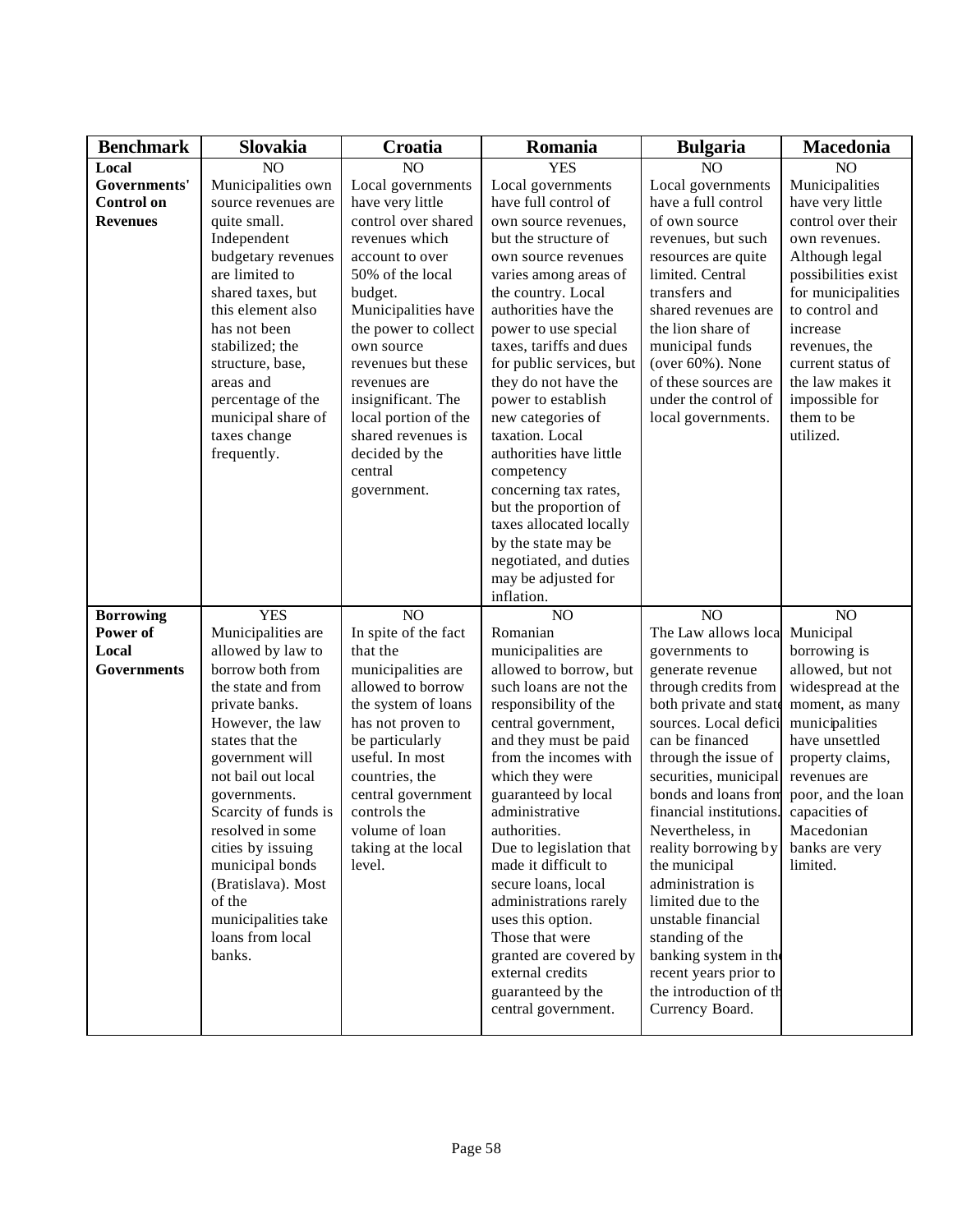| <b>Benchmark</b>   | Slovakia                              | Croatia                                   | Romania                    | <b>Bulgaria</b>       | Macedonia                        |
|--------------------|---------------------------------------|-------------------------------------------|----------------------------|-----------------------|----------------------------------|
| <b>Transparent</b> | NO                                    | NO                                        | <b>YES</b>                 | <b>YES</b>            | <b>YES</b>                       |
| Intergovernm       | In spite of the                       | Transfers are not                         | The share of               | Bulgarian             | Municipalities are               |
| ental Transfer     | presence of                           | an important part                         | intergovernmental          | municipalities are    | heavily                          |
| <b>System</b>      | horizontal                            | of local                                  | transfers in local         | heavily dependent     | dependent on                     |
|                    | equalization system                   | government                                | budgets has been           | on transfers.         | state transfers and              |
|                    | among the                             | revenues and                              | decreasing over the        | Transfers of state    | grants. There are                |
|                    | municipalities, the                   | therefore there is                        | last few years.            | revenue are specified | no shared                        |
|                    | grant and transfer                    | no clear                                  | <b>Equalization</b> grants | by law.               | revenues so                      |
|                    | system is                             | mechanism that                            | were introduced in         | Grants and            | transfer system is               |
|                    | complicated and is                    | regulates grants                          | 1999 as a subset of        | subventions           | very much                        |
|                    | not reacting to                       | and transfers. The                        | national transfers to      | allocated from the    | organized and is                 |
|                    | different revenue                     | decision is made by                       | local governments.         | executive budget      | divided into funds               |
|                    | bases and                             | the central                               |                            | comprise of block     | such as Fund for                 |
|                    | expenditure                           | government based                          |                            | grants, ad hoc        | Economically                     |
|                    | patterns. Direct                      | on the request from                       |                            | grants, and           | Underdeveloped                   |
|                    | instruments of                        | the local                                 |                            | subventions.          | Areas, Fund for                  |
|                    | equalization are                      | government. Most                          |                            |                       | Communal                         |
|                    | transfers for self-                   | of the money                              |                            |                       | Activities and                   |
|                    | governmental                          | transferred to local                      |                            |                       | Roads, Fund for                  |
|                    | municipal                             | government is in                          |                            |                       | Water Pipes and                  |
|                    | functions to                          | the form of the                           |                            |                       | Sewerage. Budget                 |
|                    | support basic                         | portion of the                            |                            |                       | transfers are also               |
|                    | management and                        | shared tax.                               |                            |                       | common.                          |
|                    | administrative                        |                                           |                            |                       |                                  |
|                    | tasks in small                        |                                           |                            |                       |                                  |
|                    | municipalities.                       |                                           |                            |                       |                                  |
| <b>Clear</b>       | <b>YES</b>                            | <b>YES</b>                                | <b>YES</b>                 | <b>YES</b>            | NO                               |
| <b>Expenditure</b> | Slovakia ranks                        | Assignment of                             | The most important         | The assignment of     | In the past major                |
| <b>Assignment</b>  | among countries                       | expenditures in                           | public tasks in            | expenditures and      | expenditure were                 |
|                    | with a relatively                     | Croatia is clear.                         | Rumania are still          | responsibilities in   | assigned to large                |
|                    | low proportion of                     | Public service                            | financed by the central    | Bulgaria is           | municipal entities               |
|                    | municipal                             | delivery                                  | government by means        | regulated by the      | With the new                     |
|                    | expenditures to                       | responsibilities in                       | of specific                | Law on Municipal      | division of the                  |
|                    | total public                          | communes and                              | departments (health,       | Budgets. The          | country and                      |
|                    | expenditures                          | counties are                              | higher education,          | responsibilities are  | newly established                |
|                    | (twelve percent of                    | provided for and                          | public security). Other    | clearly identified    | local                            |
|                    | state budget                          | enumerated by law.                        | public services are        | and delegated to      | governments                      |
|                    | expenditures and                      | Provision of basic                        | financed with local        | the municipal         | there is a need to               |
|                    | less than ten                         | services like health,                     | administration             | government.           | clearly define                   |
|                    | percent of total                      | education and                             | participation              |                       | their                            |
|                    | public expenditures                   | welfare is strongly                       | (education, buildings,     |                       | responsibilities,                |
|                    | in 1997). One of                      |                                           | transportation), and       |                       |                                  |
|                    | the most important                    | controlled by the<br>central authorities, | some are supported         |                       | but the existing<br>Law on local |
|                    | reasons for this is                   | but local                                 |                            |                       |                                  |
|                    |                                       |                                           | entirely by the local      |                       | budgets fails to                 |
|                    | its specific system<br>of division of | governments have                          | administration             |                       | take this into<br>consideration. |
|                    |                                       | more independence                         | (culture).                 |                       |                                  |
|                    | responsibilities and                  | in the provision of                       | Nevertheless, the          |                       |                                  |
|                    | clearly assigned                      | local services such                       | division of                |                       |                                  |
|                    | expenditures.                         | as local utilities,                       | responsibilities is        |                       |                                  |
|                    |                                       | cultural services,                        | clear.                     |                       |                                  |
|                    |                                       | etc.                                      |                            |                       |                                  |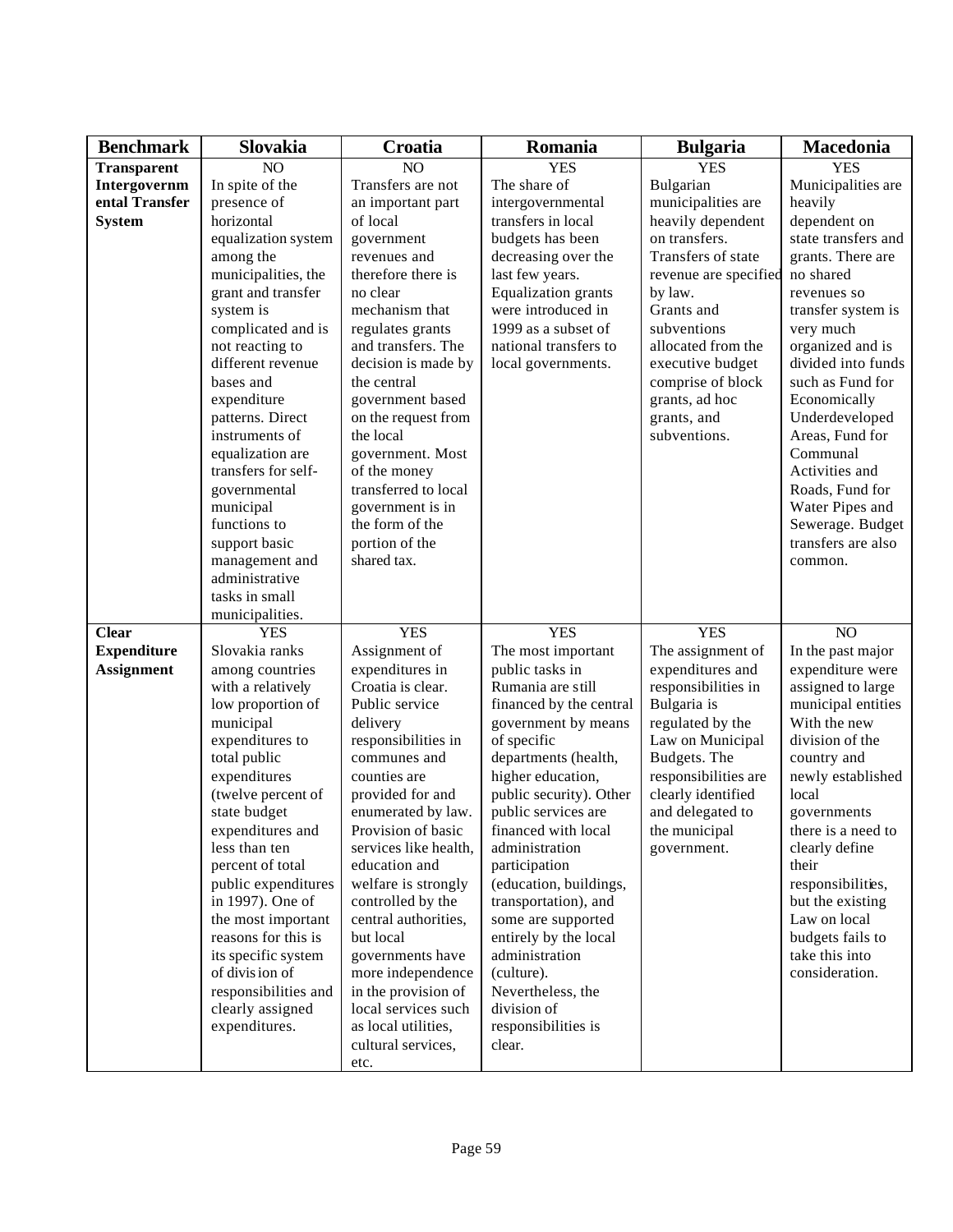| <b>Benchmark</b>        | Slovakia             | Croatia               | Romania              | <b>Bulgaria</b>       | Macedonia          |
|-------------------------|----------------------|-----------------------|----------------------|-----------------------|--------------------|
| <b>Capacity of</b>      | <b>YES</b>           | NO                    | <b>YES</b>           | NO                    | NO                 |
| Local                   | Local governments    | Local taxes and       | Local governments    | Local governments     | Local              |
| <b>Governments to</b>   | in Slovakia have     | tariffs comprise a    | have increased their | have very little      | governments in     |
| <b>Collect Taxes</b>    | the right to levy    | small portion of the  | own tax collection   | capacity to collect   | Macedonia do not   |
| and Deliver             | local taxes and      | income. Income        | rates significantly. | taxes and finance     | have the capacity  |
| <b>Services</b>         | fees, but a huge     | from shared taxes     | Currently local      | the services that are | to collect the     |
|                         | portion of their     | is used to cover      | governments provide  | transferred to them   | taxes and finance  |
|                         | independent          | current               | the majority of      | from central          | public services.   |
|                         | revenue is not tax   | expenditures.         | services to local    | governments. The      | There are no legal |
|                         | related by           | Provision of basic    | population.          | government is         | grounds that       |
|                         | municipal property   | services like health, |                      | currently             | would allow them   |
|                         | related. Although,   | education and         |                      | implementing a        | to establish new   |
|                         | local taxes are      | welfare is strongly   |                      | program aimed at      | local taxes and    |
|                         | collected on         | controlled by the     |                      | improving             | fees and collect   |
|                         | regular basis.       | central authorities,  |                      | municipal capacity    | them. Service      |
|                         | Services are         | but local             |                      | to provide basic      | provision is       |
|                         | delivered but many   | governments have      |                      | public and            | primarily funded   |
|                         | times loans are      | more independence     |                      | communal              | from the funds     |
|                         | needed to finance    | in the provision of   |                      | services.             | disbursed by the   |
|                         | current              | local services such   |                      |                       | central            |
|                         | expenditures.        | as local utilities,   |                      |                       | government         |
|                         |                      | cultural services,    |                      |                       | through the        |
|                         |                      | etc                   |                      |                       | support funds.     |
| <b>Adequate Books</b>   | <b>YES</b>           | <b>YES</b>            | <b>YES</b>           | <b>YES</b>            | NO                 |
| of Account              | Every municipality   | The State Audit       | The Court of         | International         | New accounting     |
|                         | is subject to        | Office is a body      | Accounts provides    | accounting            | standards have     |
|                         | independent audit    | directly responsible  | financial control of | standards are         | not been           |
|                         | by a member of the   | to the House of       | local government     | slowly being          | introduced in      |
|                         | Slovak Board of      | Representatives of    | activity and of each | introduced.           | Macedonian         |
|                         | Auditors. The audit  | the Croatian          | specific department. | Nevertheless, local   | municipalities.    |
|                         | is approved by the   | Parliament. It has    | International        | governments are       | Since the central  |
|                         | municipal council,   | the authority to      | accounting standards | audited by the        | government is the  |
|                         | and its results are  | audit financial       | have been introduced | central and           | main provider      |
|                         | publicized. Audits   | reports and           | in several large     | regional              | supervisor of      |
|                         | by international     | financial             | municipalities.      | government on         | local revenues     |
|                         | accounting firms     | transactions of       |                      | regular basis.        | and expenditures   |
|                         | are not common       | local units and of    |                      |                       | the books are      |
|                         | but do take place in | legal persons that    |                      |                       | kept in            |
|                         | the capital.         | are financed          |                      |                       | accordance with    |
|                         |                      | entirely or partially |                      |                       | old government     |
|                         |                      | from local budgets.   |                      |                       | standards.         |
|                         |                      | Due to the existing   |                      |                       |                    |
|                         |                      | strict requirements   |                      |                       |                    |
|                         |                      | the books are kept    |                      |                       |                    |
|                         |                      | in good order.        |                      |                       |                    |
| <b>Central</b>          | <b>YES</b>           | <b>YES</b>            | <b>YES</b>           | <b>YES</b>            | NO                 |
| Government's            |                      |                       |                      |                       |                    |
| <b>Ability to</b>       |                      |                       |                      |                       |                    |
| <b>Monitor Progress</b> |                      |                       |                      |                       |                    |
| of Effective            |                      |                       |                      |                       |                    |
| <b>Fiscal</b>           |                      |                       |                      |                       |                    |
| <b>Decentralization</b> |                      |                       |                      |                       |                    |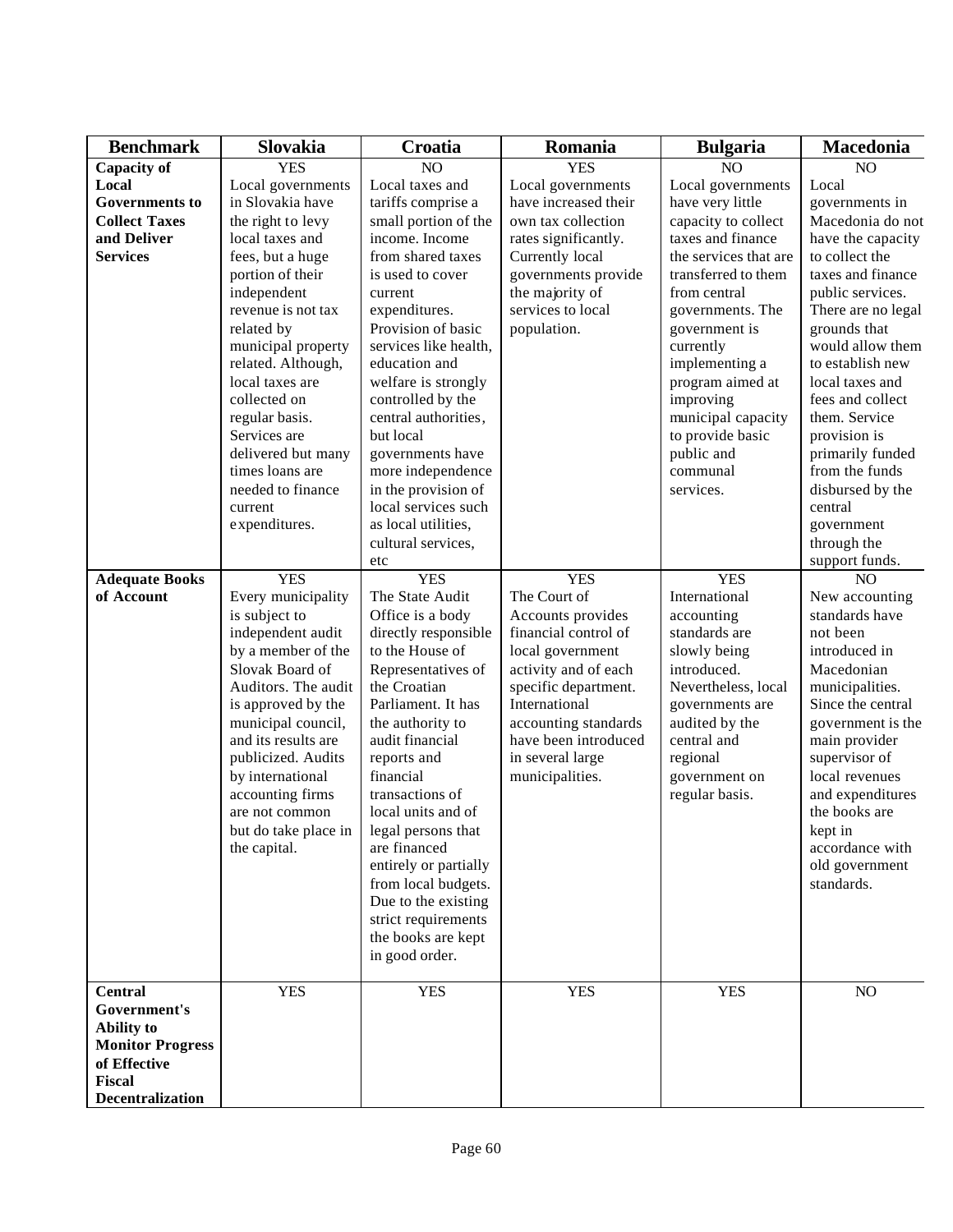## **References:**

- ACIR. (1974). *Governmental Functions and Processes: Local and Areawide*. Advisory Commission on Intergovernmental Relations, A-45, Washington DC.
- Ahmad, Ehtisham and Jon Craig. (1997). "Intergovernmental Transfers" in Teresa Ter-Minassian (ed.) Fiscal Federalism in Theory and Practice (Washington DC: IMF).
- Bahl, Roy W. and Shyam Nath. (1986). "Public Expenditure Decentralization in Developing Economies" *Government and Policy* 4: 405-18.
- Bahl, Roy W. (1999) " China: Evaluating the Impact of Intergovernmental Fiscal Reform" " in Richard M. Bird and François Vaillancourt (eds.) *Fiscal Decentralization in Developing Countries* (Cambridge: Cambridge University Press).
- Bennett, Robert J., ed. (1990). *Decentralization, Local Governments and Markets* (Oxford: Clarendon Press).
- Bird, Richard M. (2000). "Intergovernmental Fiscal Relations: Universal Principals, Local Applications" International Studies Program Working Paper 00-2, Andrew Young School of Policy Studies, Georgia State University, Atlanta.
- Bird, Richard M. (1995). "Financing Local Services: Patterns, Problems and Possibilities" Centre for Urban and Community Studies, University of Toronto.
- Bird, Richard M. and Ariel Fiszbein. (1999) "Columbia: The Central Role of the Central Government in Fiscal Decentralization" in Richard M. Bird and François Vaillancourt (eds.) *Fiscal Decentralization in Developing Countries* (Cambridge: Cambridge University Press).
- Bird, Richard M. and François Vaillancourt. Eds. (1999) *Fiscal Decentralization in Developing Countries* (Cambridge: Cambridge University Press).
- Bird, Richard M. and Suzan M. Banta. (1999) "Fiscal Sustainability and Fiscal Indicators in Transition Economies" in A. Shapleigh, F. Antic and S. Banta. Eds. *Transition Economies and Fiscal Reforms Proceedings of the Conference on Central and Eastern Europe and the New Independent States* (Washington, DC: USAID).
- Bird, Richard M., Robert D. Ebel, and Christine I. Wallich. Eds. (1995) *Decentralization of the Socialist State* (Washington, DC: World Bank)
- Brennan, G. and J. Buchanan. (1980). *The Power to Tax: Analytical Foundations of a Fiscal Constitution* (Cambridge: Cambridge University Press).
- Davoodi, Hamid and Heng-fu Zou, (1998). "Fiscal Decentralization and Economic Growth A Cross-Country Study" *Journal of Urban Economics* 43: 244-257.
- Dillinger, William and Steven B. Webb. (1999). "Fiscal Management in Federal Democracies: Argentina and Brazil" World Bank Policy Research Working Paper No. 2121.
- Ebel, R. and K. Hotra. (1997). "World Bank Supports Fiscal Decentralization" *Transition* 8 (5): 11-12.
- Ebel, R., Istvan Varfalavi, and Sandor Varga. (2000). "Sorting Out Government Roles and Responsibilities in the Hungarian Transition" World Bank Institute Working Paper No. 37156.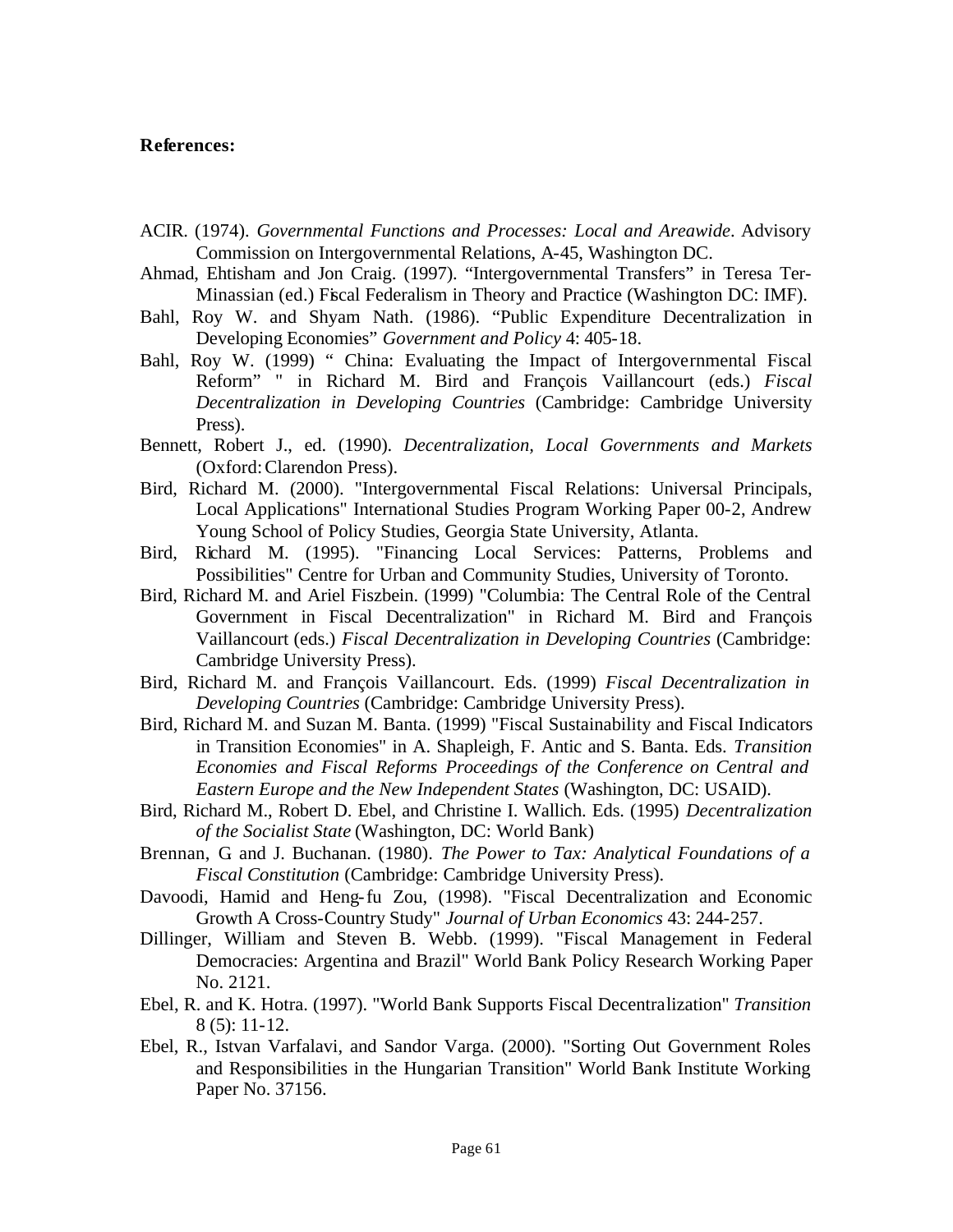- Ehdaie, J. (1994). "Fiscal Decentralization and the Size of Government An Extension with Evidence from Cross-Country Data" World Bank Policy Research Working Paper No. 1387.
- Fiszbein, A. (1997). "Emergence of Local Capacity: Lessons from Columbia" *World Development 25(7)*: 1029-43.
- Ford, J. (1999). "Constitutional, Legal, and Regulatory Framework for Decentralization" in J. Litvack and J. Seddon (eds.) Decentralization Briefing Notes (Washington, DC: World Bank Institute).
- Grossman, P. J. (1989). "Fiscal Decentralization and Government Size: An Extension." *Public Choice* 62: 63-69**.**
- Grossman, P. J. and E. G. West. (1994). "Federalism and the Growth of Government Revisited." *Public Choice* 79: 19-32.
- Hemming, R. P. B. Spahn. (1997). "European Integration and the Theory of Fiscal Federalism" in M. I. Ble jer and T. Ter-Minassian (eds.) *Macroeconomic Dimensions of Public Finance* (London: Routledge).
- Huther, Jeff and Anwar Shah. (1998). "Applying a Simple Measure of Good Governance to the Debate on Fiscal Decentralization" *Policy Research Working Paper No. 1894*, World Bank.
- Inter-American Development Bank. (1997). *Latin America After A Decade of Reforms* (Inter-American Development Bank: Washington, DC).
- Joulfaian, D. and M. Marlow. (1990). "Government Size and Decentralization: Evidence from Disaggregated Data." *Southern Economic Journal* 56: 1094- 1102.
- Kee, Woo Sik. (1977). "Fiscal Decentralization and Economic Development" *Public Finance Quarterly* 5 (1): 79-97.
- Levine, Ross and David Renelt. (1992). "A Sensitivity Analysis of Cross-Country Growth Regressions" *American Economic Review* 82 (4): 942-63.
- Marlow, M. L. (1988). "Fiscal Decentralization and Government Size." *Public Choice* 56: 259-269.
- Martinez-Vazquez, Jorge and Robert McNab. (1997). "Fiscal Decentralization, Economic Growth, and Democratic Governance" Georgia State University Andrew Young School of Policy Studies Working Paper Series No. 97-6.
- Martinez-Vazquez, Jorge. (1998). "The Assignment of Expenditure Responsibilities" Paper presented at the Intergovernmental Fiscal Relations and Local Financial Management Course of the World Bank Institute, Vienna.
- Martinez-Vazquez, Jorge and Jameson Boex. (2001). *Russia's Transition to a New Federalism*. World Bank Institute Learning Resources Series (World Bank: Washington DC).

Musgrave, R. A. (1959). *The Theory of Public Finance* (New York: McGraw-Hill).

- Musgrave, R. and M. Musgrave (1984). *Public Finance in Theory and Practice* (New York: McGraw-Hill).
- Nelson, M. A. (1986). "An Empirical Analysis of State and Local Tax Structure in the Context of the Leviathan Model of Government." *Public Choice* 49: 283-294.
- Oates, Wallace. (1972). *Fiscal Federalism* (New York: Harcourt, Brace, Jovanovich).
- Oates, Wallace. (1985). "Searching for Leviathan: An Emprical Study." *American Economic Review* 75: 748-757.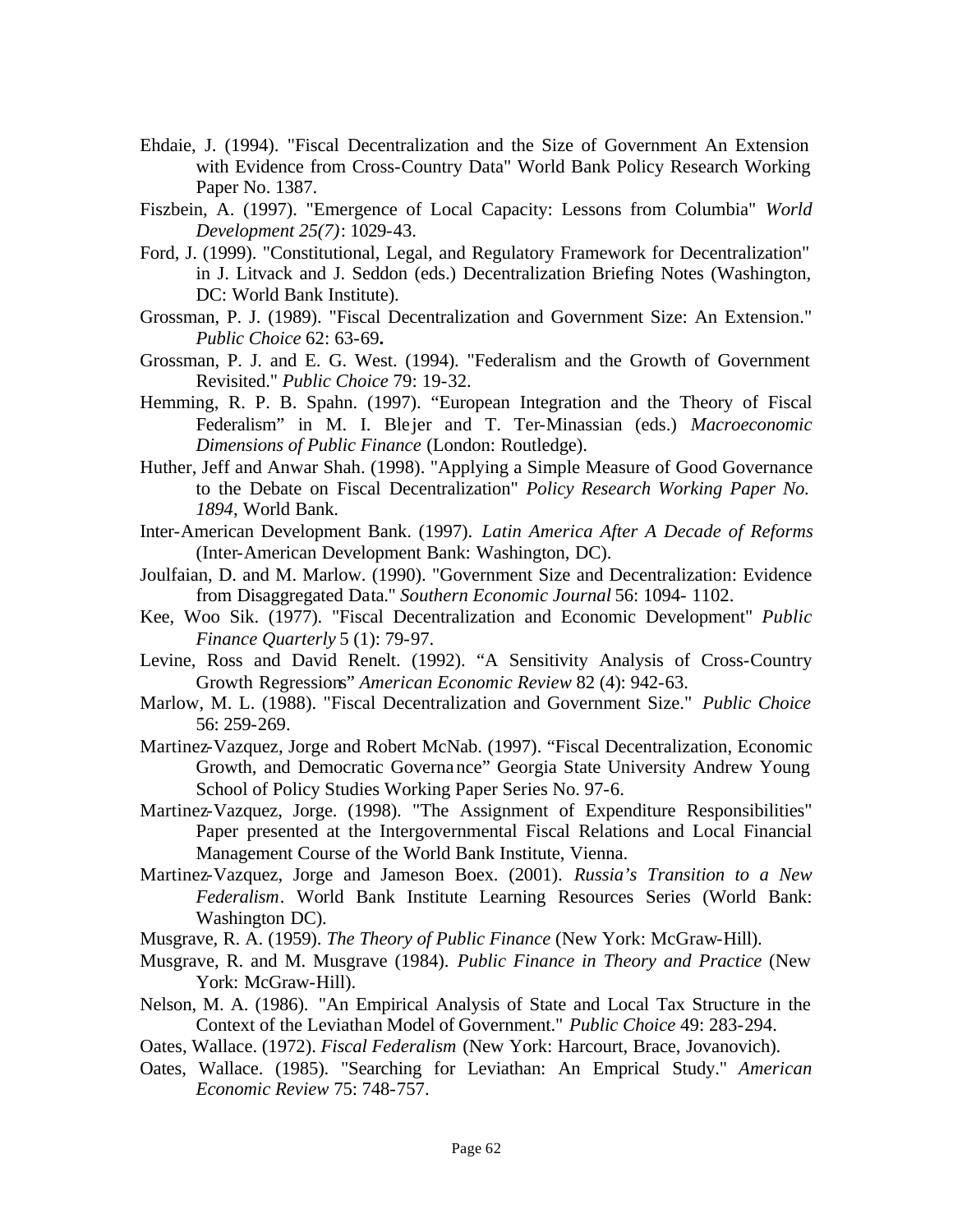- OECD. (1999). "The OECD 1999 Survey on Fiscal Design Across Levels of Government" Directorate for Financial, Fiscal and Enterprise Affairs, OECD, Paris.
- Parker, A. N. (1995). "Decentralization: The Way Forward for Rural Development?" World Bank Policy Research Working Paper No. 1475.
- Pauley, Mark. (1973). "Income Redistribution as a Local Public Good" *Journal Public Economics* 2: 35-58.
- Pommerehne, Werner W. (1977). "Quantitative Aspects of Federalism: A Study of Six Countries" in W. Oates (ed.) The Political Economy of Fiscal Federalism (Lexington, Mass.: D.C. Heath).
- Prud'homme, R. (1995). "The Dangers of Decentralization" *The World Bank Research Observer* 10: 201-26.
- Putnam, R., R. Leonardi, and R. Nanetti. (1993). *Making Democracy Work: Civic Traditions in Modern Italy* (Princeton: Princeton University Press).
- Rao, Govinda M. (1999). "India: Intergovernmental Fiscal relations in a Planned Economy" in Richard M. Bird and François Vaillancourt (eds.) *Fiscal Decentralization in Developing Countries* (Cambridge: Cambridge University Press).
- Rojas, F. (1999). The Political Context of Decentralization in Latin America" in Decentralization and Accountability of the Public Sector, Proceedings of Annual World Bank Conference on Development in Latin America and the Caribbean, World Bank Latin American and Caribbean Studies, Washington DC.
- Rezk, E. (1999). "Argentina: Fiscal Federalism and Decentralization" in Richard M. Bird and François Vaillancourt (eds.) *Fiscal Decentralization in Developing Countries* (Cambridge: Cambridge University Press).
- Rondinelli, D. (1999). "What is Decentralization?" in J. Litvack and J. Seddon (eds.) Decentralization Briefing Notes (Washington, DC: World Bank Institute).
- Rondinelli, D. (1981). "Government Decentralization in Comparative Perspective: Theory and Practice in Developing Countries" *International Review of Administrative Sciences* 47: 133-145.
- Rood, S. (2000). "Decentralization, Democracy, and Development," in David G. Timberman (ed.) *The Philippines: New Directions in Domestic Policy and Foreign Relations* (New York: Asia Society).
- Sewell, David O. (1996). "The Dangers of Decentralization According to Prud'homme: Some Further Aspects" *The World Bank Research Observer* 11: 143-50.
- Shah, Anwar. (1997). "Fiscal Federalism and Macroeconomic Governance: For Better or For Worse" Paper presented at Decentralization, and Macroeconomic Governance Conference, Brasilia, 16-17 June, 1997.
- Shah, Anwar. (1994). "The Reform of Intergovernmental Fiscal Relations In Developing & Emerging Countries" World Bank Policy Research Working Paper No. 23.
- Smoke, Paul. (1994). *Local Government Finance in Developing Countries: The Case of Kenya* (University of Oxford: Oxford).
- Spahn, Paul B. (1998). "Intergovernmental Relations, Macroeconomic Stability, and Economic Growth" Paper presented at the Intergovernmental Fiscal Relations and Local Financial Management Course of the World Bank Institute, Vienna.